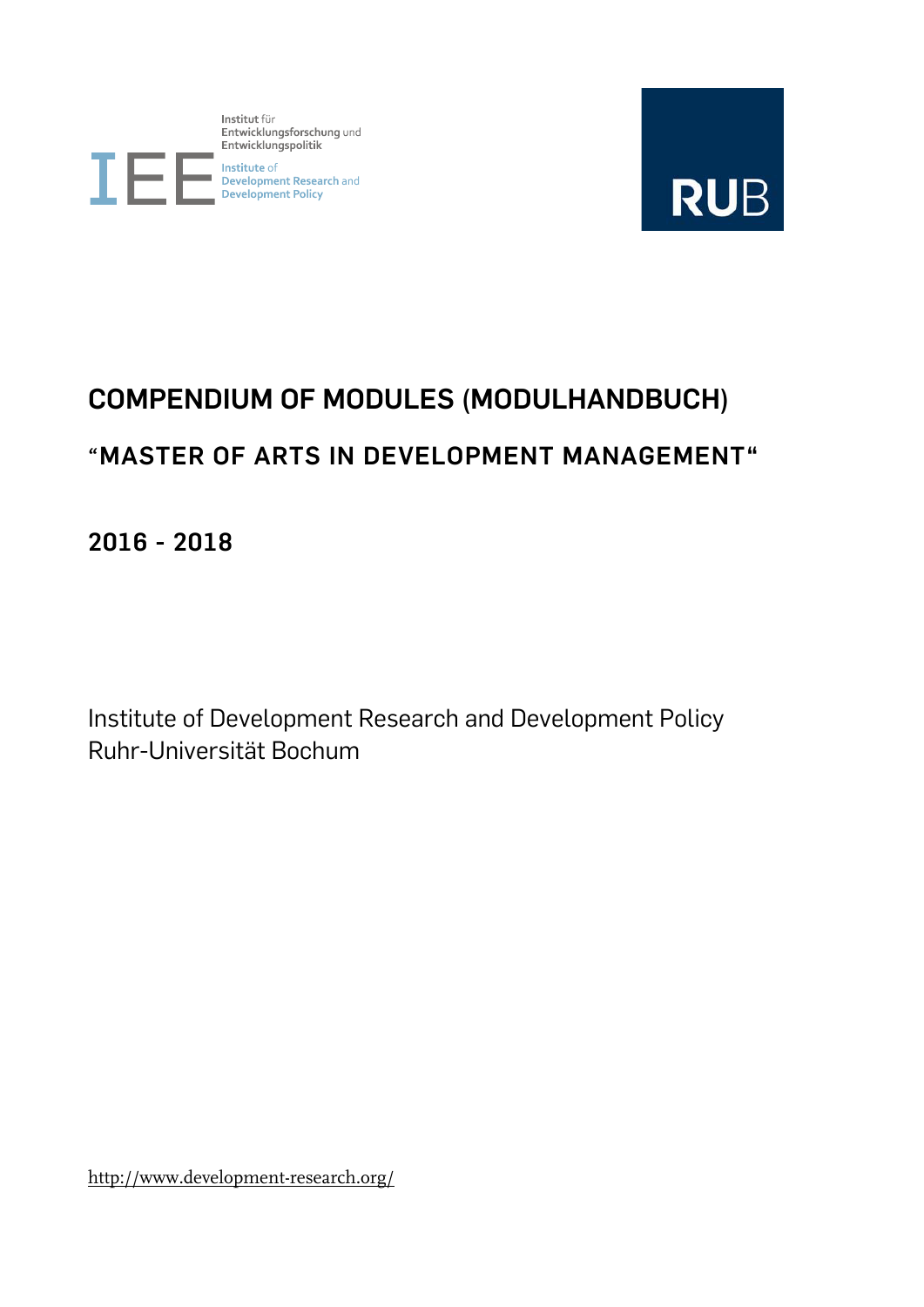# **CONTENTS**

| 1 |                                                                                |  |
|---|--------------------------------------------------------------------------------|--|
| 2 |                                                                                |  |
| 3 |                                                                                |  |
| 4 |                                                                                |  |
|   | 4.1                                                                            |  |
|   |                                                                                |  |
|   | Theories of Development and Underdevelopment - Social Sciences Perspectives  9 |  |
|   | Theories of Development and Underdevelopment - Economic Perspectives  10       |  |
|   |                                                                                |  |
|   |                                                                                |  |
|   | Methods of Empirical Social Research: How to Conduct a Field Survey13          |  |
|   |                                                                                |  |
|   |                                                                                |  |
|   |                                                                                |  |
|   |                                                                                |  |
|   |                                                                                |  |
|   |                                                                                |  |
|   |                                                                                |  |
|   |                                                                                |  |
|   | 4.2                                                                            |  |
|   | E I                                                                            |  |
|   |                                                                                |  |
|   |                                                                                |  |
|   |                                                                                |  |
|   |                                                                                |  |
|   |                                                                                |  |
|   |                                                                                |  |
|   |                                                                                |  |
|   |                                                                                |  |
|   |                                                                                |  |
|   |                                                                                |  |
|   |                                                                                |  |
|   |                                                                                |  |
|   |                                                                                |  |
|   |                                                                                |  |
|   | 4.3                                                                            |  |
|   |                                                                                |  |
|   |                                                                                |  |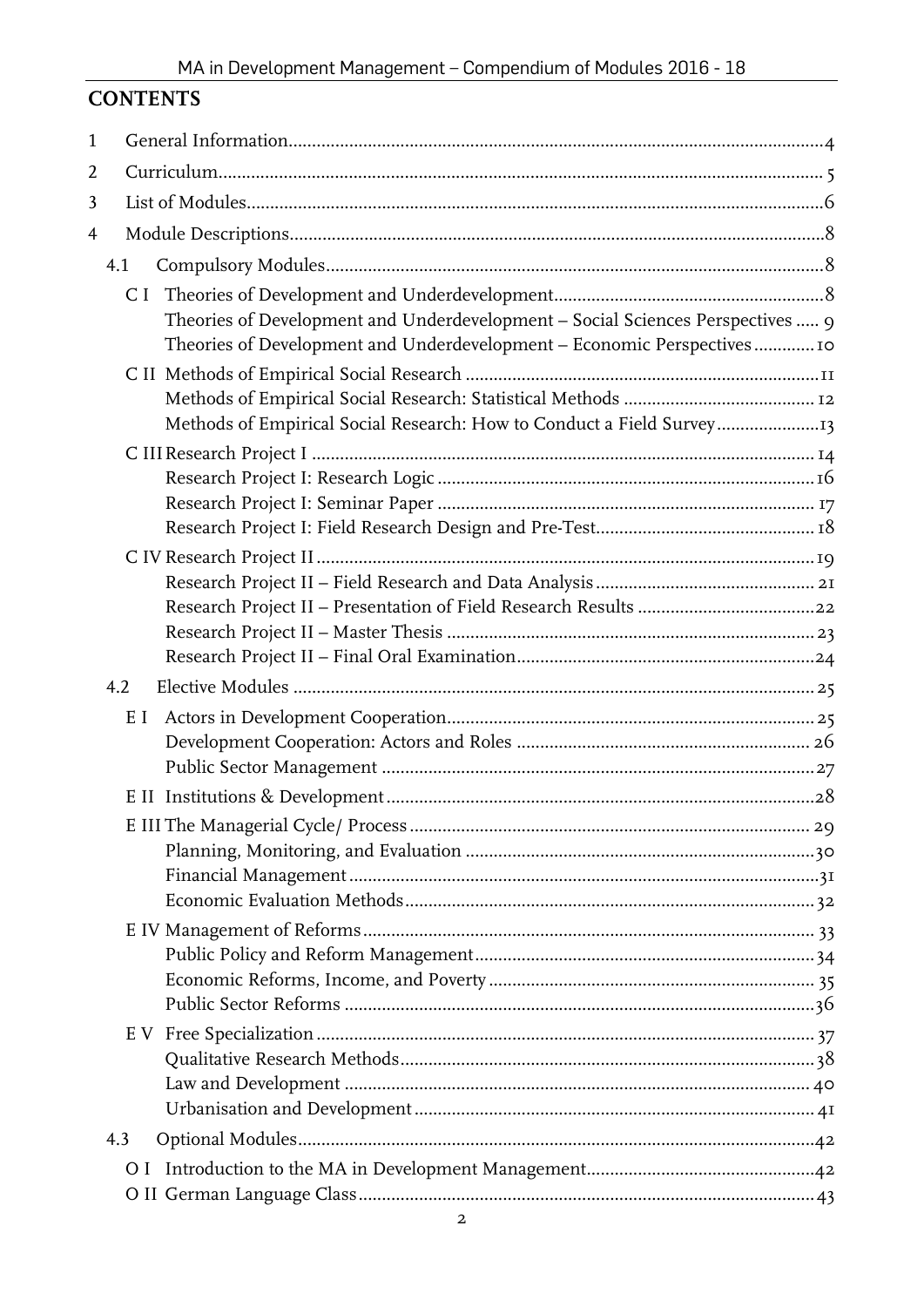| MA in Development Management - Compendium of Modules 2016 - 18 |  |  |
|----------------------------------------------------------------|--|--|
|                                                                |  |  |

| 5. |     | <b>Examination Requirements</b>                                             | 50 |
|----|-----|-----------------------------------------------------------------------------|----|
|    | 5.1 | Examination Regulations, Types of Examinations and European Credit Transfer |    |
|    |     |                                                                             |    |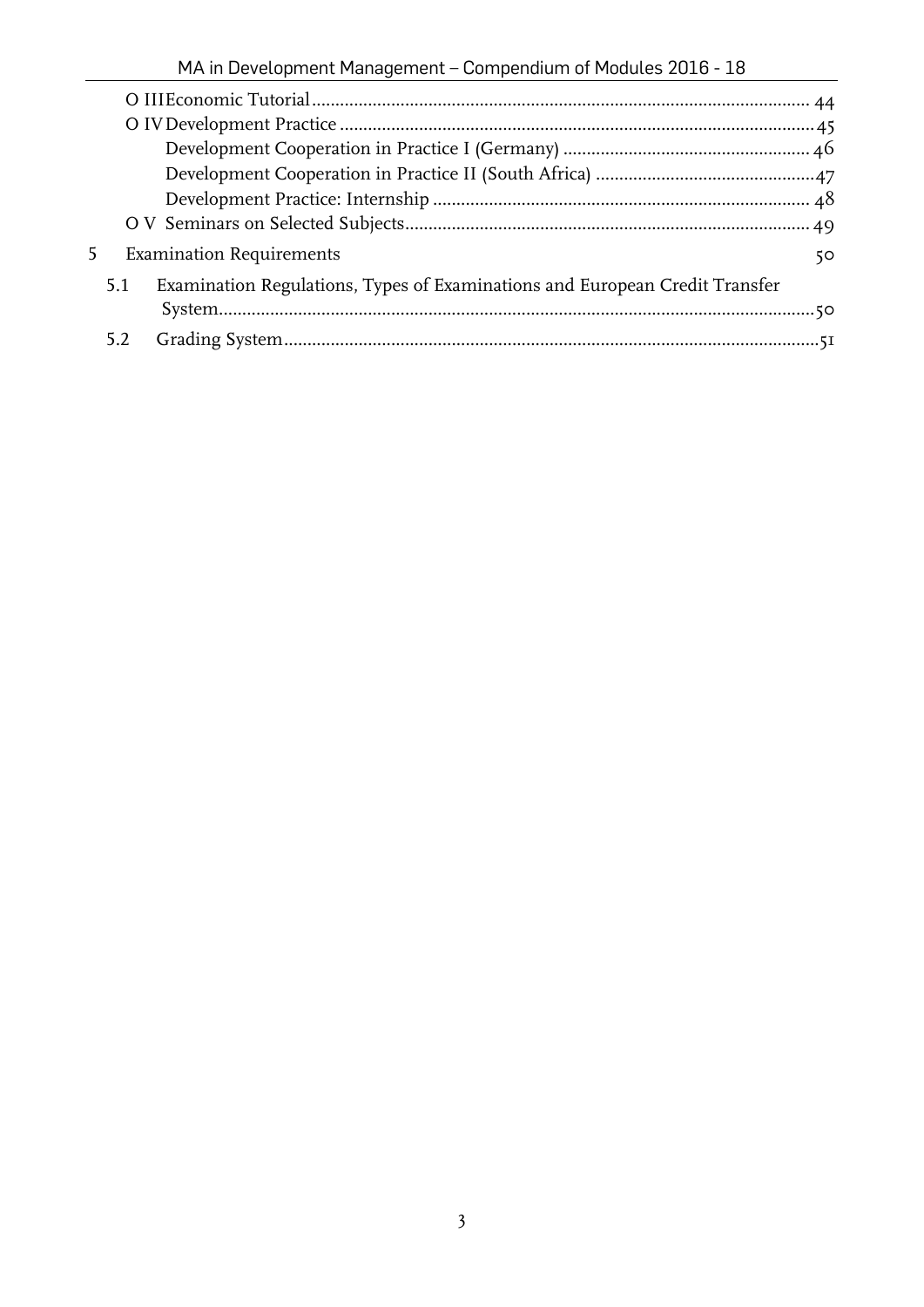# <span id="page-3-0"></span>**1 GENERAL INFORMATION**

The 3-semester MA in Development Management programme is an interdisciplinary course of study designed for foreign students from developing countries and other foreign as well as German students who desire a career in international and development cooperation. The language of the programme is English. The normal period of study including the examinations is three semesters. The programme is addressed to candidates with a first relevant university degree from developing and developed countries and academics with some experience in international development cooperation.

The course of study shall, taking into account of the demands and changes in the professional world, provide the candidates with the specialised knowledge and methods to increase their competence in scientific procedures, to be able to critically assess scientific material, and to improve their capacity for responsible and effective professional practice.

After completion of the MA in Development Management a successful candidate has acquired a set of skills preparing her/him for the management of development projects and programmes based on a sound academic approach. These skills include knowledge about the theoretical discourse and relevant players in development cooperation, skills in empirical social research to analyse real world development projects and to judge about project reports, project and reform management skills, skills in academic and report writing and presentation and (intercultural) communication skills.

Admission requirements<sup>1</sup> are an  $(1)$  above average B.A. or equivalent degree in political science, social science, law, economics or geography or in other subjects related to the planning and evaluation of development programmes and projects; (2) at least four weeks practical experience related to the management of development programmes and projects or experience in research and teaching in an institution of higher education in subjects related to the management of development programmes and projects and (3) a minimum certified proficiency in written and spoken English (equivalent to ibTOEFL 79-80 or IELTS Band 6).

The programme is structured in modules (compulsory modules, elective modules and optional modules) which are described in detail in this compendium. Teaching is to a major extent organized as block teaching. Teaching blocks usually are of one or two weeks duration.

For successful completion of the programme students need to achieve 90 credit points (CP) according to the European Credit Transfer System (ECTS). 1 CP is equal to a workload of 30 hours.

Of the total 90 CP 69 CP are allocated to compulsory modules including taught modules (24 CP) and research project modules (45 CP). The taught compulsory modules are aimed at creating a common knowledge about relevant theories of development and underdevelopment and essential methods of empirical social research while the research project allows for individual specialisation.

Further 21 CP are allocated to elective taught modules which allow to a limited extend for additional individual specialisation through coursework.

The programme finally provides optional modules which do not allow for CP collection but complement the academic programme by (1) offering introductory courses in relevant fields (Economic Tutorial), (2) focussing on the practice of Development cooperation (Development Cooperation in Practice I & II, Internship) and by (3) offering additional qualification options (German language classes & Seminars on selected subjects).

Grading is based on the German grading system. For details see chapter 5 of this compendium.

 $\overline{a}$ 

<sup>&</sup>lt;sup>1</sup> See  $\S$  3 of the Examination Regulations of the MA in Development Management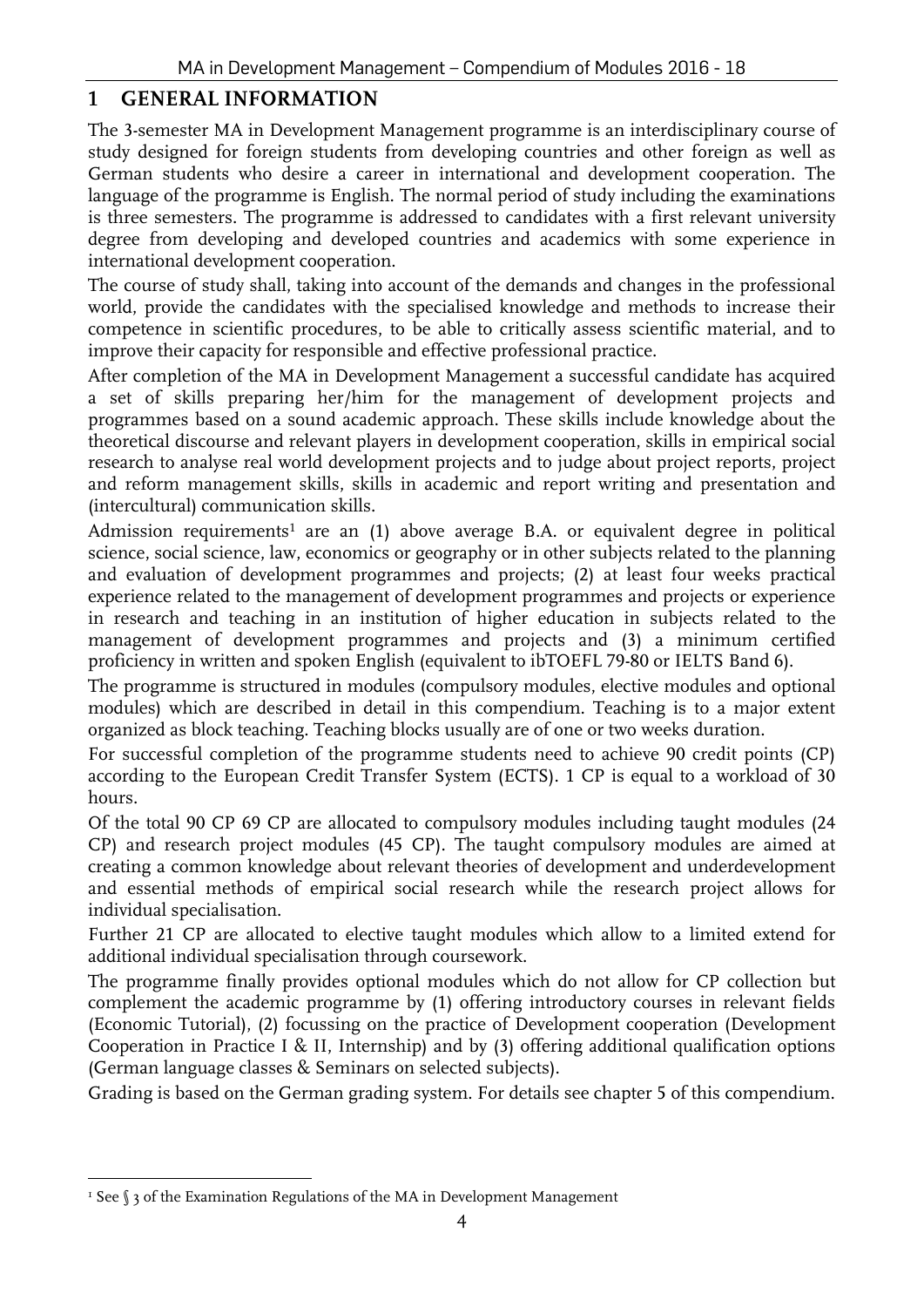<span id="page-4-0"></span>

| 2   | <b>CURRICULUM</b>                                                                  |       |                   |
|-----|------------------------------------------------------------------------------------|-------|-------------------|
|     | FIRST SEMESTER: DEVELOPMENT AND DEVELOPMENT CO-OPERATION                           |       |                   |
| (A) | INTRODUCTION TO THE MA IN DEVELOPMENT MANAGEMENT PROGRAMME                         |       |                   |
|     | (optional)                                                                         |       |                   |
|     | Introduction to the MADM programme<br>1.<br>Economic Tutorial<br>2.                |       |                   |
| (B) | THEORIES OF DEVELOPMENT AND UNDERDEVELOPMENT (compulsory)                          |       | 12CP              |
|     | <b>Social Science Perspectives</b><br>1.                                           | 6 CP  |                   |
|     | 2.<br><b>Economic Perspectives</b>                                                 | 6 CP  |                   |
| (C) | ACTORS IN DEVELOPMENT COOPERATION (elective)                                       |       | 6 CP              |
|     | Development Cooperation: Actors and Roles<br>1.                                    | 3 CP  |                   |
|     | Public Sector Management<br>2.                                                     | 3 CP  |                   |
| (D) | INSTITUTIONS AND DEVELOPMENT (elective)                                            |       | 6 CP              |
|     | SUMMER SCHOOL BOCHUM: RESEARCH METHODS AND DEVELOPMENT PRACTICE I                  |       |                   |
|     | Methods of Empirical Social Research: Statistical Methods (compulsory)<br>1        |       | 6 CP              |
|     | Development Cooperation in Practice I (optional)<br>2.                             |       |                   |
|     | SUMMER SCHOOL CAPE TOWN: RESEARCH METHODS AND DEVELOPMENT PRACTICE II              |       |                   |
|     | Methods of Empirical Social Research:<br>1.                                        |       |                   |
|     | How to Conduct a Field Survey (compulsory)                                         |       | 6CP               |
|     | Development Cooperation in Practice II (optional)<br>2.                            |       |                   |
|     | SECOND SEMESTER: DEVELOPMENT MANAGEMENT                                            |       |                   |
| (A) | The Managerial Cycle/Process (elective)                                            |       | 15CP              |
|     | Planning, Monitoring, and Evaluation<br>1.                                         | 6 CP  |                   |
|     | Financial Management<br>2.                                                         | 3 CP  |                   |
|     | Economic Evaluation Methods<br>3.                                                  | 6 CP  |                   |
| (B) | Management of Reforms (elective)                                                   |       | 15CP              |
|     | Public Policy and Reform Management<br>1.                                          | 6 CP  |                   |
|     | Economic Reforms, Income, and Poverty<br>2.                                        | 6 CP  |                   |
|     | 3.<br>Public Sector Reform                                                         | 3 CP  |                   |
| (C) | Free Specialization (elective)                                                     |       | 15CP              |
|     | 1. Electives from $(A)$ & $(B)$<br>2. Qualitative Research Methods                 | 6 CP  | plus (A) $\&$ (B) |
|     | 3. Law and Development                                                             | 3 CP  |                   |
|     | 4. Urbanisation and Development                                                    | 3 CP  |                   |
| (D) | Research Project I - Seminar Paper: (compulsory)                                   |       | 15CP              |
|     | Research Logic                                                                     |       |                   |
|     | Developing Theoretical Framework for MA Thesis & Preparation of Field Research     |       |                   |
|     | THIRD SEMESTER: SEMINARS AND WRITING UP OF MASTER THESIS                           |       |                   |
|     | (A) Research Project II                                                            |       | 30CP              |
|     | Writing up of Master Thesis (compulsory)<br>1.                                     | 24 CP |                   |
|     | Seminar: Presentation of Field Research Results<br>2.                              |       |                   |
|     | 3.<br>Final oral examinations (compulsory)                                         | 6 CP  |                   |
|     | (B) Seminars on Selected Subjects (optional)                                       |       |                   |
|     | <b>PRACTICE</b>                                                                    |       |                   |
|     | Internship, after 1 <sup>st</sup> semester (optional)<br>1.                        |       |                   |
|     | Field Research, after 2 <sup>nd</sup> semester (part of Research Project II)<br>2. |       |                   |
|     | <b>COMPLEMENTARY OFFERS</b>                                                        |       |                   |
|     | German Language Classes (optional)<br>1.                                           |       |                   |

2. Individual Mentoring (part of Research Project I & II)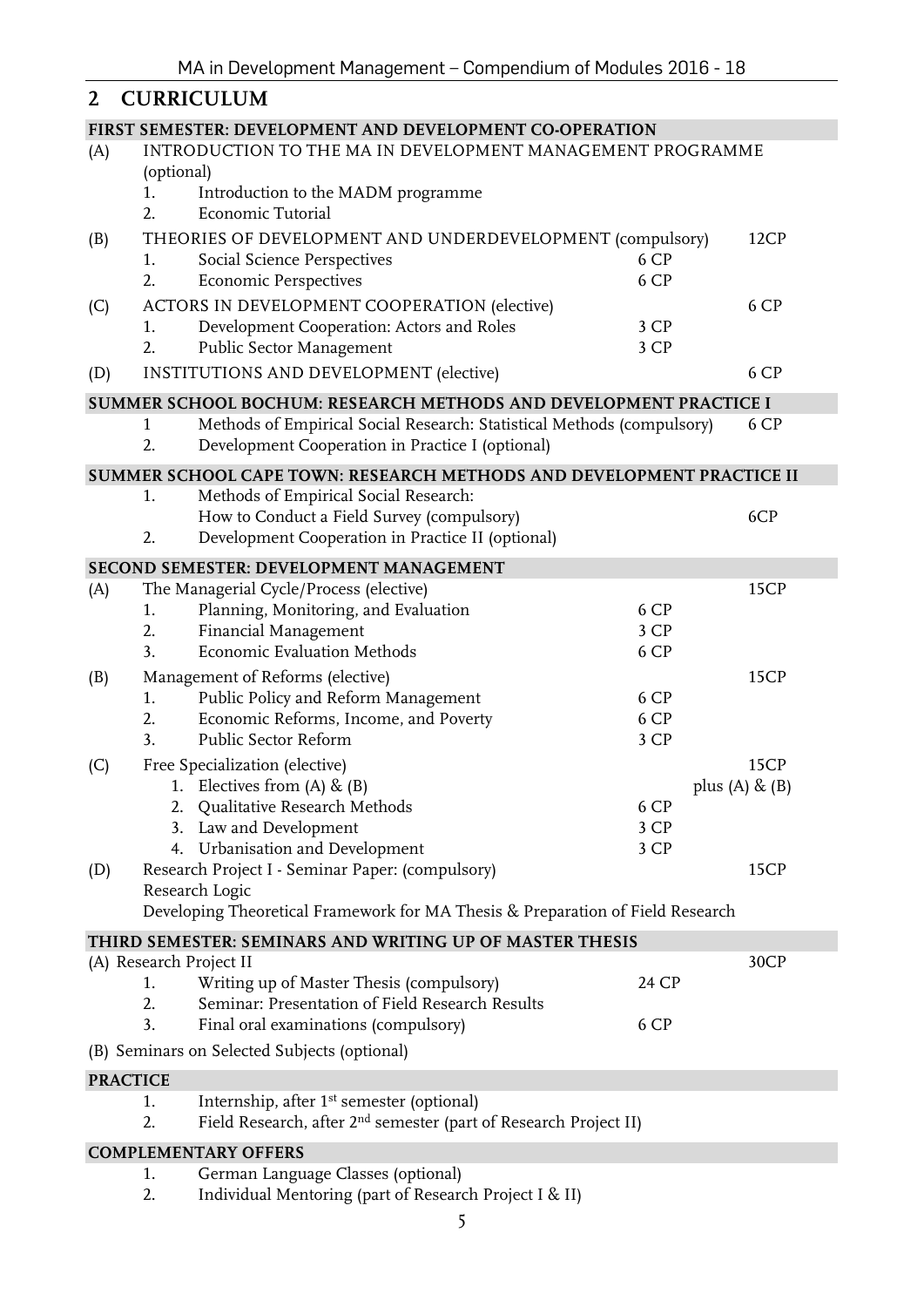# <span id="page-5-0"></span>**3 LIST OF MODULES**

| 3.1 |   | Compulsory Modules (69 CP)                   |                                                                                                                                                                                                                    |                        |  |  |  |  |  |  |  |
|-----|---|----------------------------------------------|--------------------------------------------------------------------------------------------------------------------------------------------------------------------------------------------------------------------|------------------------|--|--|--|--|--|--|--|
|     |   | Course 1:<br>Course 2:                       | 1 Theories of Development and Underdevelopment<br>Social Science Perspectives (6 CP)<br>Economic Perspectives (6 CP)                                                                                               | $1st$ semester (12 CP) |  |  |  |  |  |  |  |
|     |   |                                              | 2 Methods of Empirical Social Research                                                                                                                                                                             | $1st$ semester (12 CP) |  |  |  |  |  |  |  |
|     |   | Course 1:                                    | Statistical Methods (6 CP)                                                                                                                                                                                         |                        |  |  |  |  |  |  |  |
|     |   | Course 2:                                    | How to Conduct a Field Survey (6 CP)                                                                                                                                                                               |                        |  |  |  |  |  |  |  |
|     |   | 3 Research Project I                         |                                                                                                                                                                                                                    | $2nd$ semester (15 CP) |  |  |  |  |  |  |  |
|     |   | Sub-Module 1:                                | Research Logic (with coursework)                                                                                                                                                                                   |                        |  |  |  |  |  |  |  |
|     |   | Sub-Module 2:                                | Seminar Paper                                                                                                                                                                                                      |                        |  |  |  |  |  |  |  |
|     |   | Sub-Module 3:                                | Field Research Design and Pre-Test                                                                                                                                                                                 |                        |  |  |  |  |  |  |  |
|     |   | 4 Research Project II                        |                                                                                                                                                                                                                    | $3rd$ semester (30 CP) |  |  |  |  |  |  |  |
|     |   | Sub-Module 1:                                | Field Research and Data Analysis                                                                                                                                                                                   |                        |  |  |  |  |  |  |  |
|     |   | Sub-Module 2:                                | Seminar: Presentation of Field Research Results                                                                                                                                                                    |                        |  |  |  |  |  |  |  |
|     |   | Sub-Module 3:                                | Master Thesis (24 CP)                                                                                                                                                                                              |                        |  |  |  |  |  |  |  |
|     |   | Sub-Module 4:                                | Final Oral Examination (6 CP)                                                                                                                                                                                      |                        |  |  |  |  |  |  |  |
| 3.2 |   | Elective Modules (21 CP required)            |                                                                                                                                                                                                                    |                        |  |  |  |  |  |  |  |
|     |   |                                              | 1 Actors in Development Cooperation                                                                                                                                                                                | $1st$ semester (6 CP)  |  |  |  |  |  |  |  |
|     |   |                                              | Course 1: Development Cooperation: Actors and Roles (3 CP)                                                                                                                                                         |                        |  |  |  |  |  |  |  |
|     |   |                                              | Course 2: Public Sector Management (3 CP)                                                                                                                                                                          |                        |  |  |  |  |  |  |  |
|     |   | 2 Institutions and Development               |                                                                                                                                                                                                                    | 1st semester (6 CP)    |  |  |  |  |  |  |  |
|     | 3 | The Managerial Cycle / Process               |                                                                                                                                                                                                                    | $2nd$ semester (15 CP) |  |  |  |  |  |  |  |
|     |   |                                              | Course 1: Planning, Monitoring, and Evaluation (6 CP)                                                                                                                                                              |                        |  |  |  |  |  |  |  |
|     |   |                                              | Course 2: Financial Management (3 CP)                                                                                                                                                                              |                        |  |  |  |  |  |  |  |
|     |   | Course 3: Economic Evaluation Methods (6 CP) |                                                                                                                                                                                                                    |                        |  |  |  |  |  |  |  |
|     |   | 4 Management of Reforms                      |                                                                                                                                                                                                                    | $2nd$ semester (15 CP) |  |  |  |  |  |  |  |
|     |   |                                              | Course 1: Public Policy and Reform Management (6 CP)                                                                                                                                                               |                        |  |  |  |  |  |  |  |
|     |   |                                              | Course 2: Economic Reforms, Income, and Poverty (6 CP)                                                                                                                                                             |                        |  |  |  |  |  |  |  |
|     |   |                                              | Course 3: Public Sector Reforms (3 CP)                                                                                                                                                                             |                        |  |  |  |  |  |  |  |
|     |   | 5 Free Specialisation                        |                                                                                                                                                                                                                    | $2nd$ semester (12 CP) |  |  |  |  |  |  |  |
|     |   | faculties or partner programmes              | The Module allows for specialization by opting for any combination of elective<br>courses from the list above and additional offers within the MADM and from partner<br>MADM provides following additional offers: |                        |  |  |  |  |  |  |  |
|     |   |                                              | Course 1: Qualitative Research Methods (6 CP)                                                                                                                                                                      |                        |  |  |  |  |  |  |  |
|     |   |                                              | Course 2: Law and Development (3 CP)                                                                                                                                                                               |                        |  |  |  |  |  |  |  |
|     |   |                                              | Course 3: Urbanisation and Development (3 CP)                                                                                                                                                                      |                        |  |  |  |  |  |  |  |
|     |   | $\alpha$ C  C $\alpha$ $\alpha$ $\alpha$ 1   |                                                                                                                                                                                                                    |                        |  |  |  |  |  |  |  |

Offers from partner faculties or partner programmes are to be announced at the beginning of the second semester. Students who wish to choose electives outside the communicated list shall consult the course coordinator with regard to recognition requirements.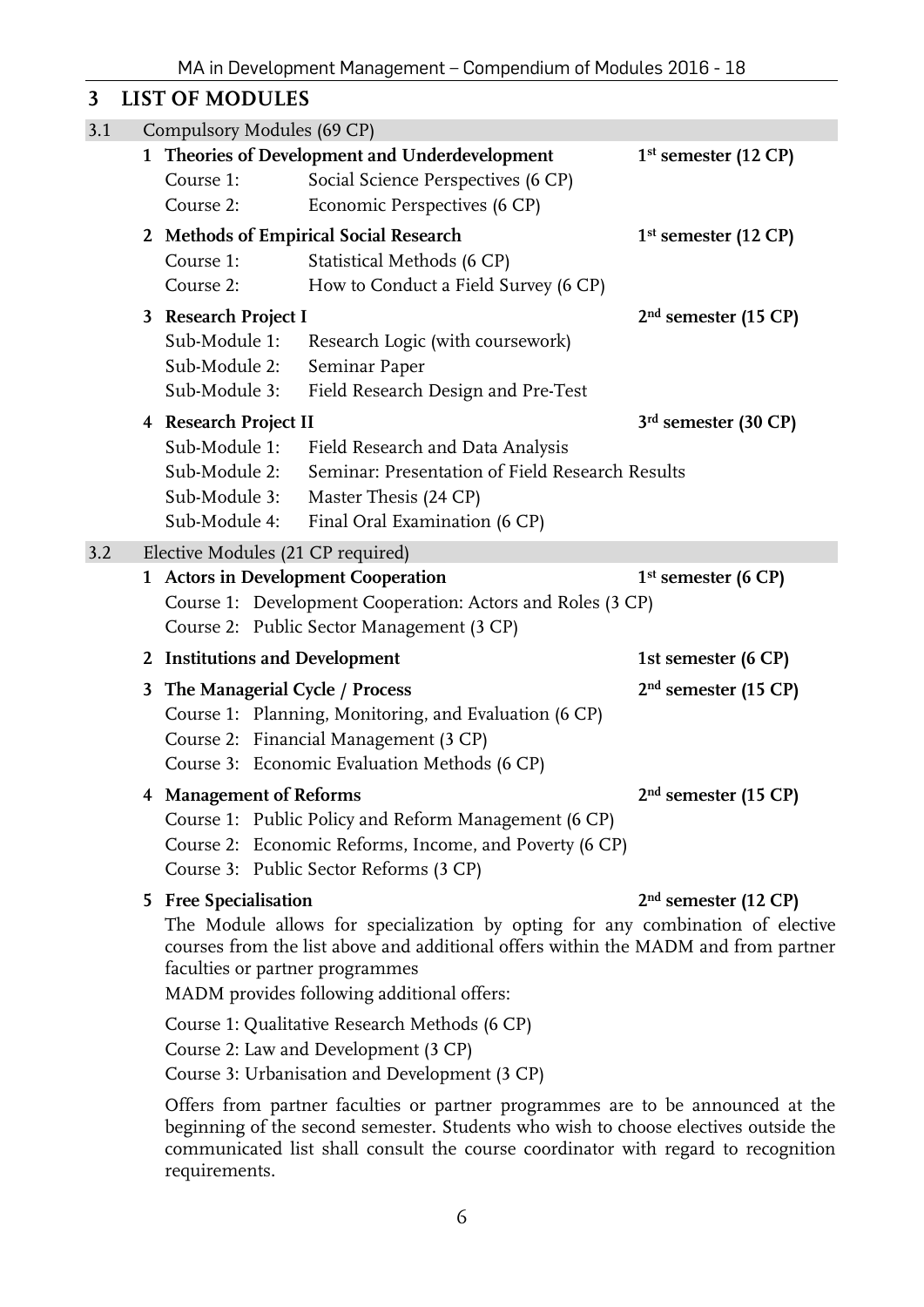| 3.3 | Optional Modules (0 CP)                                                                                                                    |                                                    |                                            |
|-----|--------------------------------------------------------------------------------------------------------------------------------------------|----------------------------------------------------|--------------------------------------------|
|     | 1 Introduction to the MA in Development Management                                                                                         | $1st$ semester                                     |                                            |
|     | 2 Economic Tutorial                                                                                                                        |                                                    | $1st$ semester                             |
|     | 3 Development Practice                                                                                                                     |                                                    | 1 <sup>st</sup> & 2 <sup>nd</sup> semester |
|     | Sub-Module 1:                                                                                                                              | Development Cooperation Practice I(Germany)        |                                            |
|     | Sub-Module 2:                                                                                                                              | Development Cooperation Practice II (South Africa) |                                            |
|     | Sub-Module 3:                                                                                                                              | Internship                                         |                                            |
|     | 4 Seminars on Selected Subjects                                                                                                            |                                                    | 3 <sup>rd</sup> semester                   |
|     | 5 German Language Classes<br>(compulsory for DAAD-EPOS scholarship holders as part<br>of the obligations related to the scholarship award) | $1st$ & $2nd$ semester                             |                                            |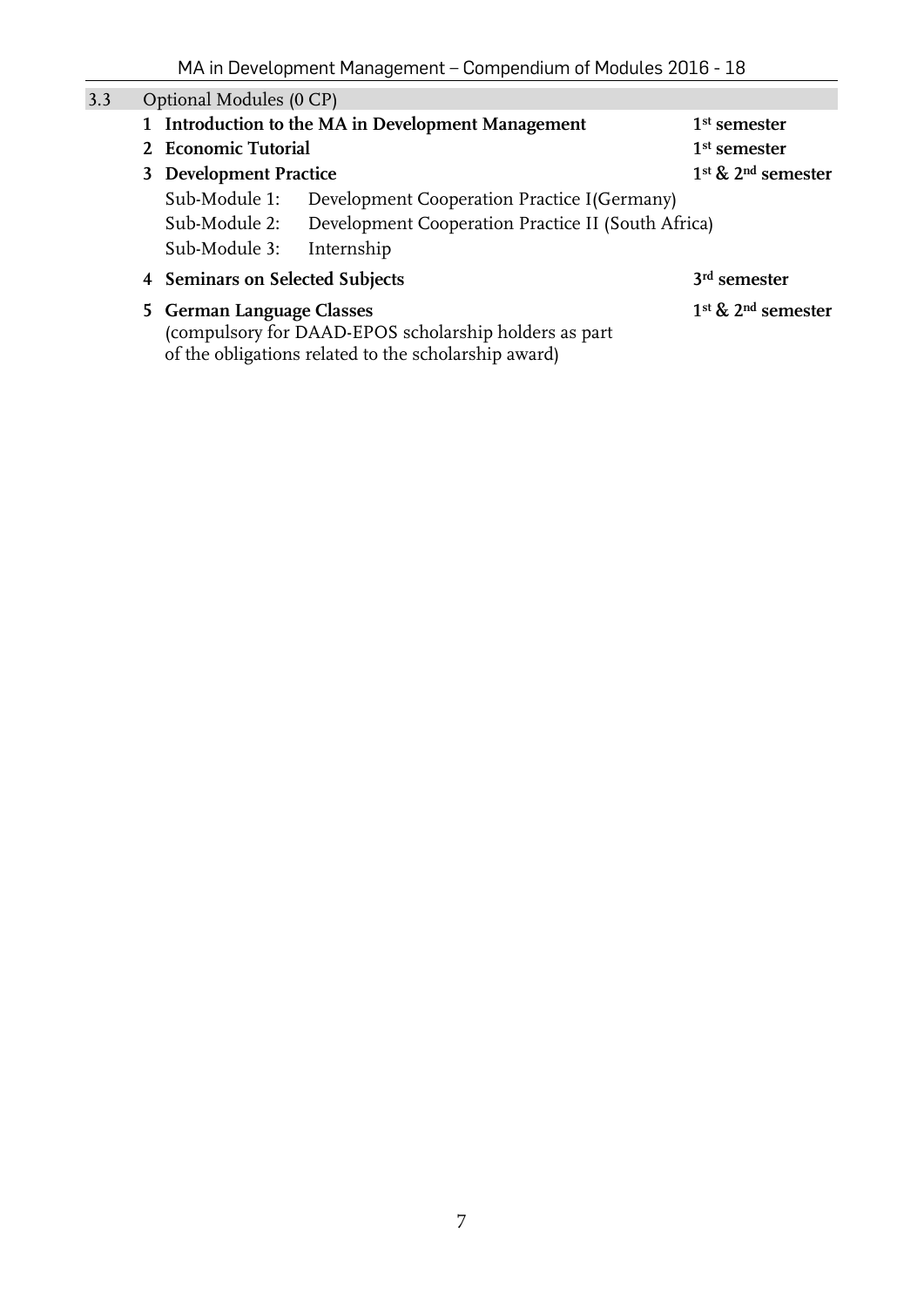# <span id="page-7-0"></span>**4 MODULE DESCRIPTIONS**

# <span id="page-7-1"></span>**4.1 Compulsory Modules**

<span id="page-7-2"></span>

|                               | Theories of Development and Underdevelopment                                                 |                |            |                 |                   |                                                                                               |  |  |
|-------------------------------|----------------------------------------------------------------------------------------------|----------------|------------|-----------------|-------------------|-----------------------------------------------------------------------------------------------|--|--|
| No.                           | Workload                                                                                     | <b>Credits</b> |            | <b>Semester</b> | Frequency         | <b>Duration</b>                                                                               |  |  |
| C <sub>1</sub>                | 360 hrs                                                                                      | 12             |            | 1 <sup>st</sup> | Once per          | 4 weeks                                                                                       |  |  |
|                               |                                                                                              |                |            |                 | intake            |                                                                                               |  |  |
| Module type                   | <b>Contact Hours</b>                                                                         |                | Self Study |                 | <b>Group Size</b> |                                                                                               |  |  |
| Lecture                       | 120 <sub>hrs</sub>                                                                           |                | 240 hrs    |                 | $~10^{-1}$        |                                                                                               |  |  |
| Seminar                       |                                                                                              |                |            |                 |                   |                                                                                               |  |  |
| <b>Learning Outcomes</b>      |                                                                                              |                |            |                 |                   |                                                                                               |  |  |
|                               |                                                                                              |                |            |                 |                   | The students are able to understand the international discourse about development success and |  |  |
|                               | failure based on relevant development theories from social science and economics. They have  |                |            |                 |                   |                                                                                               |  |  |
|                               | gained insights into those factors which are made responsible for promoting or obstructing   |                |            |                 |                   |                                                                                               |  |  |
|                               | socio-economic development. This enables them to analyse the relevance of different          |                |            |                 |                   |                                                                                               |  |  |
|                               | determinants of development and to derive theory-based hypotheses about the effects of       |                |            |                 |                   |                                                                                               |  |  |
|                               | development programs and projects and other types of public interventions on the realization |                |            |                 |                   |                                                                                               |  |  |
| of development goals.         |                                                                                              |                |            |                 |                   |                                                                                               |  |  |
| Contents                      |                                                                                              |                |            |                 |                   |                                                                                               |  |  |
|                               | Course 1: Social Sciences Perspective                                                        |                |            |                 |                   |                                                                                               |  |  |
|                               | <b>Course 2: Economic Perspectives</b>                                                       |                |            |                 |                   |                                                                                               |  |  |
| <b>Didactical methods</b>     |                                                                                              |                |            |                 |                   |                                                                                               |  |  |
|                               | Lecture / Seminar with active participation of students                                      |                |            |                 |                   |                                                                                               |  |  |
| Prerequisites                 |                                                                                              |                |            |                 |                   |                                                                                               |  |  |
|                               | Admission to the MA in Development Management                                                |                |            |                 |                   |                                                                                               |  |  |
|                               | Participation in Economic Tutorial for Non-economists                                        |                |            |                 |                   |                                                                                               |  |  |
| <b>Examination Type</b>       |                                                                                              |                |            |                 |                   |                                                                                               |  |  |
|                               | Paper & written exam: see course descriptions                                                |                |            |                 |                   |                                                                                               |  |  |
|                               | <b>Conditions for the Award of Credit Points</b>                                             |                |            |                 |                   |                                                                                               |  |  |
|                               | Successful completion of exams,                                                              |                |            |                 |                   |                                                                                               |  |  |
|                               | module grade consists of grades for course 1 (50%) and course 2 (50%)                        |                |            |                 |                   |                                                                                               |  |  |
| Module relevance              |                                                                                              |                |            |                 |                   |                                                                                               |  |  |
|                               | Compulsory Module of the 1st Semester                                                        |                |            |                 |                   |                                                                                               |  |  |
| 12/90 CPs                     | Weighting of the Module Grade for the final Grade                                            |                |            |                 |                   |                                                                                               |  |  |
| Lecturer (s)                  |                                                                                              |                |            |                 |                   |                                                                                               |  |  |
| Dr. Stefan Buchholz           |                                                                                              |                | (Course 1) |                 |                   |                                                                                               |  |  |
|                               | Anne Siebert, Dipl. Soz. Wiss.                                                               |                | (Course 1) |                 |                   |                                                                                               |  |  |
|                               | Prof. Dr. Wilhelm Löwenstein                                                                 |                | (Course 2) |                 |                   |                                                                                               |  |  |
| <b>Additional Information</b> |                                                                                              |                |            |                 |                   |                                                                                               |  |  |
| See course descriptions       |                                                                                              |                |            |                 |                   |                                                                                               |  |  |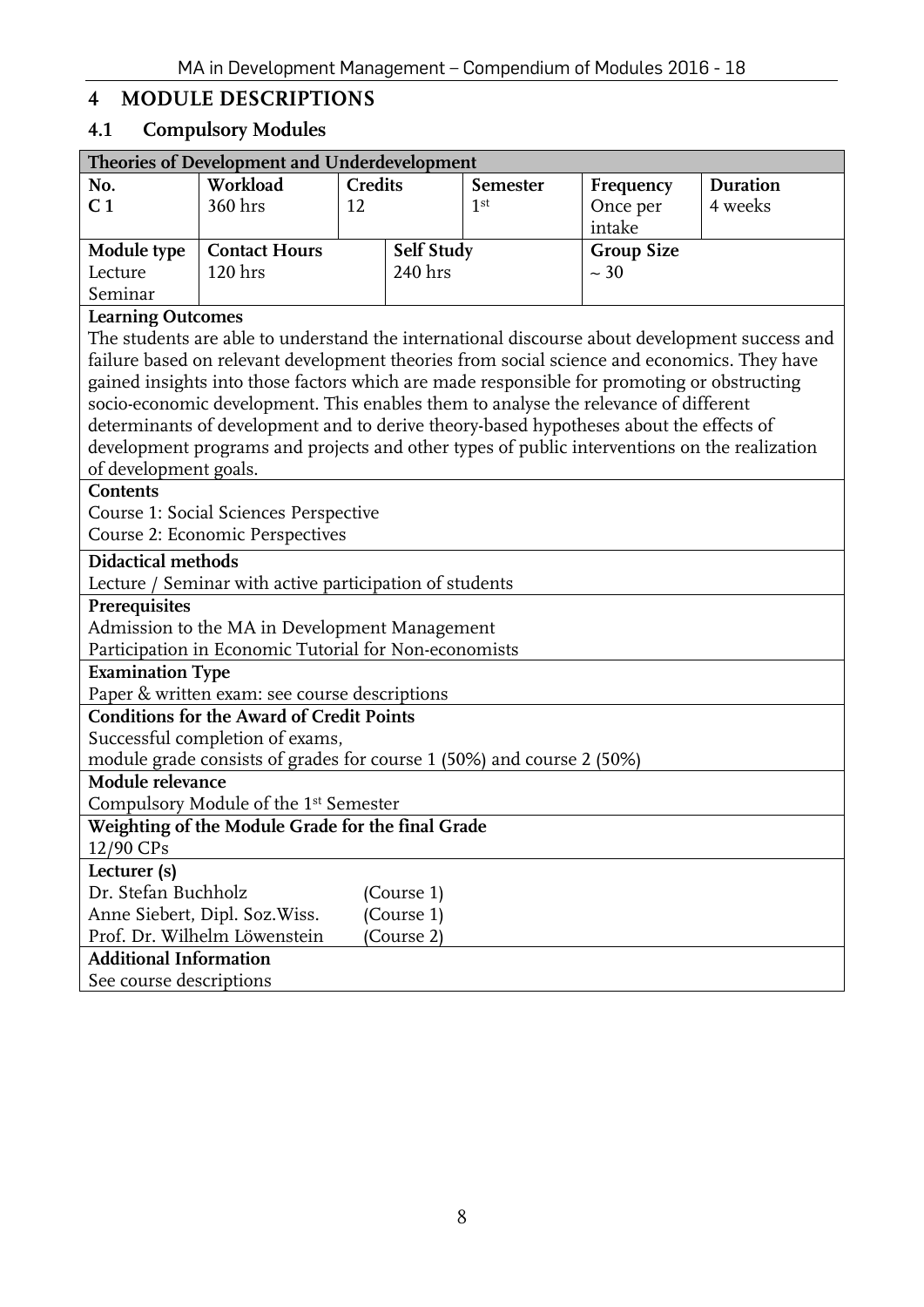<span id="page-8-0"></span>

| Theories of Development and Underdevelopment - Social Sciences Perspectives |                      |                   |                    |                 |                   |          |  |  |  |  |
|-----------------------------------------------------------------------------|----------------------|-------------------|--------------------|-----------------|-------------------|----------|--|--|--|--|
| No.                                                                         | Workload             | <b>Credits</b>    |                    | <b>Semester</b> | Frequency         | Duration |  |  |  |  |
| C <sub>1.1</sub>                                                            | 180 <sub>hrs</sub>   |                   |                    | 1st             | Once per          | Block of |  |  |  |  |
|                                                                             |                      |                   |                    |                 | intake            | 2 weeks  |  |  |  |  |
| Module type                                                                 | <b>Contact Hours</b> | <b>Self Study</b> |                    |                 | <b>Group Size</b> |          |  |  |  |  |
| Seminar                                                                     | 60 <sub>hrs</sub>    |                   | 120 <sub>hrs</sub> |                 | $~1$ – 30         |          |  |  |  |  |

By the end of this course, students will have developed a comprehensive view of the ways in which contemporary thinking in social sciences has shaped our understanding of development and the theoretical underpinnings of conventional views of the reasons behind (under-) development. Another goal of the course is to encourage critical reading, thinking, writing, and speaking skills.

# **Content**

*Objective:*

This course gives students the basic understanding of the developmental discourse, insight into the developmental theories and their operationalization in developmental goals, strategies and programmes.

*Structure:* The course consists of five parts:

- What is Development and Underdevelopment?
- How to define the Developing World
- Theory and Strategy: Explaining Development and Developing Adequate Strategies Part I: The State
- Theory and Strategy: Explaining Development and Developing Adequate Strategies Part II: Society and Markets
- Conclusion: Theories about Development and Underdevelopment

#### **Didactical methods**

Seminar, including Group Work and Short Presentations.

#### **Prerequisites**

Admission to the MA in Development Management

#### **Examination Type**

Each student is required to write a 10 page assignment. Topics can be chosen from a list which will be made available at the beginning of the course. Guidelines for writing the assignments are to be considered.

#### **Conditions for the Award of Credit Points**

Active Participation and successful completion of the paper

**Sub-Module relevance**

Compulsory Course of the 1<sup>st</sup> Semester

#### **Weighting of the Course Grade for the final Grade**

6/90 CPs

**Lecturer (s)**

Dr. Stefan Buchholz

Anne Siebert, Dipl. Soz.Wiss.

#### **Additional Information**

A detailed reading list & reading schedule will be made available to registered students via the internet-based e-learning platform. The core reading is:

Martinussen, John (2003): Society, State and Market: A Guide to Competing Theories of Development, London: Zed Books.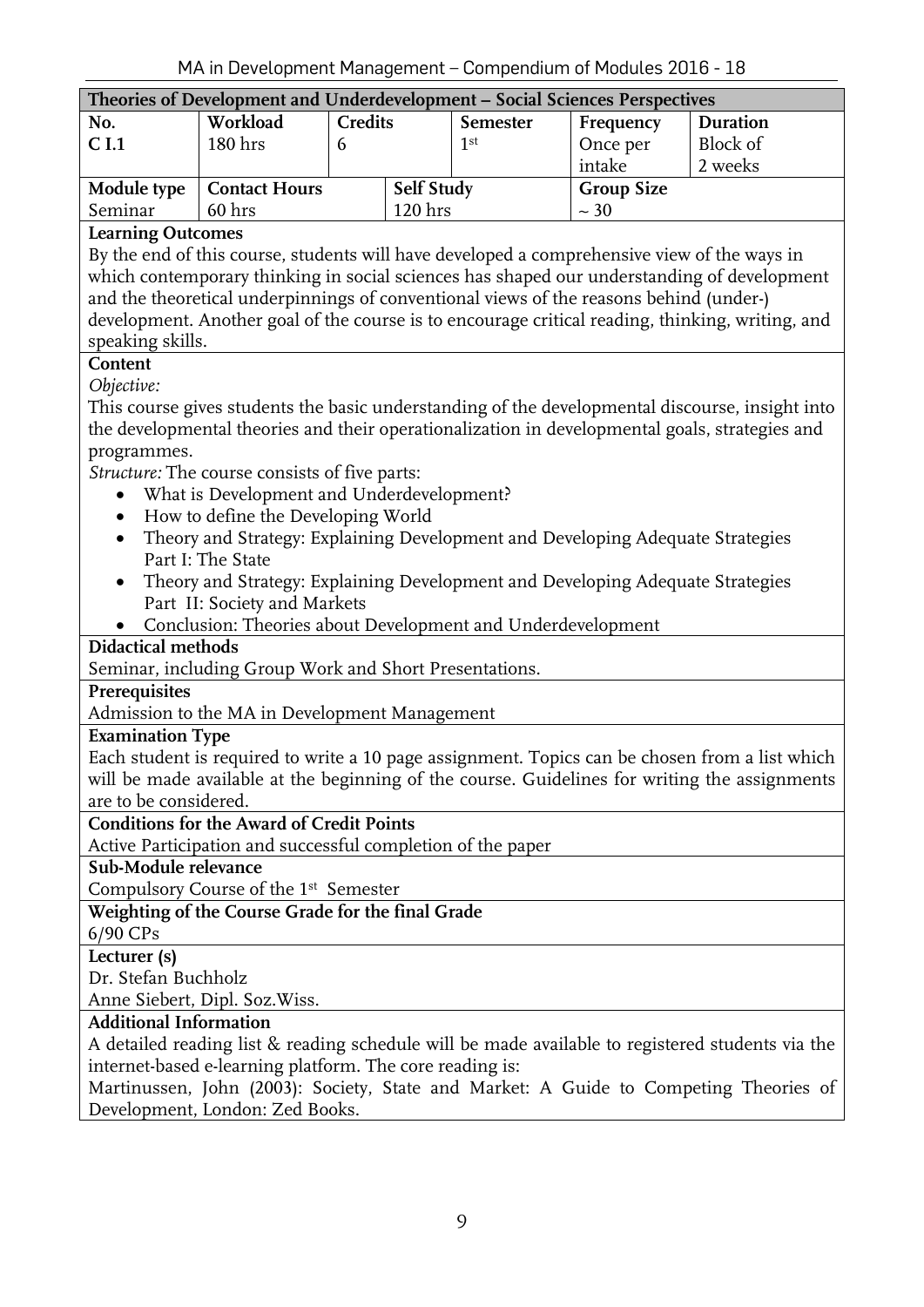<span id="page-9-0"></span>

| Theories of Development and Underdevelopment – Economic Perspectives |                      |                |                   |                 |                   |          |  |  |  |  |
|----------------------------------------------------------------------|----------------------|----------------|-------------------|-----------------|-------------------|----------|--|--|--|--|
| No.                                                                  | Workload             | <b>Credits</b> |                   | <b>Semester</b> | Frequency         | Duration |  |  |  |  |
| $\overline{\phantom{a}}$ C I.2                                       | 180 <sub>hrs</sub>   | υ              |                   | 1 <sup>st</sup> | Once per          | Block of |  |  |  |  |
|                                                                      |                      |                |                   |                 | intake            | 2 weeks  |  |  |  |  |
| Module type                                                          | <b>Contact Hours</b> |                | <b>Self Study</b> |                 | <b>Group Size</b> |          |  |  |  |  |
| Seminar                                                              | 60 <sub>hrs</sub>    |                | 120 hrs           |                 | $~10^{-30}$       |          |  |  |  |  |

The students are aware of the international differences in important development indicators, know about the goals of economically-oriented development policy, are aware about the variety and of the structure of theories trying to explain economic growth, know about the strengths and weaknesses of the different approaches and their relevance for development policy. The students are able to discuss on a theoretical base the advantages and disadvantages of different sectoral development policies, as well as of inward- and outward-looking approaches. They know about the chances and dangers of globalization and of regional integration. Finally the students have gained knowledge about the modes of trade and capital assistance, of programme and project aid, and are able to give a differentiated judgment of the achievements (and failures) of development policy.

#### **Contents**

socio-economic development indicators in a global comparative perspective; economic development indicators, and indicators for income distribution; goals of development policy; actors of international development policy; sources of economic development; traps and vicious circles; approaches of explaining development; growth, distribution and poverty; development strategies: sectoral strategies and dimensions of globalization; types of aid and assistance granted by multilateral and national donors ; motives of donors and growth effects of ODA, achievements of developmental efforts

*Structure*:

- 1 Development Economics and Development Policy
- 2 Sources of Economic Development
- 3 Development Strategies of Developing Countries
- 4 Development Aid/Assistance
- 5 Achievements of Development Policy

#### **Didactical methods**

Power-point-based lecture with lecturer/student interactions

#### **Prerequisites**

Admission to the MA in Development Management

Non-economists should have followed the Economic Tutorial.

#### **Examination Type**

Written exam of two hours

**Conditions for the Award of Credit Points**

Active Participation and successful completion of the written exam

#### **Sub-Module relevance**

Compulsory Course of the 1<sup>st</sup> Semester

#### **Weighting of the Course Grade for the final Grade**

6/90 CPs

**Lecturer**

Prof. Dr. Wilhelm Löwenstein

#### **Additional Information**

A detailed reading list & reading schedule will be made available to registered students via the internet-based e-learning platform. One basic reading is:

Todaro, M. P. (2011): Economic Development. (11th edition). Reading at al.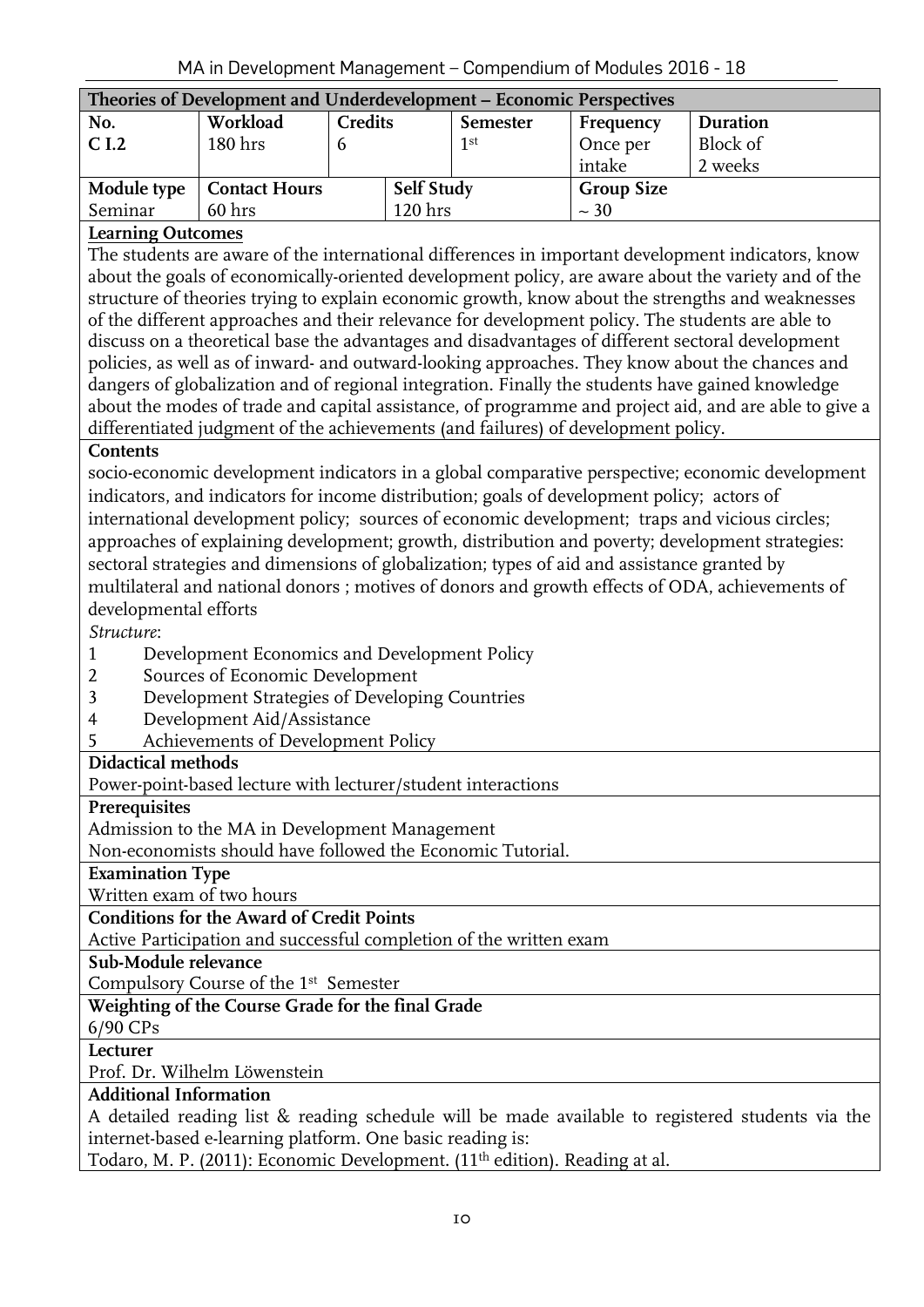<span id="page-10-0"></span>

| Methods of Empirical Social Research                                                                                  |                                                            |                      |                   |            |                 |                                                                                                 |  |  |
|-----------------------------------------------------------------------------------------------------------------------|------------------------------------------------------------|----------------------|-------------------|------------|-----------------|-------------------------------------------------------------------------------------------------|--|--|
| No.                                                                                                                   | Workload<br><b>Credits</b><br>Frequency<br><b>Semester</b> |                      |                   |            | <b>Duration</b> |                                                                                                 |  |  |
| C <sub>II</sub>                                                                                                       | 360 hrs                                                    | 12                   | 1 <sup>st</sup>   |            | Once per        | <b>Block of</b>                                                                                 |  |  |
|                                                                                                                       |                                                            |                      | (Summer           |            | intake          | 4 weeks                                                                                         |  |  |
|                                                                                                                       |                                                            |                      | Schools)          |            |                 |                                                                                                 |  |  |
| Module type                                                                                                           |                                                            | <b>Contact Hours</b> |                   | Self Study |                 | <b>Group Size</b>                                                                               |  |  |
| Lecture with exercises                                                                                                |                                                            | 140 hrs              |                   | 220 hrs    |                 | ~10                                                                                             |  |  |
| Seminar & workshop                                                                                                    |                                                            |                      |                   |            |                 |                                                                                                 |  |  |
| <b>Learning Outcomes</b>                                                                                              |                                                            |                      |                   |            |                 |                                                                                                 |  |  |
|                                                                                                                       |                                                            |                      |                   |            |                 | Students have gained insights into inherent logic of theory-based empirical research and are    |  |  |
|                                                                                                                       |                                                            |                      |                   |            |                 | able to use that knowledge for structuring their own research. They are familiar with basic     |  |  |
|                                                                                                                       |                                                            |                      |                   |            |                 | statistical parameters, know how to interpret them and have developed an understanding for      |  |  |
|                                                                                                                       |                                                            |                      |                   |            |                 | the limitations of these concepts. Furthermore students have gained an overview over the most   |  |  |
|                                                                                                                       |                                                            |                      |                   |            |                 | common ways of data gathering - ranging from group or expert interviews over the use of         |  |  |
|                                                                                                                       |                                                            |                      |                   |            |                 | questionnaires to the organisation of secondary data - and are able to choose those tools which |  |  |
| are most appropriate for their own research.                                                                          |                                                            |                      |                   |            |                 |                                                                                                 |  |  |
| Content                                                                                                               |                                                            |                      |                   |            |                 |                                                                                                 |  |  |
| Course I: Statistical Methods                                                                                         |                                                            |                      |                   |            |                 |                                                                                                 |  |  |
| Course 2: How to conduct a field survey                                                                               |                                                            |                      |                   |            |                 |                                                                                                 |  |  |
| <b>Didactical methods</b>                                                                                             |                                                            |                      |                   |            |                 |                                                                                                 |  |  |
| Lecture with exercises; seminar & workshop; see course descriptions for details                                       |                                                            |                      |                   |            |                 |                                                                                                 |  |  |
| Prerequisites                                                                                                         |                                                            |                      |                   |            |                 |                                                                                                 |  |  |
| Admission to the MA in Development Management<br>Completion of course I is precondition for participation in course 2 |                                                            |                      |                   |            |                 |                                                                                                 |  |  |
| <b>Examination Type</b>                                                                                               |                                                            |                      |                   |            |                 |                                                                                                 |  |  |
| See course descriptions                                                                                               |                                                            |                      |                   |            |                 |                                                                                                 |  |  |
| <b>Conditions for the Award of Credit Points</b>                                                                      |                                                            |                      |                   |            |                 |                                                                                                 |  |  |
| Successful completion of exams,                                                                                       |                                                            |                      |                   |            |                 |                                                                                                 |  |  |
| module grade consists of grades for course I (50%) and course 2 (50%)                                                 |                                                            |                      |                   |            |                 |                                                                                                 |  |  |
| Module relevance                                                                                                      |                                                            |                      |                   |            |                 |                                                                                                 |  |  |
| Compulsory Module of the Ist Semester                                                                                 |                                                            |                      |                   |            |                 |                                                                                                 |  |  |
| Weighting of the Module Grade for the final Grade                                                                     |                                                            |                      |                   |            |                 |                                                                                                 |  |  |
| $12/90$ CPs                                                                                                           |                                                            |                      |                   |            |                 |                                                                                                 |  |  |
| Lecturer (s)                                                                                                          |                                                            |                      |                   |            |                 |                                                                                                 |  |  |
| Prof. Dr. em. Werner Voß                                                                                              |                                                            | (Course 1)           |                   |            |                 |                                                                                                 |  |  |
| Dr. Tobias Thürer                                                                                                     |                                                            |                      | (Course $1 + 2$ ) |            |                 |                                                                                                 |  |  |
| Dr. Elkhan Sadikhzadeh                                                                                                |                                                            |                      |                   |            |                 |                                                                                                 |  |  |
| <b>Additional Information</b>                                                                                         |                                                            |                      |                   |            |                 |                                                                                                 |  |  |
| See course descriptions                                                                                               |                                                            |                      |                   |            |                 |                                                                                                 |  |  |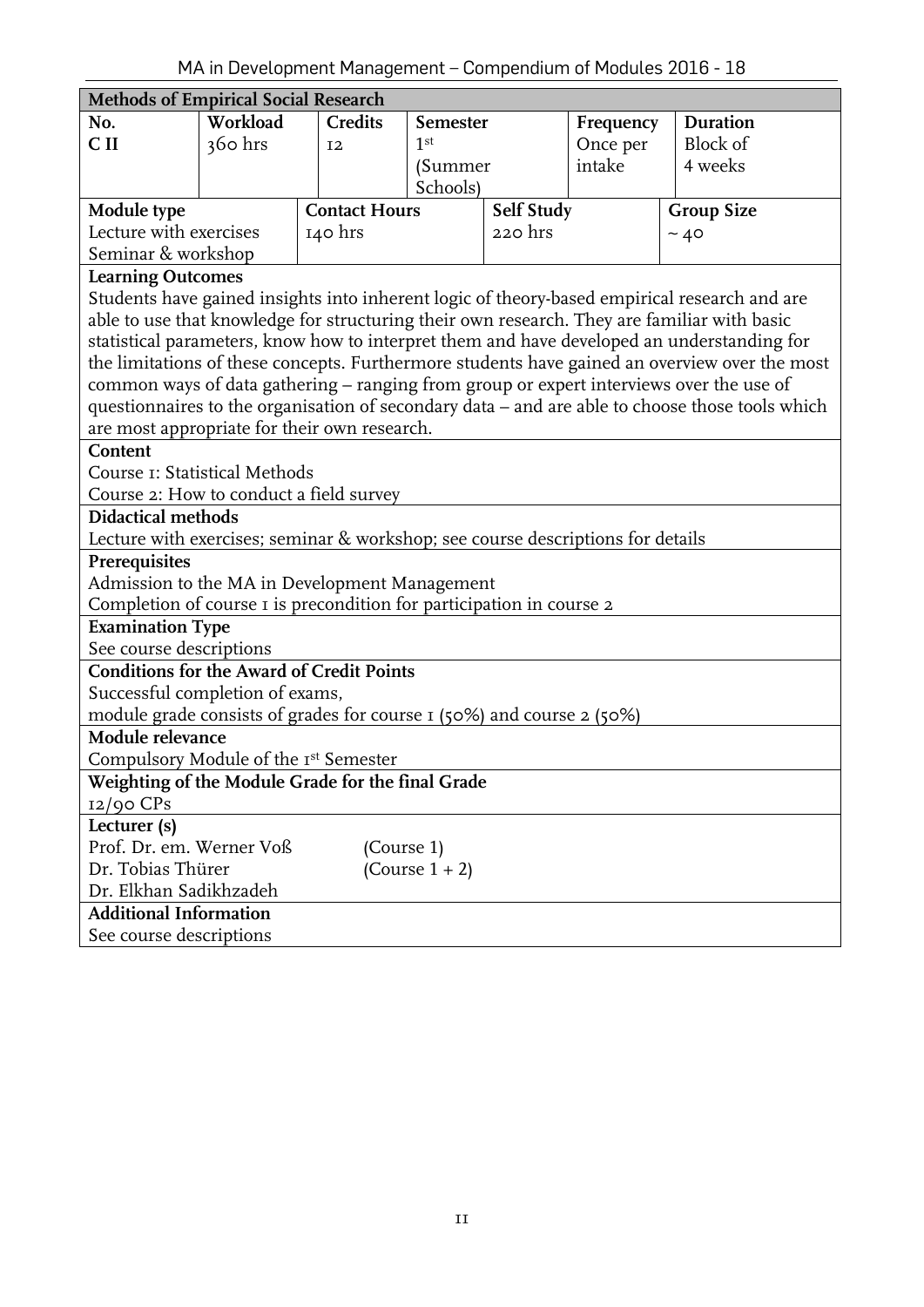<span id="page-11-0"></span>

| Methods of Empirical Social Research: Statistical Methods                                      |                      |                                                                                 |                 |                 |           |                   |                                                                                                 |  |
|------------------------------------------------------------------------------------------------|----------------------|---------------------------------------------------------------------------------|-----------------|-----------------|-----------|-------------------|-------------------------------------------------------------------------------------------------|--|
| No.                                                                                            | Workload             | <b>Credits</b>                                                                  | <b>Semester</b> |                 | Frequency |                   | Duration                                                                                        |  |
| C <sub>II,I</sub>                                                                              | 180 hrs              | 6                                                                               | 1 <sup>st</sup> |                 | Once per  |                   | Block of                                                                                        |  |
|                                                                                                |                      |                                                                                 |                 | (Summer School) | intake    | 2 weeks           |                                                                                                 |  |
| Module type                                                                                    |                      | <b>Contact Hours</b>                                                            |                 | Self Study      |           | <b>Group Size</b> |                                                                                                 |  |
| Lecture with exercises                                                                         |                      | 80 hrs                                                                          |                 | 100 hrs         |           | ~10               |                                                                                                 |  |
| <b>Learning Outcomes</b>                                                                       |                      |                                                                                 |                 |                 |           |                   |                                                                                                 |  |
| By the end of the course, the students are able to handle basic statistical measurements such  |                      |                                                                                 |                 |                 |           |                   |                                                                                                 |  |
| as percentages, averages and spreads. They are also enabled to describe a given quantitative   |                      |                                                                                 |                 |                 |           |                   |                                                                                                 |  |
| data set with appropriate statistical methods and to carry out necessary calculations. Some    |                      |                                                                                 |                 |                 |           |                   |                                                                                                 |  |
| basics concerning the design and validation of statistical charts and tables are mastered.     |                      |                                                                                 |                 |                 |           |                   |                                                                                                 |  |
| Furthermore, the students are able to formulate statistical hypotheses about the relationships |                      |                                                                                 |                 |                 |           |                   |                                                                                                 |  |
| between variables and check them.                                                              |                      |                                                                                 |                 |                 |           |                   |                                                                                                 |  |
| Content                                                                                        |                      |                                                                                 |                 |                 |           |                   |                                                                                                 |  |
| This course provides the basics for carrying out and analyzing own empirical research in the   |                      |                                                                                 |                 |                 |           |                   |                                                                                                 |  |
| context of the Master thesis projects. The main focus is on descriptive and inferential        |                      |                                                                                 |                 |                 |           |                   |                                                                                                 |  |
| statistics.                                                                                    |                      |                                                                                 |                 |                 |           |                   |                                                                                                 |  |
| Structure:                                                                                     |                      |                                                                                 |                 |                 |           |                   |                                                                                                 |  |
| 1                                                                                              |                      | Introduction: Methods and problems of empirical research. Statistical Variables |                 |                 |           |                   |                                                                                                 |  |
| 2                                                                                              |                      | Presentation of statistical data: Tables and Charts                             |                 |                 |           |                   |                                                                                                 |  |
| 3                                                                                              | Means (Averages)     |                                                                                 |                 |                 |           |                   |                                                                                                 |  |
| 4                                                                                              |                      | Measures of dispersion (Spreads)                                                |                 |                 |           |                   |                                                                                                 |  |
| 5                                                                                              | Regression analysis  |                                                                                 |                 |                 |           |                   |                                                                                                 |  |
| 6                                                                                              | Correlation analysis |                                                                                 |                 |                 |           |                   |                                                                                                 |  |
| 7                                                                                              | Chi-Squared Test     |                                                                                 |                 |                 |           |                   |                                                                                                 |  |
| <b>Didactical methods</b>                                                                      |                      |                                                                                 |                 |                 |           |                   |                                                                                                 |  |
| The course combines lectures and exercises sessions. During the exercises sessions, the tasks  |                      |                                                                                 |                 |                 |           |                   |                                                                                                 |  |
| carried out by the students will be presented and discussed.                                   |                      |                                                                                 |                 |                 |           |                   |                                                                                                 |  |
| Prerequisites                                                                                  |                      |                                                                                 |                 |                 |           |                   |                                                                                                 |  |
| Admission to the MA in Development Management                                                  |                      |                                                                                 |                 |                 |           |                   |                                                                                                 |  |
| <b>Examination Type</b>                                                                        |                      |                                                                                 |                 |                 |           |                   |                                                                                                 |  |
| Written exam of two hours                                                                      |                      |                                                                                 |                 |                 |           |                   |                                                                                                 |  |
| <b>Conditions for the Award of Credit Points</b>                                               |                      |                                                                                 |                 |                 |           |                   |                                                                                                 |  |
| Active Participation and successful completion of the written exam                             |                      |                                                                                 |                 |                 |           |                   |                                                                                                 |  |
| Sub-Module relevance                                                                           |                      |                                                                                 |                 |                 |           |                   |                                                                                                 |  |
| Compulsory Course of the 1 <sup>st</sup> Semester                                              |                      |                                                                                 |                 |                 |           |                   |                                                                                                 |  |
| Weighting of the Course Grade for the final Grade                                              |                      |                                                                                 |                 |                 |           |                   |                                                                                                 |  |
| 6/90 CPs                                                                                       |                      |                                                                                 |                 |                 |           |                   |                                                                                                 |  |
| Lecturer (s)                                                                                   |                      |                                                                                 |                 |                 |           |                   |                                                                                                 |  |
| Prof. Dr. em. Werner Voß                                                                       |                      |                                                                                 |                 |                 |           |                   |                                                                                                 |  |
| Dr. Tobias Thürer                                                                              |                      |                                                                                 |                 |                 |           |                   |                                                                                                 |  |
| Dr. Elkhan Sadikhzadeh                                                                         |                      |                                                                                 |                 |                 |           |                   |                                                                                                 |  |
| <b>Additional Information</b>                                                                  |                      |                                                                                 |                 |                 |           |                   |                                                                                                 |  |
| Tutorial Program: LERNSTATS (http://www.lernstats.de)                                          |                      |                                                                                 |                 |                 |           |                   |                                                                                                 |  |
|                                                                                                |                      |                                                                                 |                 |                 |           |                   | A detailed reading list will be made available to registered students via the internet-based e- |  |
| learning platform.                                                                             |                      |                                                                                 |                 |                 |           |                   |                                                                                                 |  |
|                                                                                                |                      |                                                                                 |                 |                 |           |                   |                                                                                                 |  |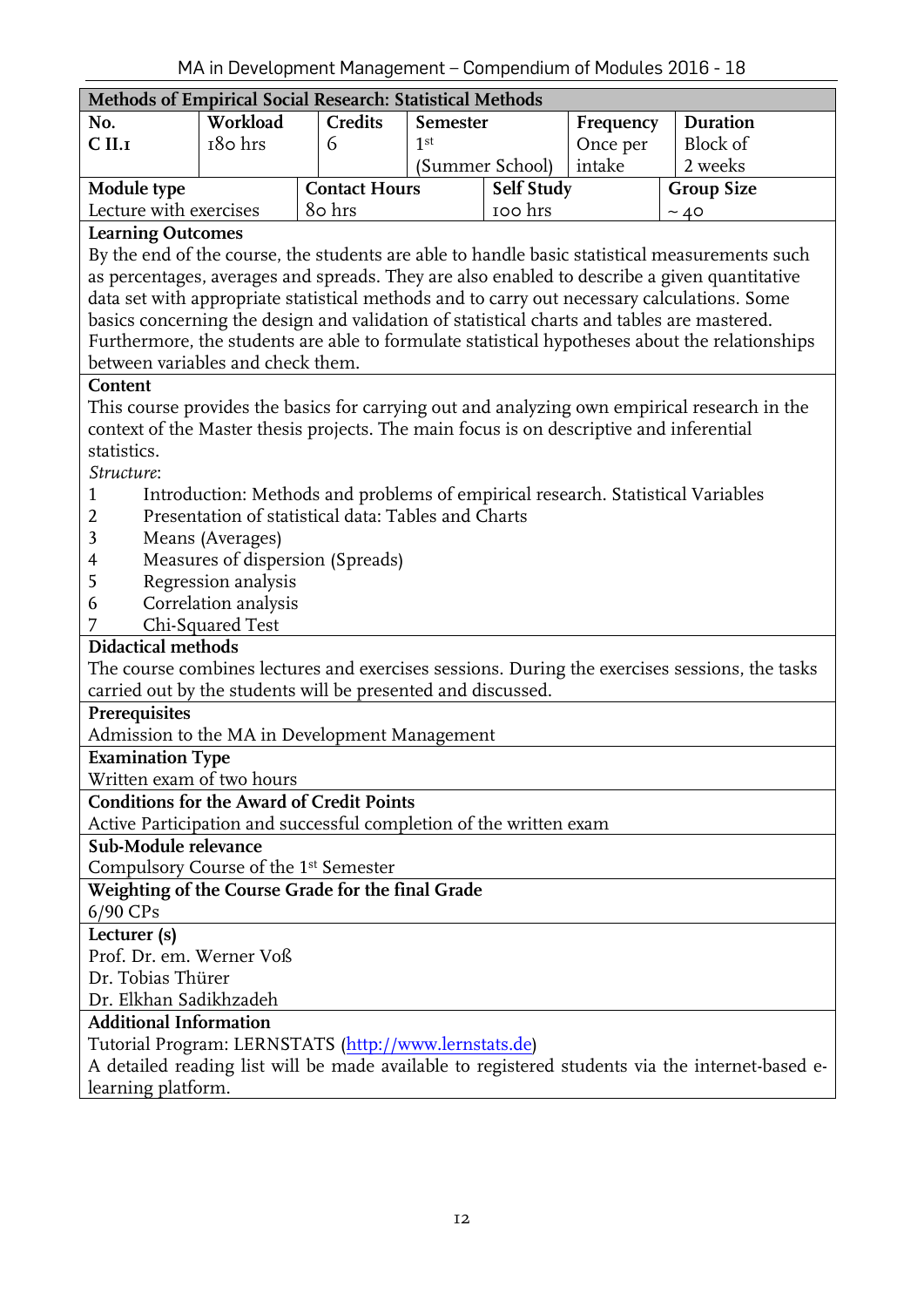<span id="page-12-0"></span>

| Methods of Empirical Social Research: How to Conduct a Field Survey |                     |  |                      |                 |            |           |                   |  |  |
|---------------------------------------------------------------------|---------------------|--|----------------------|-----------------|------------|-----------|-------------------|--|--|
| No.                                                                 | Workload<br>Credits |  |                      | Semester        |            | Frequency | <b>Duration</b>   |  |  |
| $\vert$ C II.2                                                      | 180 hrs             |  |                      | 1st             |            | Once per  | Block of          |  |  |
|                                                                     |                     |  |                      | (Summer School) |            | intake    | 2 weeks           |  |  |
| Module type                                                         |                     |  | <b>Contact Hours</b> |                 | Self Study |           | <b>Group Size</b> |  |  |
| Seminar & workshop                                                  |                     |  | 60 hrs               |                 | 120 hrs    |           | ~10               |  |  |
|                                                                     |                     |  |                      |                 |            |           |                   |  |  |

The course enables students to conduct small-scale quantitative surveys on their own, analyse primary quantitative data independently and interpret statistical results. Participants can apply their knowledge of statistics gained during the course statistical methods by performing a survey. Mentored students are able to choose from different data gathering approaches the one which fits the own research question best and are able to design their empirical research. After a decision on a survey topic has been made, the students will develop a questionnaire and apply it during interviews to be carried out usually off campus. Data will be processed with SPSS afterwards and will be used for applying tools of statistical analysis.

#### **Content**

The structure of the workshop-like course is as follows:

- 1 Determine the objective of the survey
- 2 Operationalize variables
- 3 Word the questions
- 4 Edit and Format the questionnaire
- 5 Performing a pre-test (subject to change due to limitations in time
- 6 Adjusting the questionnaire according to pre-test results (subject to change)
- 7 Performing interviews in face-to-face situation (approx. 10 per participant)
- 8 Creating a SPSS-Data sheet
- 9 Editing the data
- 10 Statistical analyzing
- 11 Interpretation of results

#### **Didactical methods**

The course is structured as a workshop and mainly based on a group work approach combined with moderated discussions. The central method is "learning by doing" where the lecturer recognizes himself more as a moderator than an instructor calling for self initiative.

#### **Prerequisites**

Completion of the course Statistical Methods

#### **Examination Type**

Group presentation and the creation of a handout of approx. 2-5 pages.

#### **Conditions for the Award of Credit Points**

Active Participation and successful completion of the presentation and delivery of the handout.

#### **Sub-Module relevance**

Compulsory Course of the Ist Semester

#### **Weighting of the Course Grade for the final Grade**

 $6$ /90 CPs

#### **Lecturer (s)**

Dr. Tobias Thürer

Dr. Elkhan Sadikhzadeh

Marc Hansen, MA Economics and Econometrics

### **Additional Information**

Readings provided for the Statistical Methods course are relevant

Additional readings will be made available via the internet-based e-learning platform.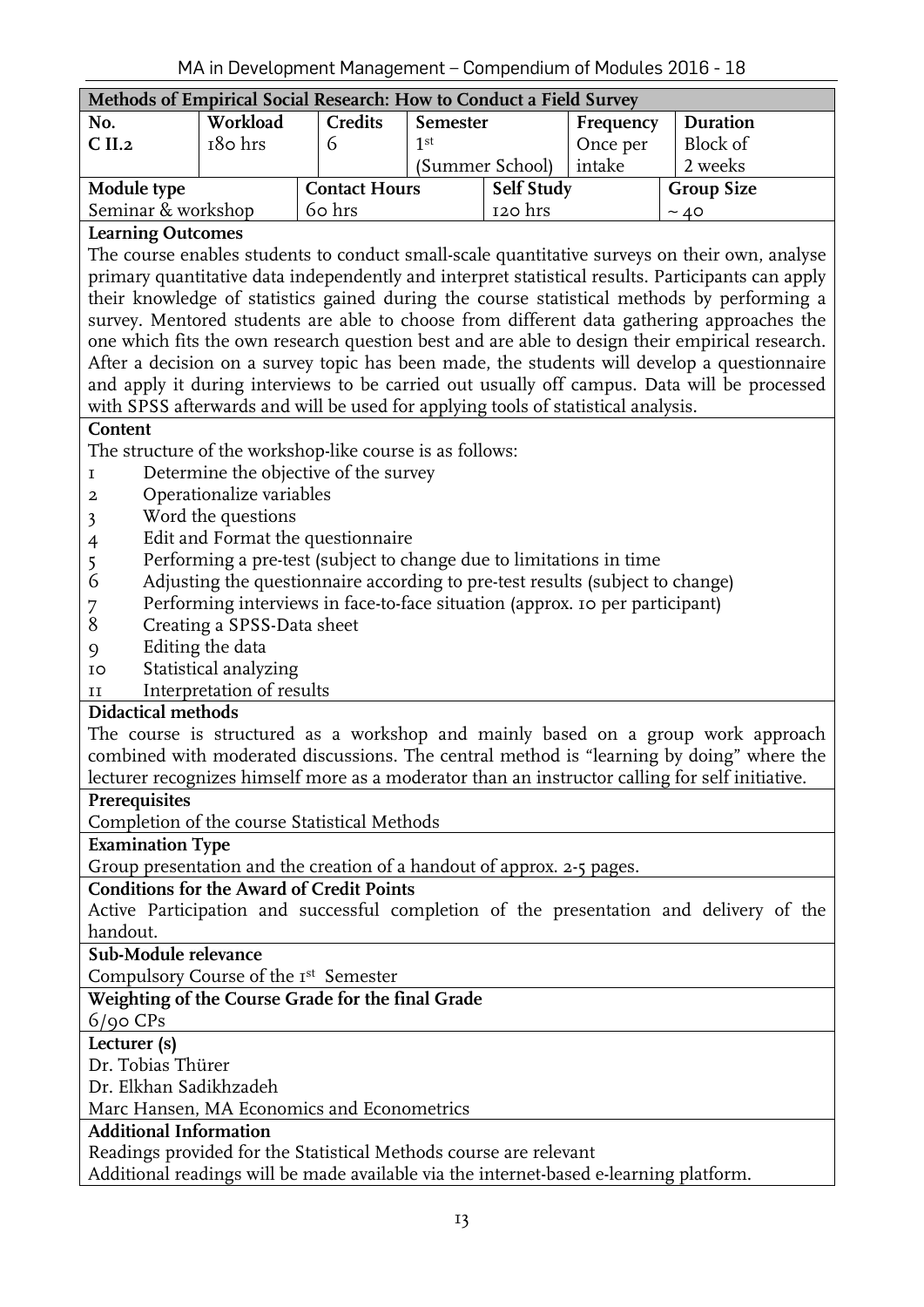<span id="page-13-0"></span>

| <b>Research Project I</b> |           |  |                      |                 |                   |           |                   |
|---------------------------|-----------|--|----------------------|-----------------|-------------------|-----------|-------------------|
| No.                       | Workload  |  | <b>Credits</b>       | <b>Semester</b> |                   | Frequency | Duration          |
| C III                     | $450$ hrs |  | I5                   | 2 <sup>nd</sup> |                   | Once per  | $2nd$ semester    |
|                           |           |  |                      |                 |                   | intake    |                   |
| Module type               |           |  | <b>Contact Hours</b> |                 | <b>Self Study</b> |           | <b>Group Size</b> |
| Seminar/workshop,         |           |  | $\sim$ 50 hrs        |                 | $\sim$ 400 hrs    |           | n.a.              |
| guided research           |           |  |                      |                 |                   |           |                   |

Based on the knowledge gained in the theoretical modules of the 1st semester and in the module Methods of Empirical Social Research students are able to write an inception reporttype seminar paper that shows the steps ahead in terms of own empirical research covering the specification of the research question, its embedding into a theoretical/conceptual framework, derivation of field research guiding hypotheses and a preparation of field research design. Students pre-test this design and are capable to adjust it where necessary.

#### **Content**

| Sub-Module 1: | Research Logic (with coursework)   |
|---------------|------------------------------------|
| Sub-Module 2: | Seminar Paper                      |
| Sub-Module 3: | Field Research Design and Pre-Test |

The Research Project I is part of the total research project cycle. During the first semester the identification of a topic and basic reading tasks are central. During the second semester students prepare a seminar paper to embed the topic in a theoretical framework and to prepare a field research related to the topic for empirically testing the theory based hypotheses. During the third semester students complete their MA Thesis which discusses the theory, the methodological research design and the results of the empirical research. In a seminar preliminary field research results have to be presented and discussed. The final thesis has to be presented and defended in the final oral examination. For details, see sub-module descriptions of Research Project I & II.

#### **Didactical methods**

Guided autonomous research

#### **Prerequisites**

Successful completion of the module "Methods of Empirical Social Research"

**Examination Type**

Seminar Paper (15-20 pages)

#### **Conditions for the Award of Credit Points**

Successful completion of the seminar paper examination

**Module relevance**

Compulsory Module of the 2nd Semester, precondition for research project II

#### **Weighting of the Course Grade for the final Grade**

15/90 CPs

#### **Lecturer (s)**

See Research Logic;

During the whole research project students are guided by individual mentors. The decision about mentors will be taken after a first consultation with the course coordinator which aims at identifying first ideas regarding the research topic.

#### **Additional Information**

Depending on individual topics, introductory readings will be recommended by mentors. The reader "Research Logic" provides imperative readings for writing the seminar paper Further readings recommended for the "Research Logic" Sub-module are relevant for structuring the research process

The Reader: "How to write the seminar paper and the master thesis" provides the guidelines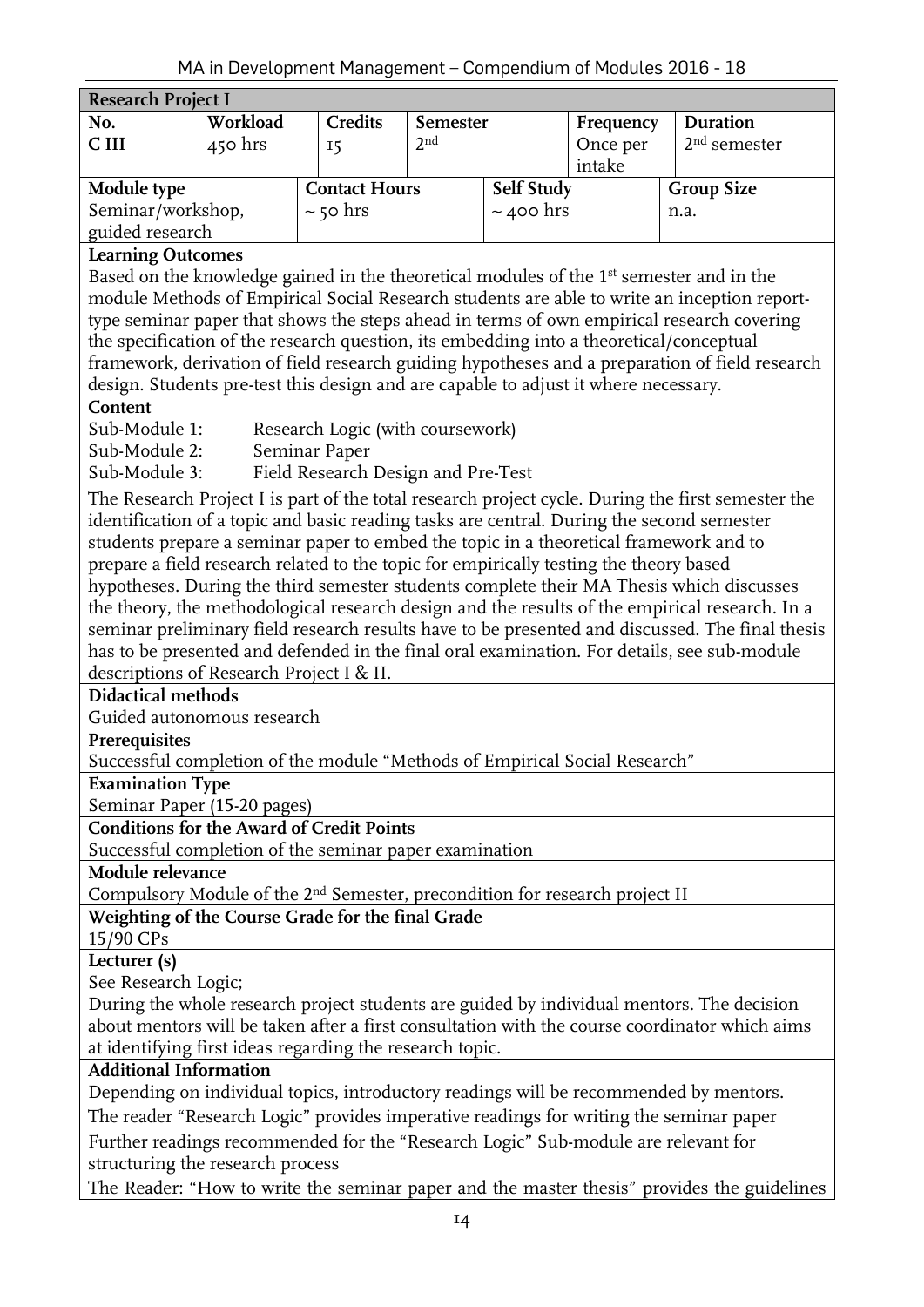<span id="page-14-0"></span>for the structure and formal aspects of the academic papers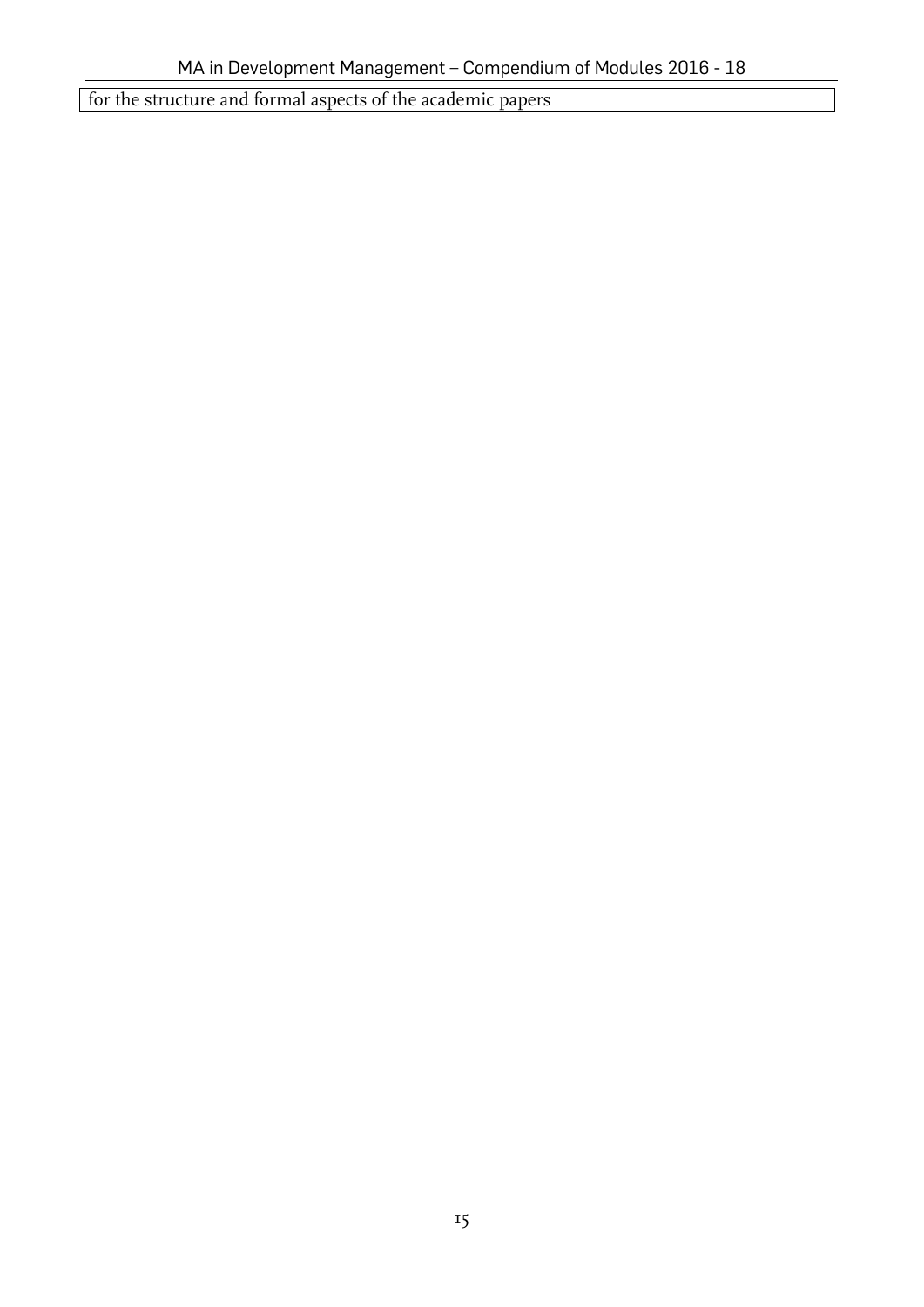|                               | Research Project I: Research Logic                                               |                      |                 |               |           |                                                                                                 |  |  |
|-------------------------------|----------------------------------------------------------------------------------|----------------------|-----------------|---------------|-----------|-------------------------------------------------------------------------------------------------|--|--|
| No.                           | Workload                                                                         | <b>Credits</b>       | Semester        |               | Frequency | <b>Duration</b>                                                                                 |  |  |
| C III.I                       | $~1$ 75 hrs                                                                      | O                    | 2 <sub>nd</sub> |               | Once per  | $2nd$ semester                                                                                  |  |  |
|                               |                                                                                  |                      |                 |               | intake    |                                                                                                 |  |  |
| Module type                   |                                                                                  | <b>Contact Hours</b> |                 | Self Study    |           | <b>Group Size</b>                                                                               |  |  |
| Seminar/workshop              |                                                                                  | $\sim$ 25 hrs        |                 | $\sim$ 50 hrs |           | ~10                                                                                             |  |  |
| <b>Learning Outcomes</b>      |                                                                                  |                      |                 |               |           |                                                                                                 |  |  |
|                               |                                                                                  |                      |                 |               |           | Students are familiar with the research process and the various steps involved in that process. |  |  |
|                               |                                                                                  |                      |                 |               |           | They are prepared to structure their own research projects (seminar paper & master thesis).     |  |  |
| Content                       |                                                                                  |                      |                 |               |           |                                                                                                 |  |  |
| $\mathbf{1}$                  | Introduction to Social Science Research                                          |                      |                 |               |           |                                                                                                 |  |  |
| $\overline{2}$                | The Research Process                                                             |                      |                 |               |           |                                                                                                 |  |  |
| 2.1                           | The Research Question                                                            |                      |                 |               |           |                                                                                                 |  |  |
| 2.2                           | Embedding the research theme in a theoretical framework                          |                      |                 |               |           |                                                                                                 |  |  |
| 2.3                           | Derivation of empirically testable hypotheses                                    |                      |                 |               |           |                                                                                                 |  |  |
| 2.4                           | Operationalisation                                                               |                      |                 |               |           |                                                                                                 |  |  |
| 2.5                           | Sampling                                                                         |                      |                 |               |           |                                                                                                 |  |  |
| 2.6                           | Data Collection                                                                  |                      |                 |               |           |                                                                                                 |  |  |
| 2.7                           | Data Analysis                                                                    |                      |                 |               |           |                                                                                                 |  |  |
| 3                             | Cross-cutting issues                                                             |                      |                 |               |           |                                                                                                 |  |  |
| <b>Didactical methods</b>     |                                                                                  |                      |                 |               |           |                                                                                                 |  |  |
|                               | Short seminar type input sessions, student presentations, and workshop elements. |                      |                 |               |           |                                                                                                 |  |  |
| Prerequisites                 |                                                                                  |                      |                 |               |           |                                                                                                 |  |  |
|                               | Successful completion of the module "Methods of Empirical Social Research"       |                      |                 |               |           |                                                                                                 |  |  |
| <b>Examination Type</b>       |                                                                                  |                      |                 |               |           |                                                                                                 |  |  |
|                               | No separate examination – results form part of the seminar paper.                |                      |                 |               |           |                                                                                                 |  |  |
|                               | <b>Conditions for the Award of Credit Points</b>                                 |                      |                 |               |           |                                                                                                 |  |  |
| n.a.                          |                                                                                  |                      |                 |               |           |                                                                                                 |  |  |
| Sub-Module relevance          |                                                                                  |                      |                 |               |           |                                                                                                 |  |  |
|                               | Compulsory Part of the Module Research Project I                                 |                      |                 |               |           |                                                                                                 |  |  |
|                               | Weighting of the Course Grade for the final Grade                                |                      |                 |               |           |                                                                                                 |  |  |
| n.a.                          |                                                                                  |                      |                 |               |           |                                                                                                 |  |  |
| Lecturer                      |                                                                                  |                      |                 |               |           |                                                                                                 |  |  |
|                               | Prof. Dr. Wilhelm Löwenstein                                                     |                      |                 |               |           |                                                                                                 |  |  |
| Dr. Gabriele Bäcker           |                                                                                  |                      |                 |               |           |                                                                                                 |  |  |
| Dr. Tobias Thürer             |                                                                                  |                      |                 |               |           |                                                                                                 |  |  |
| <b>Additional Information</b> |                                                                                  |                      |                 |               |           |                                                                                                 |  |  |
|                               | Basic Literature consists of (partly provided in the reader "Research Logic":    |                      |                 |               |           |                                                                                                 |  |  |
|                               | Russel, Bernard, H. (2013). Social Research Methods, 2 <sup>nd</sup> ed., London |                      |                 |               |           |                                                                                                 |  |  |
|                               | Creswell, John W. (2014), Research Design, 4 <sup>th</sup> ed., London           |                      |                 |               |           |                                                                                                 |  |  |
|                               | Neuman, Lawrence W. (2011), Social Research Methods, 7 <sup>th</sup> ed., Boston |                      |                 |               |           |                                                                                                 |  |  |
|                               |                                                                                  |                      |                 |               |           |                                                                                                 |  |  |
|                               |                                                                                  |                      |                 |               |           |                                                                                                 |  |  |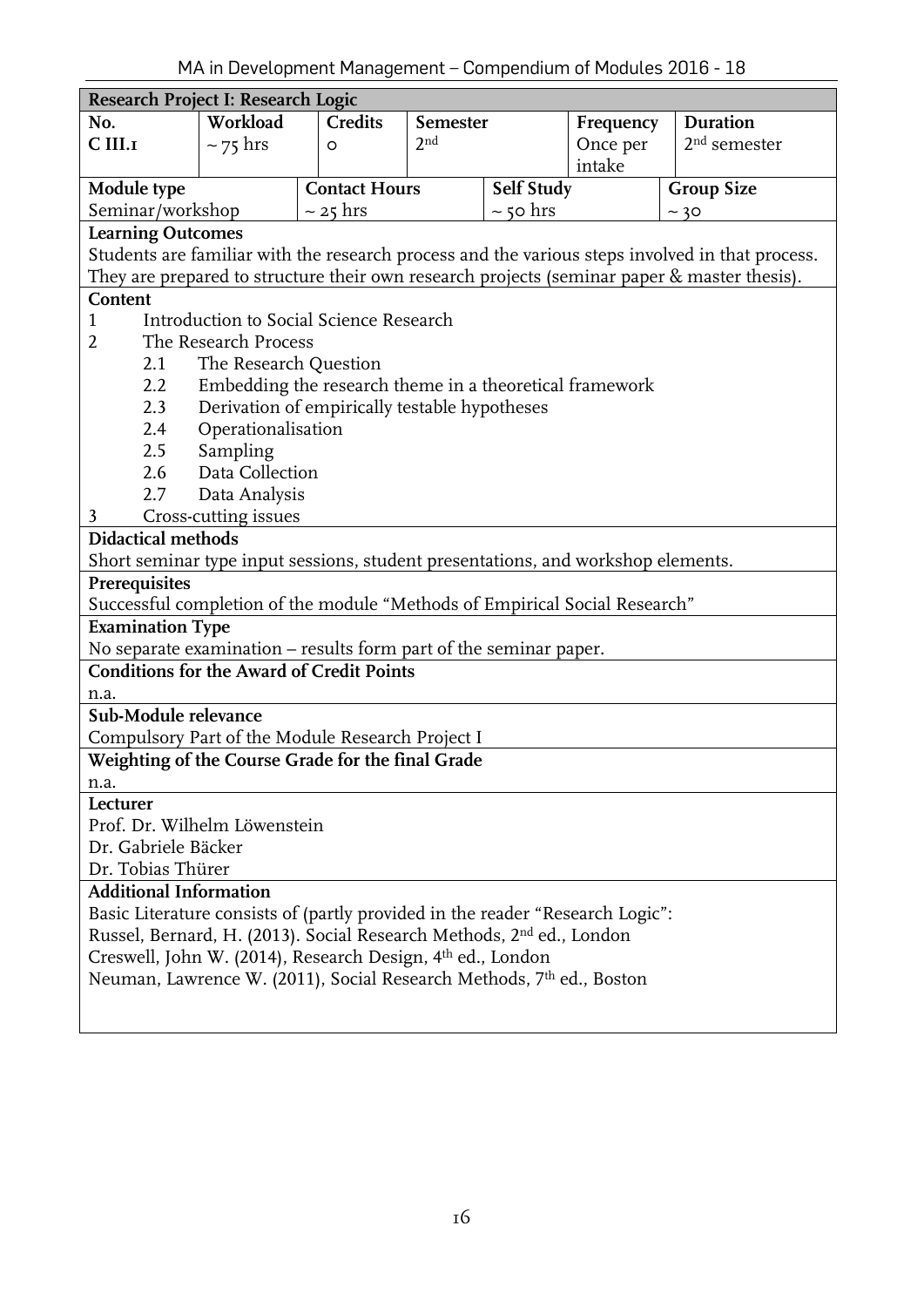<span id="page-16-0"></span>

| Research Project I: Seminar Paper                                                                                     |                                                                                                                      |                                                                     |                        |            |           |                                                                                               |  |  |
|-----------------------------------------------------------------------------------------------------------------------|----------------------------------------------------------------------------------------------------------------------|---------------------------------------------------------------------|------------------------|------------|-----------|-----------------------------------------------------------------------------------------------|--|--|
| No.                                                                                                                   | Workload                                                                                                             | <b>Credits</b>                                                      | Semester               |            | Frequency | <b>Duration</b>                                                                               |  |  |
| C <sub>III.2</sub>                                                                                                    | $\sim$ 200 hrs                                                                                                       | <b>15</b>                                                           | 2 <sub>nd</sub>        |            | Once per  | $2nd$ semester                                                                                |  |  |
|                                                                                                                       |                                                                                                                      |                                                                     |                        |            | intake    |                                                                                               |  |  |
| Module type                                                                                                           |                                                                                                                      | <b>Contact Hours</b>                                                |                        | Self Study |           | <b>Group Size</b>                                                                             |  |  |
| guided research                                                                                                       |                                                                                                                      | $\sim$ 25 hrs                                                       | $\sim$ 175 hrs<br>n.a. |            |           |                                                                                               |  |  |
|                                                                                                                       | <b>Learning Outcomes</b><br>Students are able to narrow down their research questions, to place them in a real world |                                                                     |                        |            |           |                                                                                               |  |  |
|                                                                                                                       |                                                                                                                      |                                                                     |                        |            |           |                                                                                               |  |  |
| from testable hypotheses and data needs. Students show their report writing skills.                                   |                                                                                                                      |                                                                     |                        |            |           | context and to identify an appropriate theoretical/conceptual framework and to derive there   |  |  |
| Content                                                                                                               |                                                                                                                      |                                                                     |                        |            |           |                                                                                               |  |  |
|                                                                                                                       |                                                                                                                      |                                                                     |                        |            |           |                                                                                               |  |  |
| 1                                                                                                                     | Literature Review                                                                                                    | Introduction, Justification and Specification of (Research) Problem |                        |            |           |                                                                                               |  |  |
| 2                                                                                                                     |                                                                                                                      |                                                                     |                        |            |           |                                                                                               |  |  |
| 3                                                                                                                     |                                                                                                                      | Theoretical / Conceptual Framework                                  |                        |            |           |                                                                                               |  |  |
| 4                                                                                                                     | Methodological Approach                                                                                              |                                                                     |                        |            |           |                                                                                               |  |  |
| Didactical methods                                                                                                    |                                                                                                                      |                                                                     |                        |            |           |                                                                                               |  |  |
|                                                                                                                       |                                                                                                                      |                                                                     |                        |            |           | Guided research project mainly based on individual work. The seminar paper work is mostly     |  |  |
| process are included.                                                                                                 |                                                                                                                      |                                                                     |                        |            |           | in the responsibility of the students. Regular consultations with mentors during the writing  |  |  |
|                                                                                                                       |                                                                                                                      |                                                                     |                        |            |           |                                                                                               |  |  |
| Prerequisites                                                                                                         |                                                                                                                      |                                                                     |                        |            |           |                                                                                               |  |  |
| the sub-module "Research Logic"                                                                                       |                                                                                                                      |                                                                     |                        |            |           | Successful completion of the module "Methods of Empirical Social Research", participation in  |  |  |
| <b>Examination Type</b>                                                                                               |                                                                                                                      |                                                                     |                        |            |           |                                                                                               |  |  |
| Seminar Paper (15-20 pages)                                                                                           |                                                                                                                      |                                                                     |                        |            |           |                                                                                               |  |  |
| <b>Conditions for the Award of Credit Points</b>                                                                      |                                                                                                                      |                                                                     |                        |            |           |                                                                                               |  |  |
| Successful completion of the seminar paper examination                                                                |                                                                                                                      |                                                                     |                        |            |           |                                                                                               |  |  |
| Sub-Module relevance                                                                                                  |                                                                                                                      |                                                                     |                        |            |           |                                                                                               |  |  |
| Compulsory Module of the 2 <sup>nd</sup> Semester, precondition for research project II                               |                                                                                                                      |                                                                     |                        |            |           |                                                                                               |  |  |
| Weighting of the Course Grade for the final Grade                                                                     |                                                                                                                      |                                                                     |                        |            |           |                                                                                               |  |  |
| 15/90 CPs                                                                                                             |                                                                                                                      |                                                                     |                        |            |           |                                                                                               |  |  |
| Lecturer (s)                                                                                                          |                                                                                                                      |                                                                     |                        |            |           |                                                                                               |  |  |
|                                                                                                                       |                                                                                                                      |                                                                     |                        |            |           | During the whole research project students are guided by individual mentors. The decision     |  |  |
|                                                                                                                       |                                                                                                                      |                                                                     |                        |            |           | about mentors will be taken after a first consultation with the course coordinator which aims |  |  |
| at identifying first ideas regarding the research topic.                                                              |                                                                                                                      |                                                                     |                        |            |           |                                                                                               |  |  |
| <b>Additional Information</b>                                                                                         |                                                                                                                      |                                                                     |                        |            |           |                                                                                               |  |  |
|                                                                                                                       |                                                                                                                      |                                                                     |                        |            |           | Depending on individual topics, introductory readings will be recommended by mentors.         |  |  |
|                                                                                                                       |                                                                                                                      |                                                                     |                        |            |           | The reader "Research Logic" provides imperative readings for writing the seminar paper        |  |  |
| Further readings recommended for the "Research Logic" Sub-module are relevant for<br>structuring the research process |                                                                                                                      |                                                                     |                        |            |           |                                                                                               |  |  |
|                                                                                                                       |                                                                                                                      |                                                                     |                        |            |           | The Reader: "How to write the seminar paper and the master thesis" provides the guidelines    |  |  |
| for the structure and formal aspects of the academic papers                                                           |                                                                                                                      |                                                                     |                        |            |           |                                                                                               |  |  |
|                                                                                                                       |                                                                                                                      |                                                                     |                        |            |           |                                                                                               |  |  |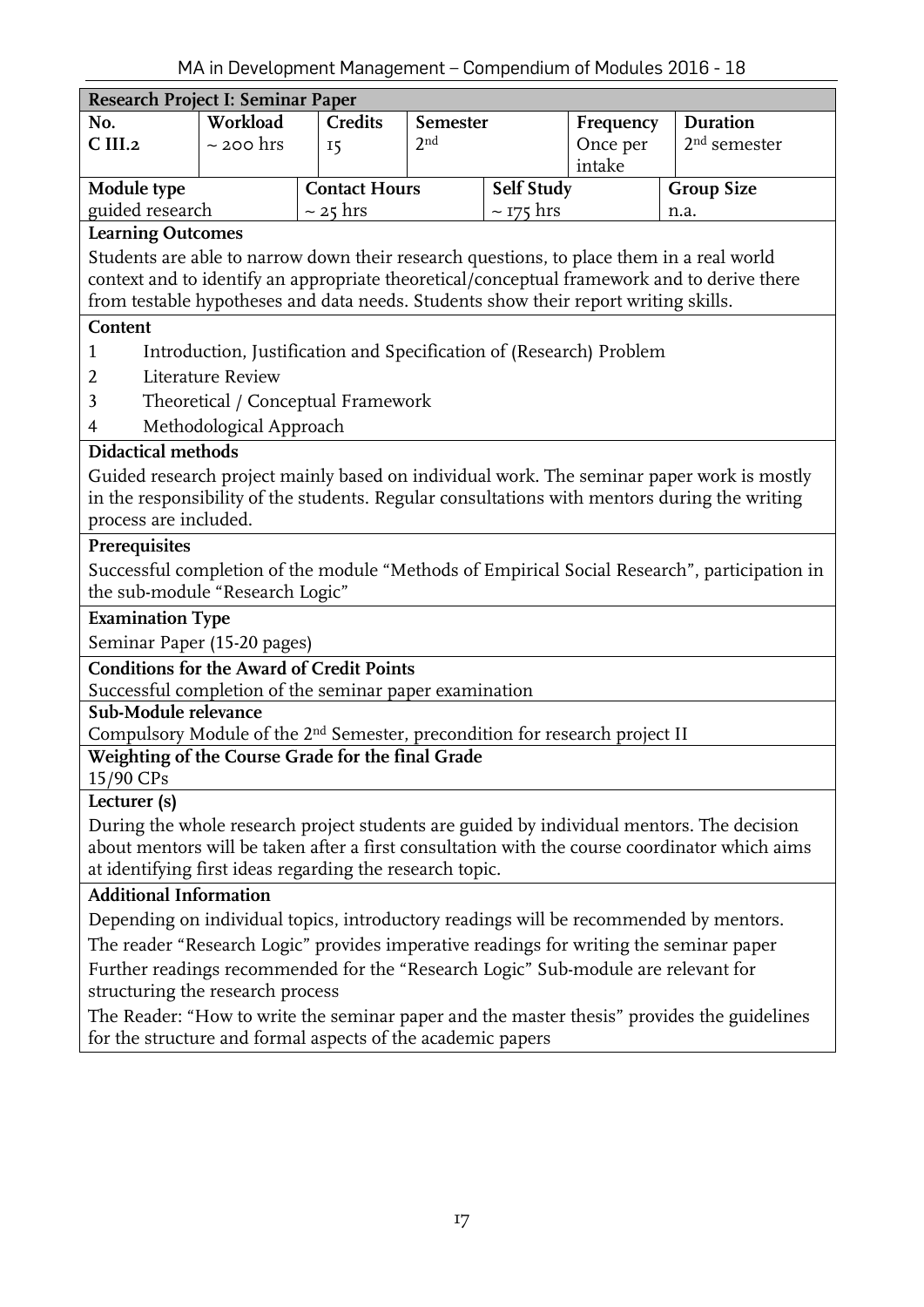<span id="page-17-0"></span>

| Research Project I: Field Research Design and Pre-Test                                                                |                |                      |                 |                              |          |                                                                                                  |
|-----------------------------------------------------------------------------------------------------------------------|----------------|----------------------|-----------------|------------------------------|----------|--------------------------------------------------------------------------------------------------|
| No.                                                                                                                   | Workload       | <b>Credits</b>       |                 | <b>Semester</b><br>Frequency |          | <b>Duration</b>                                                                                  |
| C III.3                                                                                                               | $\sim$ 175 hrs | $\circ$              | 2 <sub>nd</sub> |                              | Once per | $2nd$ semester                                                                                   |
|                                                                                                                       |                |                      |                 |                              | intake   |                                                                                                  |
| Module type                                                                                                           |                | <b>Contact Hours</b> |                 | Self Study                   |          | <b>Group Size</b>                                                                                |
| guided research                                                                                                       |                | $\sim$ 20 hrs        |                 | $\sim$ 155 hrs               |          | n.a.                                                                                             |
| <b>Learning Outcomes</b>                                                                                              |                |                      |                 |                              |          |                                                                                                  |
| Working on the field research design provides the skills for burning down a theory/concept                            |                |                      |                 |                              |          |                                                                                                  |
|                                                                                                                       |                |                      |                 |                              |          | embedded research question into a design for empirical research and to pre-test this design      |
| with respect to appropriateness.                                                                                      |                |                      |                 |                              |          |                                                                                                  |
| Content                                                                                                               |                |                      |                 |                              |          |                                                                                                  |
|                                                                                                                       |                |                      |                 |                              |          | Preparation and discussion of the field research design and the derived pre-test of the research |
| project.                                                                                                              |                |                      |                 |                              |          |                                                                                                  |
| <b>Didactical methods</b>                                                                                             |                |                      |                 |                              |          |                                                                                                  |
|                                                                                                                       |                |                      |                 |                              |          | Guided field research design and guided pre-test. Work is mostly in the responsibility of the    |
| students. Regular consultations with mentors are included.                                                            |                |                      |                 |                              |          |                                                                                                  |
| Prerequisites                                                                                                         |                |                      |                 |                              |          |                                                                                                  |
|                                                                                                                       |                |                      |                 |                              |          | Successful completion of the module "Methods of Empirical Social Research", participation in     |
| the sub-module "Research Logic", parallel completion of Seminar Paper                                                 |                |                      |                 |                              |          |                                                                                                  |
| <b>Examination Type</b>                                                                                               |                |                      |                 |                              |          |                                                                                                  |
| No separate examination - results form part of the seminar paper.<br><b>Conditions for the Award of Credit Points</b> |                |                      |                 |                              |          |                                                                                                  |
| n.a.                                                                                                                  |                |                      |                 |                              |          |                                                                                                  |
| Sub-Module relevance                                                                                                  |                |                      |                 |                              |          |                                                                                                  |
| Compulsory Part of the Module Research Project I                                                                      |                |                      |                 |                              |          |                                                                                                  |
| Weighting of the Course Grade for the final Grade                                                                     |                |                      |                 |                              |          |                                                                                                  |
| n.a.                                                                                                                  |                |                      |                 |                              |          |                                                                                                  |
| Lecturer                                                                                                              |                |                      |                 |                              |          |                                                                                                  |
|                                                                                                                       |                |                      |                 |                              |          | During the whole research project students are guided by individual mentors. The decision        |
|                                                                                                                       |                |                      |                 |                              |          | about mentors will be taken after a first consultation with the course coordinator which aims    |
| at identifying first ideas regarding the research topic.                                                              |                |                      |                 |                              |          |                                                                                                  |
| <b>Additional Information</b>                                                                                         |                |                      |                 |                              |          |                                                                                                  |
| Depending on individual topics.                                                                                       |                |                      |                 |                              |          |                                                                                                  |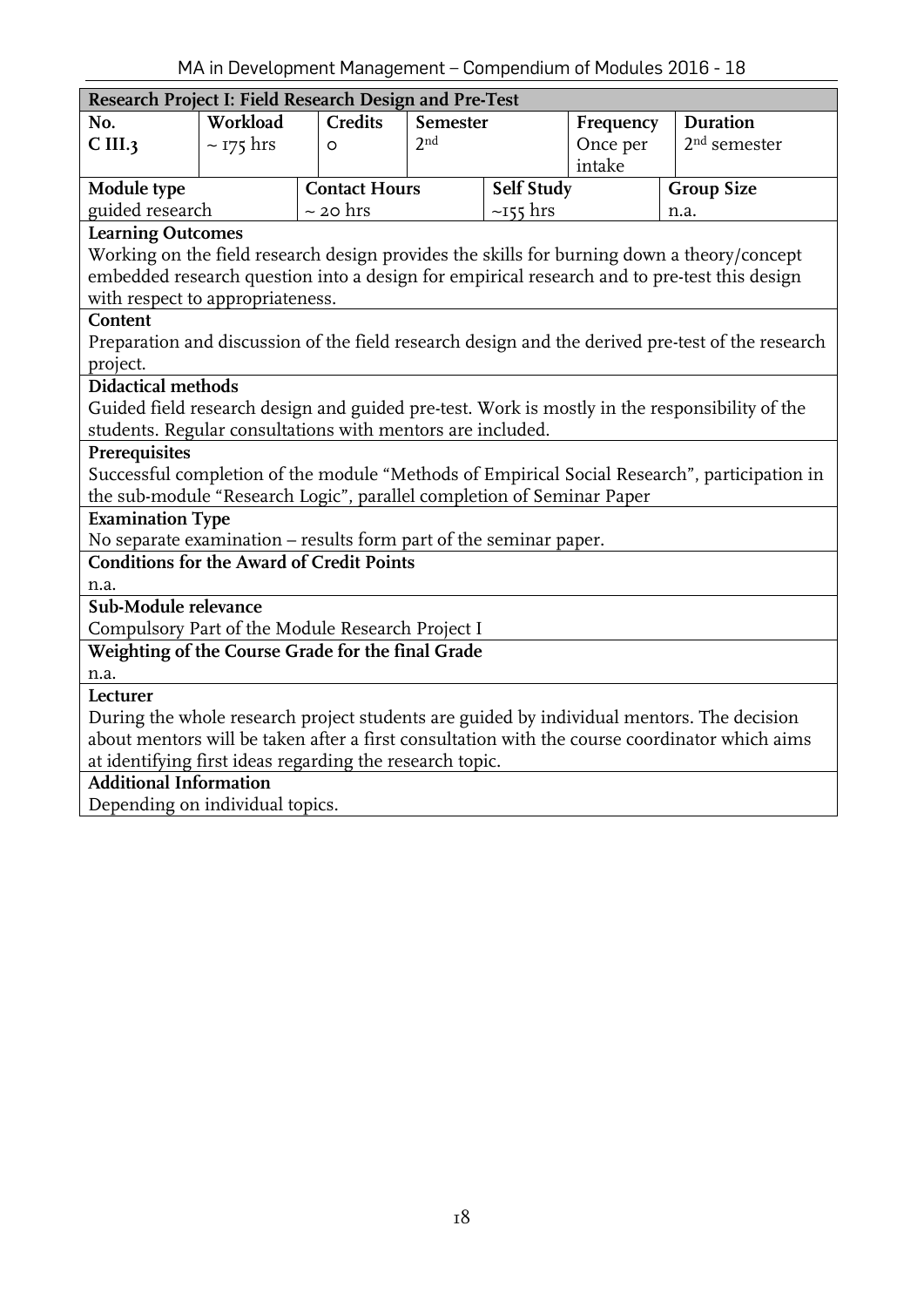<span id="page-18-0"></span>

| Research Project II                                                                              |                                                                                                  |                                                |          |                 |           |                                                                                                 |  |  |
|--------------------------------------------------------------------------------------------------|--------------------------------------------------------------------------------------------------|------------------------------------------------|----------|-----------------|-----------|-------------------------------------------------------------------------------------------------|--|--|
| No.                                                                                              | Workload                                                                                         | <b>Credits</b>                                 | Semester |                 | Frequency | <b>Duration</b>                                                                                 |  |  |
| C IV                                                                                             | 900 hrs                                                                                          | 30                                             | 3rd      |                 | Once per  | $3rd$ semester                                                                                  |  |  |
|                                                                                                  |                                                                                                  |                                                |          |                 | intake    |                                                                                                 |  |  |
| Module type                                                                                      |                                                                                                  | <b>Contact Hours</b>                           |          | Self Study      |           | <b>Group Size</b>                                                                               |  |  |
| guided research                                                                                  |                                                                                                  | $\sim$ 90 hrs                                  |          | $\sim 8$ 10 hrs |           | n.a.                                                                                            |  |  |
| <b>Learning Outcomes</b>                                                                         |                                                                                                  |                                                |          |                 |           |                                                                                                 |  |  |
|                                                                                                  |                                                                                                  |                                                |          |                 |           | Students have gained the ability to successfully carry out theory-guided empirical research in  |  |  |
| complex environments and demonstrated their skills in data analyses. They are able to            |                                                                                                  |                                                |          |                 |           |                                                                                                 |  |  |
|                                                                                                  | condense their findings into a short oral presentation. They demonstrate their ability to        |                                                |          |                 |           |                                                                                                 |  |  |
|                                                                                                  | structure a final report-type Master thesis showing the relevance of their research and of their |                                                |          |                 |           |                                                                                                 |  |  |
|                                                                                                  |                                                                                                  |                                                |          |                 |           | results for development management satisfying academic standards. Furthermore, they show        |  |  |
|                                                                                                  |                                                                                                  |                                                |          |                 |           | the mastering of their research object in the final oral examination where they defend their    |  |  |
|                                                                                                  |                                                                                                  |                                                |          |                 |           | approaches and their findings. They are able to integrate their own research into the broader   |  |  |
| context of development cooperation and management.                                               |                                                                                                  |                                                |          |                 |           |                                                                                                 |  |  |
| Content                                                                                          |                                                                                                  |                                                |          |                 |           |                                                                                                 |  |  |
| Sub-Module 1:                                                                                    |                                                                                                  | Field Research and Data Analysis               |          |                 |           |                                                                                                 |  |  |
| Sub-Module 2:                                                                                    |                                                                                                  | Seminar Presentation of Field Research Results |          |                 |           |                                                                                                 |  |  |
| Sub-Module 3:                                                                                    |                                                                                                  | Master Thesis                                  |          |                 |           |                                                                                                 |  |  |
| Sub-Module 4:                                                                                    |                                                                                                  | Final Oral Examination                         |          |                 |           |                                                                                                 |  |  |
|                                                                                                  |                                                                                                  |                                                |          |                 |           | Remark: The Research Project II is part of the total research project cycle. During the first   |  |  |
|                                                                                                  |                                                                                                  |                                                |          |                 |           | semester the identification of a topic and basic reading tasks are central. During the second   |  |  |
|                                                                                                  |                                                                                                  |                                                |          |                 |           | semester students prepare a seminar paper to embed the topic in a theoretical framework and     |  |  |
| to prepare a field research related to the topic for empirically testing the theory based        |                                                                                                  |                                                |          |                 |           |                                                                                                 |  |  |
|                                                                                                  |                                                                                                  |                                                |          |                 |           | hypotheses. During the third semester students complete their MA Thesis which discusses the     |  |  |
|                                                                                                  |                                                                                                  |                                                |          |                 |           | theory, the methodological research design and the results of the empirical research. In a      |  |  |
|                                                                                                  |                                                                                                  |                                                |          |                 |           | seminar preliminary field research results have to be presented and discussed. The final thesis |  |  |
|                                                                                                  |                                                                                                  |                                                |          |                 |           | has to be presented and defended in the final oral examination. For details, see sub-module     |  |  |
| descriptions of Research Project I & II.<br><b>Didactical methods</b>                            |                                                                                                  |                                                |          |                 |           |                                                                                                 |  |  |
|                                                                                                  |                                                                                                  |                                                |          |                 |           |                                                                                                 |  |  |
| Guided autonomous research, seminar, presentation<br>Prerequisites                               |                                                                                                  |                                                |          |                 |           |                                                                                                 |  |  |
|                                                                                                  |                                                                                                  |                                                |          |                 |           |                                                                                                 |  |  |
| Successful completion of "Research Project I"<br><b>Examination Type</b>                         |                                                                                                  |                                                |          |                 |           |                                                                                                 |  |  |
| Master Thesis and Final Oral Examination                                                         |                                                                                                  |                                                |          |                 |           |                                                                                                 |  |  |
| <b>Conditions for the Award of Credit Points</b>                                                 |                                                                                                  |                                                |          |                 |           |                                                                                                 |  |  |
| Successful completion of Master Thesis and final oral examination                                |                                                                                                  |                                                |          |                 |           |                                                                                                 |  |  |
| Module relevance                                                                                 |                                                                                                  |                                                |          |                 |           |                                                                                                 |  |  |
| Compulsory Module of the MA Development Management                                               |                                                                                                  |                                                |          |                 |           |                                                                                                 |  |  |
| Weighting of the Course Grade for the final Grade                                                |                                                                                                  |                                                |          |                 |           |                                                                                                 |  |  |
| 30/90 CPs                                                                                        |                                                                                                  |                                                |          |                 |           |                                                                                                 |  |  |
| Lecturer (s)                                                                                     |                                                                                                  |                                                |          |                 |           |                                                                                                 |  |  |
|                                                                                                  |                                                                                                  |                                                |          |                 |           | During the whole research project students are guided by individual mentors. The decision       |  |  |
| about mentors will be taken after a first consultation with the course coordinator which aims at |                                                                                                  |                                                |          |                 |           |                                                                                                 |  |  |
| identifying first ideas regarding the research topic.                                            |                                                                                                  |                                                |          |                 |           |                                                                                                 |  |  |
| <b>Additional Information</b>                                                                    |                                                                                                  |                                                |          |                 |           |                                                                                                 |  |  |
|                                                                                                  |                                                                                                  |                                                |          |                 |           | Depending on individual topics, introductory readings will be recommended by mentors.           |  |  |
| The reader "Research Logic" provides imperative readings for writing the master thesis           |                                                                                                  |                                                |          |                 |           |                                                                                                 |  |  |
| Further readings recommended for the "Research Logic" Sub-module are relevant for                |                                                                                                  |                                                |          |                 |           |                                                                                                 |  |  |
| structuring the research process                                                                 |                                                                                                  |                                                |          |                 |           |                                                                                                 |  |  |
|                                                                                                  |                                                                                                  |                                                |          |                 |           |                                                                                                 |  |  |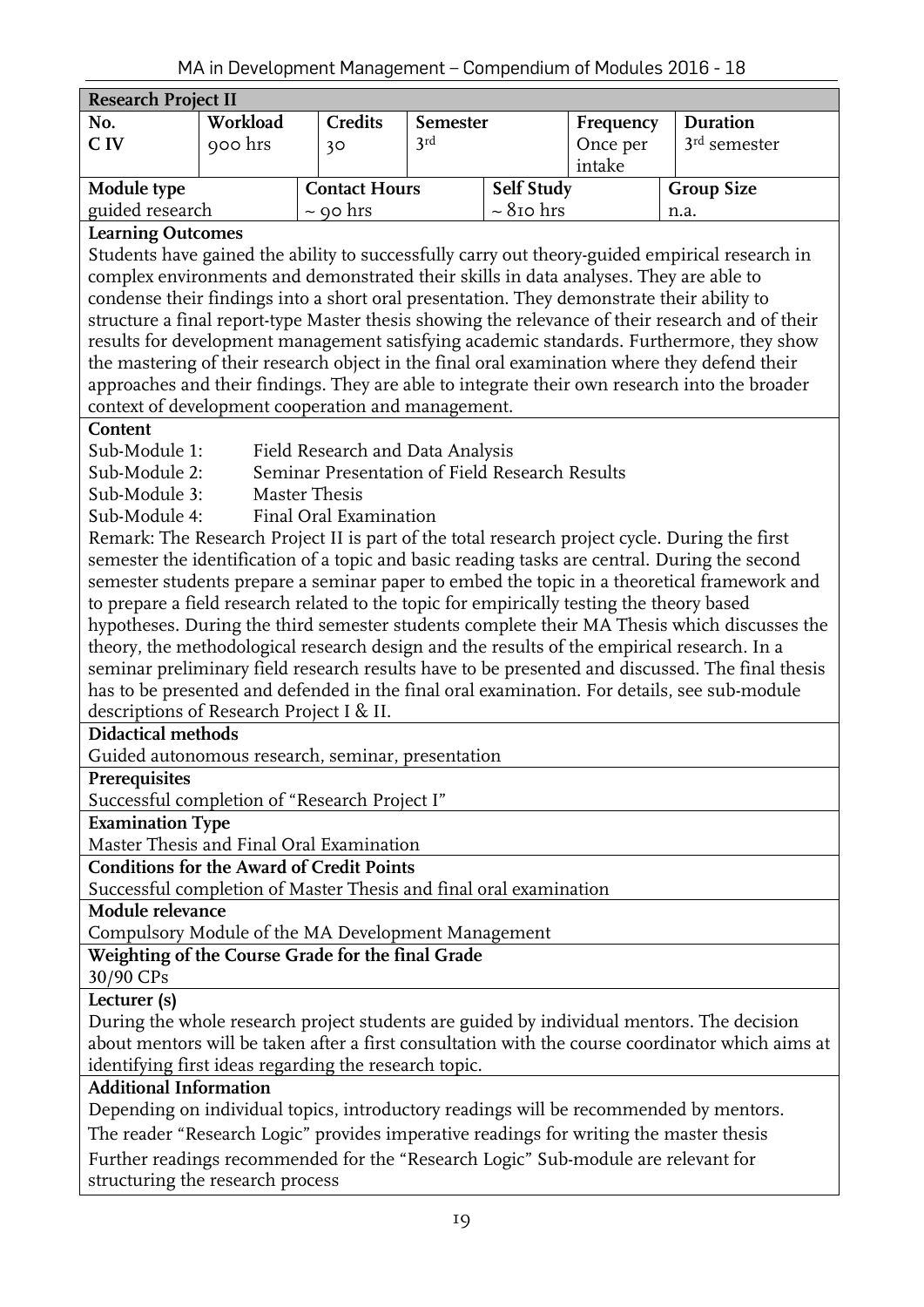<span id="page-19-0"></span>The Reader: "How to write the seminar paper and the master thesis" provides the guidelines for the structure and formal aspects of the academic papers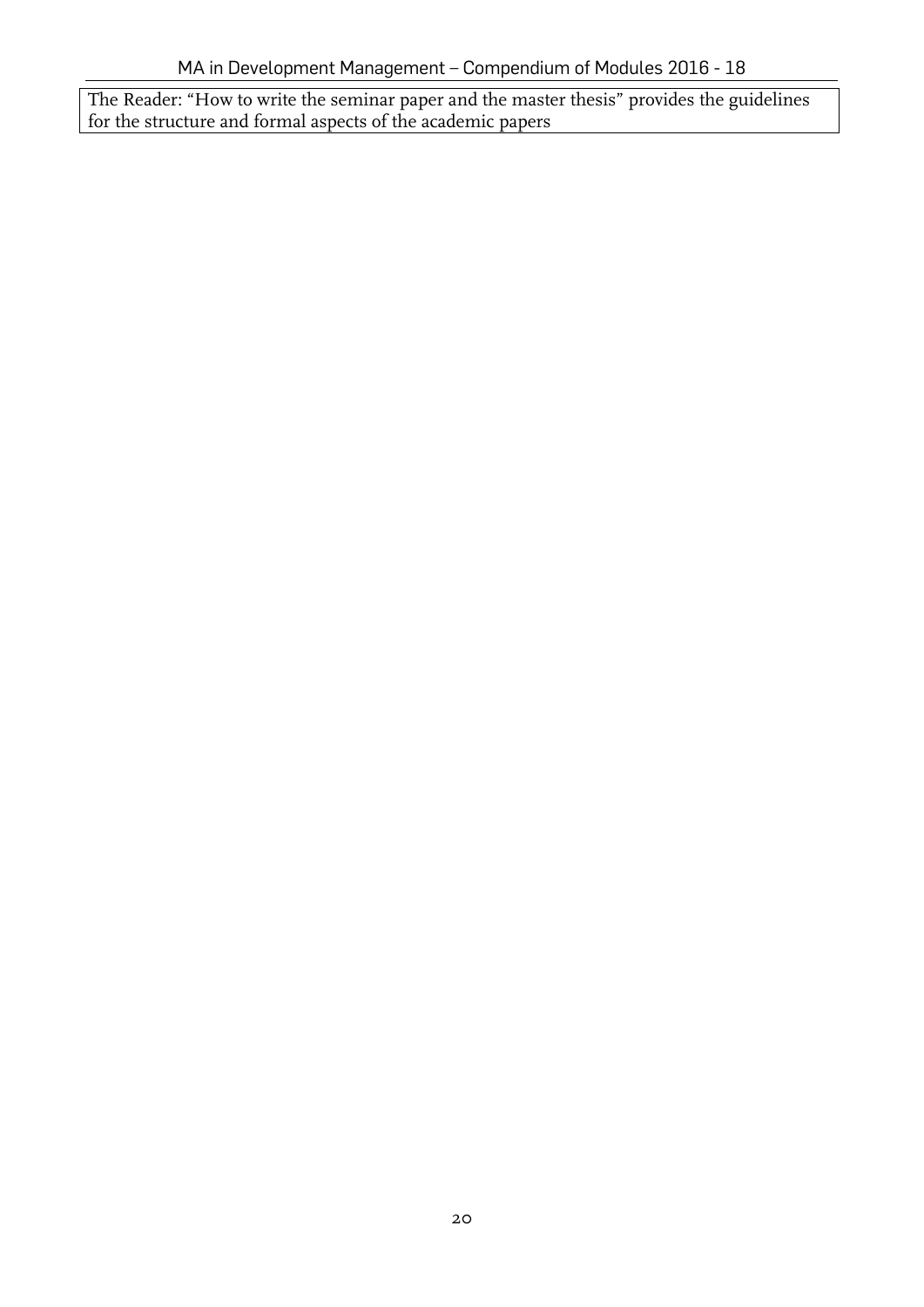| Research Project II - Field Research and Data Analysis              |                |                      |                 |                |           |                                                                                                  |
|---------------------------------------------------------------------|----------------|----------------------|-----------------|----------------|-----------|--------------------------------------------------------------------------------------------------|
| No.                                                                 | Workload       | <b>Credits</b>       | <b>Semester</b> |                | Frequency | Duration                                                                                         |
| $C$ IV. $I$                                                         | $\sim$ 250 hrs | $\circ$              | 3rd             |                | Once per  | $3rd$ semester                                                                                   |
|                                                                     |                |                      |                 |                | intake    |                                                                                                  |
| Module type                                                         |                | <b>Contact Hours</b> |                 | Self Study     |           | <b>Group Size</b>                                                                                |
| guided research                                                     |                | $\sim$ 10 hrs        |                 | $\sim$ 240 hrs |           | n.a.                                                                                             |
| <b>Learning Outcomes</b>                                            |                |                      |                 |                |           |                                                                                                  |
|                                                                     |                |                      |                 |                |           | Acquisition of skills in empirical research, implementation of research design, coping with      |
|                                                                     |                |                      |                 |                |           | challenges of field research, develop knowledge with respect to different approaches of data     |
| analysis.                                                           |                |                      |                 |                |           |                                                                                                  |
| Content                                                             |                |                      |                 |                |           |                                                                                                  |
| Collection of data; preparation of data for analysis; data analysis |                |                      |                 |                |           |                                                                                                  |
| <b>Didactical methods</b>                                           |                |                      |                 |                |           |                                                                                                  |
| Field research and guided data analysis                             |                |                      |                 |                |           |                                                                                                  |
| Prerequisites                                                       |                |                      |                 |                |           |                                                                                                  |
| successful completion of the "Research Project I"                   |                |                      |                 |                |           |                                                                                                  |
| <b>Examination Type</b>                                             |                |                      |                 |                |           |                                                                                                  |
| No separate examination – results form part of the Master Thesis.   |                |                      |                 |                |           |                                                                                                  |
| <b>Conditions for the Award of Credit Points</b>                    |                |                      |                 |                |           |                                                                                                  |
| n.a.                                                                |                |                      |                 |                |           |                                                                                                  |
| Sub-Module relevance                                                |                |                      |                 |                |           |                                                                                                  |
| Compulsory Part of the Module Research Project II                   |                |                      |                 |                |           |                                                                                                  |
| Weighting of the Course Grade for the final Grade                   |                |                      |                 |                |           |                                                                                                  |
| n.a.                                                                |                |                      |                 |                |           |                                                                                                  |
| Lecturer                                                            |                |                      |                 |                |           |                                                                                                  |
|                                                                     |                |                      |                 |                |           | The field research is largely in the responsibility of students. The process of data analysis is |
| guided by the student's mentor.                                     |                |                      |                 |                |           |                                                                                                  |
| <b>Additional Information</b>                                       |                |                      |                 |                |           |                                                                                                  |
| Depending on individual topics of research by the students.         |                |                      |                 |                |           |                                                                                                  |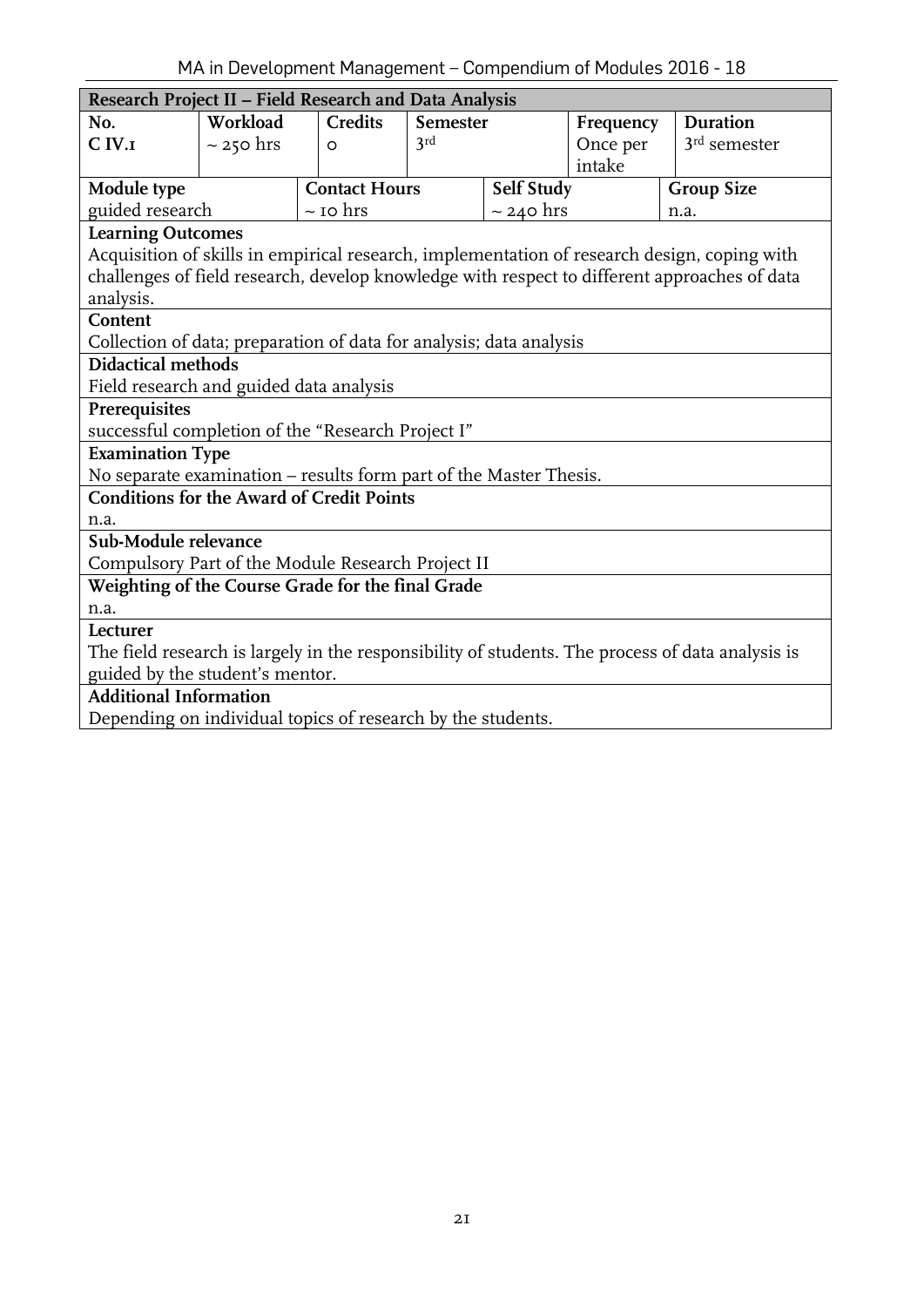<span id="page-21-0"></span>

| Research Project II - Presentation of Field Research Results                           |               |                      |                 |                          |           |                                                                                            |  |
|----------------------------------------------------------------------------------------|---------------|----------------------|-----------------|--------------------------|-----------|--------------------------------------------------------------------------------------------|--|
| No.                                                                                    | Workload      | <b>Credits</b>       | <b>Semester</b> |                          | Frequency | <b>Duration</b>                                                                            |  |
| C IV.2                                                                                 | $\sim$ 60 hrs | $\circ$              | 3rd             |                          |           | $\sim$ 1,5 weeks                                                                           |  |
|                                                                                        |               |                      |                 |                          | intake    |                                                                                            |  |
| Module type                                                                            |               | <b>Contact Hours</b> |                 | Self Study               |           | <b>Group Size</b>                                                                          |  |
| Seminar                                                                                |               | $\sim$ 50 hrs        |                 | $\sim$ 10 $\mathrm{hrs}$ |           | ~20                                                                                        |  |
| <b>Learning Outcomes</b>                                                               |               |                      |                 |                          |           |                                                                                            |  |
|                                                                                        |               |                      |                 |                          |           | Students are able to give a warm-up presentation that condenses the empirical findings of  |  |
|                                                                                        |               |                      |                 |                          |           | their field research and discuss approach and results with the whole group of students and |  |
| mentors. The seminar contributes to acquisition of presentation and discussion skills. |               |                      |                 |                          |           |                                                                                            |  |
| Content                                                                                |               |                      |                 |                          |           |                                                                                            |  |
| Series of warm-up presentations with plenary discussions.                              |               |                      |                 |                          |           |                                                                                            |  |
| <b>Didactical methods</b>                                                              |               |                      |                 |                          |           |                                                                                            |  |
| Seminar with Presentations and plenary Discussions                                     |               |                      |                 |                          |           |                                                                                            |  |
| Prerequisites                                                                          |               |                      |                 |                          |           |                                                                                            |  |
| successful completion of the "Research Project I", completion of field research        |               |                      |                 |                          |           |                                                                                            |  |
| <b>Examination Type</b>                                                                |               |                      |                 |                          |           |                                                                                            |  |
| No separate examination – results form part of the Master Thesis.                      |               |                      |                 |                          |           |                                                                                            |  |
| <b>Conditions for the Award of Credit Points</b>                                       |               |                      |                 |                          |           |                                                                                            |  |
| n.a.                                                                                   |               |                      |                 |                          |           |                                                                                            |  |
| Sub-Module relevance                                                                   |               |                      |                 |                          |           |                                                                                            |  |
| Compulsory Part of the Module Research Project II                                      |               |                      |                 |                          |           |                                                                                            |  |
| Weighting of the Course Grade for the final Grade                                      |               |                      |                 |                          |           |                                                                                            |  |
| n.a.                                                                                   |               |                      |                 |                          |           |                                                                                            |  |
| Lecturer                                                                               |               |                      |                 |                          |           |                                                                                            |  |
| MADM coordinator                                                                       |               |                      |                 |                          |           |                                                                                            |  |
| MADM mentors & lecturers                                                               |               |                      |                 |                          |           |                                                                                            |  |
| <b>Additional Information</b>                                                          |               |                      |                 |                          |           |                                                                                            |  |
| Depending on individual topics of research by the students.                            |               |                      |                 |                          |           |                                                                                            |  |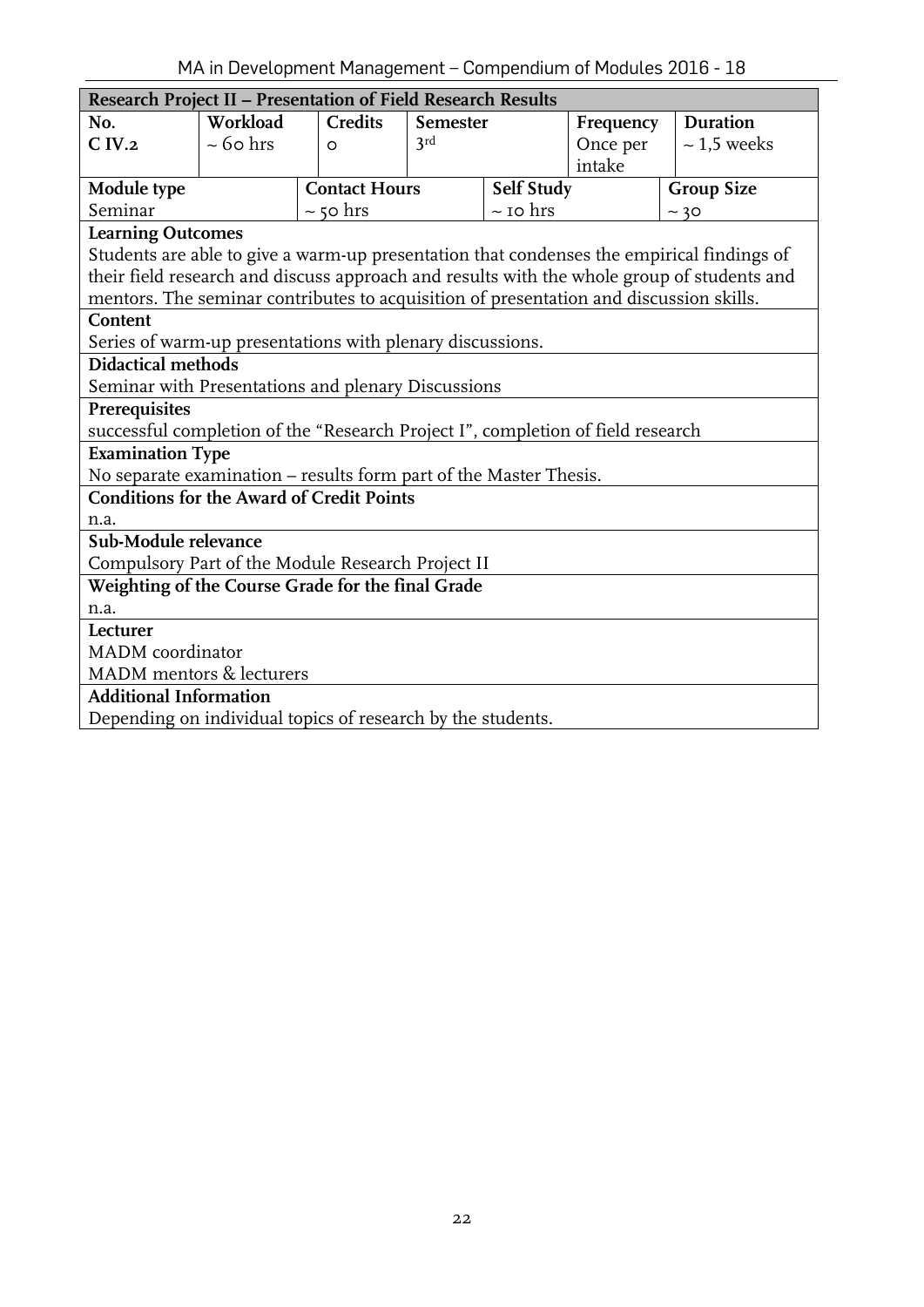<span id="page-22-0"></span>

|                                                             | $\ldots$ . The bevelopment management compension of modeles 2010                               |                      |                 |                   |           |                                                                                                   |  |
|-------------------------------------------------------------|------------------------------------------------------------------------------------------------|----------------------|-----------------|-------------------|-----------|---------------------------------------------------------------------------------------------------|--|
| <b>Research Project II - Master Thesis</b>                  |                                                                                                |                      |                 |                   |           |                                                                                                   |  |
| No.                                                         | Workload                                                                                       | <b>Credits</b>       | <b>Semester</b> |                   | Frequency | Duration                                                                                          |  |
| C IV.3                                                      | $\sim$ 510 hrs                                                                                 | 24                   | 3rd             |                   | Once per  | $3rd$ semester                                                                                    |  |
|                                                             |                                                                                                |                      |                 |                   | intake    |                                                                                                   |  |
| Module type                                                 |                                                                                                | <b>Contact Hours</b> |                 | <b>Self Study</b> |           | <b>Group Size</b>                                                                                 |  |
| Guided research                                             |                                                                                                | $\sim$ 50 hrs        |                 | $\sim$ 460 hrs    |           | n.a.                                                                                              |  |
| <b>Learning Outcomes</b>                                    |                                                                                                |                      |                 |                   |           |                                                                                                   |  |
|                                                             |                                                                                                |                      |                 |                   |           | Students demonstrate their ability to structure their Master thesis showing the relevance of      |  |
|                                                             |                                                                                                |                      |                 |                   |           | their research and of their results for development management satisfying academic standards.     |  |
| Students show their report writing skills.                  |                                                                                                |                      |                 |                   |           |                                                                                                   |  |
| Content                                                     |                                                                                                |                      |                 |                   |           |                                                                                                   |  |
|                                                             |                                                                                                |                      |                 |                   |           | The MA Thesis brings together theoretical work and empirical results related to the predefined    |  |
|                                                             |                                                                                                |                      |                 |                   |           | research topic. Students are expected to embed the research problem into a theoretical context,   |  |
|                                                             |                                                                                                |                      |                 |                   |           | to derive theoretically based hypotheses, to explain the design of the empirical research, and to |  |
| present and discuss their empirical results.                |                                                                                                |                      |                 |                   |           |                                                                                                   |  |
| Didactical methods                                          |                                                                                                |                      |                 |                   |           |                                                                                                   |  |
|                                                             |                                                                                                |                      |                 |                   |           | Mentored Academic Writing, guided research project mainly based on individual work. The           |  |
|                                                             | Master thesis work is mostly in the responsibility of the students. Regular consultations with |                      |                 |                   |           |                                                                                                   |  |
| mentors during the writing process are included.            |                                                                                                |                      |                 |                   |           |                                                                                                   |  |
| Prerequisites                                               |                                                                                                |                      |                 |                   |           |                                                                                                   |  |
|                                                             |                                                                                                |                      |                 |                   |           | Proof of required CPs for registration of Master Thesis, including successful completion of       |  |
|                                                             |                                                                                                |                      |                 |                   |           | Research Project I; completion of field research and participation in Seminar "Presentation of    |  |
| Field Research Results"                                     |                                                                                                |                      |                 |                   |           |                                                                                                   |  |
| <b>Examination Type</b>                                     |                                                                                                |                      |                 |                   |           |                                                                                                   |  |
| Master Thesis of $50 - 80$ pages                            |                                                                                                |                      |                 |                   |           |                                                                                                   |  |
| <b>Conditions for the Award of Credit Points</b>            |                                                                                                |                      |                 |                   |           |                                                                                                   |  |
| Successful completion of Master Thesis examination          |                                                                                                |                      |                 |                   |           |                                                                                                   |  |
| Sub-Module relevance                                        |                                                                                                |                      |                 |                   |           |                                                                                                   |  |
| Compulsory Part of the Module Research Project II           |                                                                                                |                      |                 |                   |           |                                                                                                   |  |
| Weighting of the Course Grade for the final Grade           |                                                                                                |                      |                 |                   |           |                                                                                                   |  |
| 24/90 CPs                                                   |                                                                                                |                      |                 |                   |           |                                                                                                   |  |
| Lecturer                                                    |                                                                                                |                      |                 |                   |           |                                                                                                   |  |
|                                                             |                                                                                                |                      |                 |                   |           | During the whole research project students are guided by individual mentors. The decision         |  |
|                                                             |                                                                                                |                      |                 |                   |           | about mentors will be taken after a first consultation with the course coordinator which aims at  |  |
| identifying first ideas regarding the research topic.       |                                                                                                |                      |                 |                   |           |                                                                                                   |  |
| <b>Additional Information</b>                               |                                                                                                |                      |                 |                   |           |                                                                                                   |  |
| Depending on individual topics of research by the students. |                                                                                                |                      |                 |                   |           |                                                                                                   |  |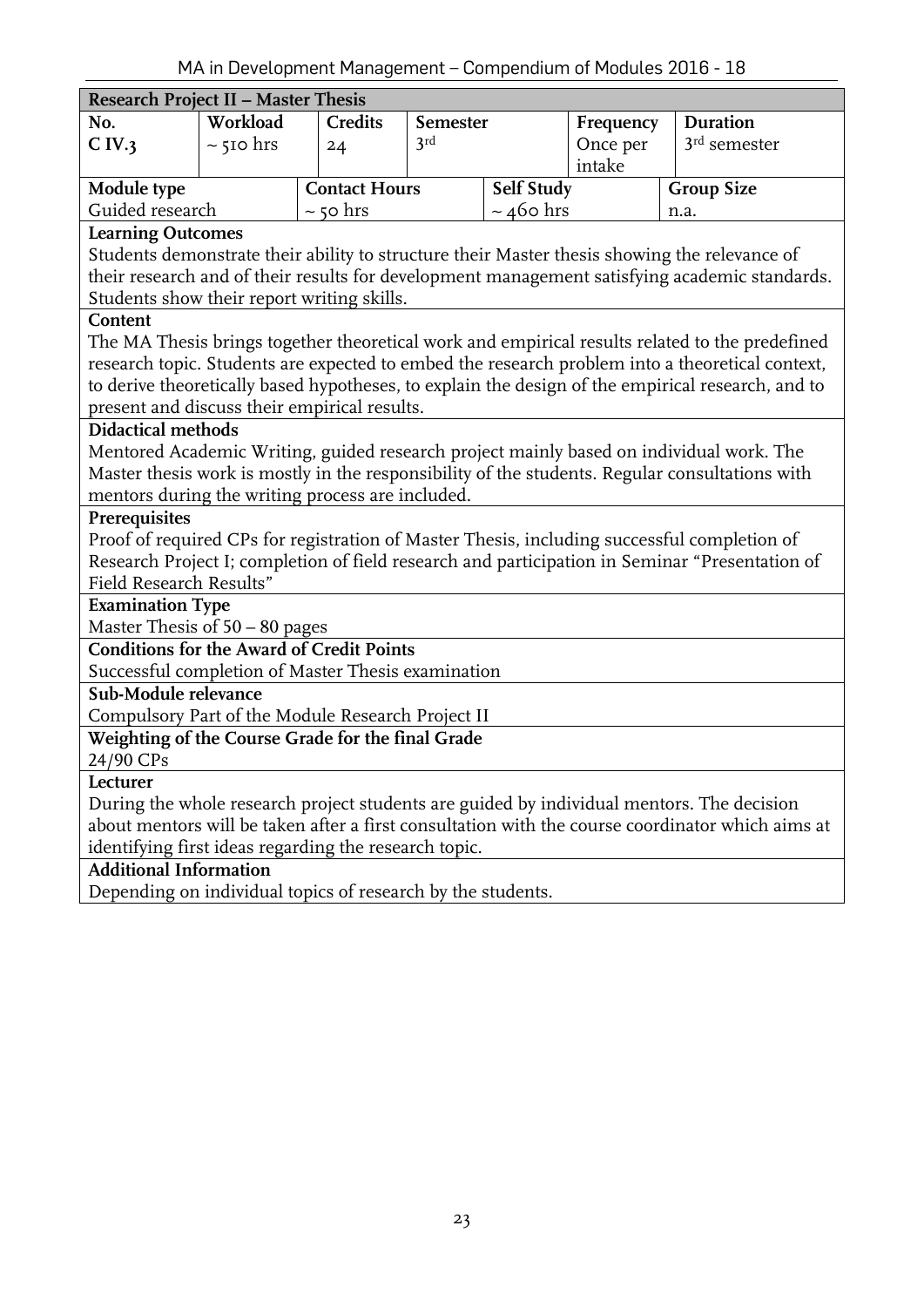<span id="page-23-0"></span>

| Research Project II - Final Oral Examination                                            |          |                      |                 |                   |           |                                                                                                 |
|-----------------------------------------------------------------------------------------|----------|----------------------|-----------------|-------------------|-----------|-------------------------------------------------------------------------------------------------|
| No.                                                                                     | Workload | <b>Credits</b>       | <b>Semester</b> |                   | Frequency | <b>Duration</b>                                                                                 |
| C IV.3                                                                                  | 180 hrs  | 6                    | 3rd             |                   | Once per  | $3rd$ semester                                                                                  |
|                                                                                         |          |                      |                 |                   | intake    |                                                                                                 |
| Module type                                                                             |          | <b>Contact Hours</b> |                 | <b>Self Study</b> |           | <b>Group Size</b>                                                                               |
| Research colloquium                                                                     |          | $\sim$ 5 hrs         |                 | $\sim$ 175 hrs    |           | n.a.                                                                                            |
| <b>Learning Outcomes</b>                                                                |          |                      |                 |                   |           |                                                                                                 |
|                                                                                         |          |                      |                 |                   |           | Students show the mastering of their research object in the final oral examination where they   |
|                                                                                         |          |                      |                 |                   |           | defend their approaches and their findings. They are able to integrate their own research into  |
| the broader context of development cooperation and management.                          |          |                      |                 |                   |           |                                                                                                 |
| Content                                                                                 |          |                      |                 |                   |           |                                                                                                 |
|                                                                                         |          |                      |                 |                   |           | The final oral examination consists of a 10 minutes presentation of the thesis by the candidate |
|                                                                                         |          |                      |                 |                   |           | which is then followed by a 30-40 minutes discussion which is open to all teaching staff of the |
| MA in Development Management.                                                           |          |                      |                 |                   |           |                                                                                                 |
| <b>Didactical methods</b>                                                               |          |                      |                 |                   |           |                                                                                                 |
| Student presentation, colloquium discussion                                             |          |                      |                 |                   |           |                                                                                                 |
| Prerequisites                                                                           |          |                      |                 |                   |           |                                                                                                 |
| Successful completion of the Master Thesis                                              |          |                      |                 |                   |           |                                                                                                 |
| <b>Examination Type</b>                                                                 |          |                      |                 |                   |           |                                                                                                 |
|                                                                                         |          |                      |                 |                   |           | The final oral examination concerns the consistency of the thesis as presented in the student's |
|                                                                                         |          |                      |                 |                   |           | presentation and the consistency of the student's argumentation in the discussion that follows. |
| The didactics, presentation, and the relevance of the research results to development   |          |                      |                 |                   |           |                                                                                                 |
| management and policy are also subject to assessment. Special attention is given to the |          |                      |                 |                   |           |                                                                                                 |
| presentation of empirical results.<br><b>Conditions for the Award of Credit Points</b>  |          |                      |                 |                   |           |                                                                                                 |
| Successful completion of the oral examination                                           |          |                      |                 |                   |           |                                                                                                 |
| Sub-Module relevance                                                                    |          |                      |                 |                   |           |                                                                                                 |
| Compulsory Part of the Module Research Project II                                       |          |                      |                 |                   |           |                                                                                                 |
| Weighting of the Course Grade for the final Grade                                       |          |                      |                 |                   |           |                                                                                                 |
| 6/90 CPs                                                                                |          |                      |                 |                   |           |                                                                                                 |
| Lecturer                                                                                |          |                      |                 |                   |           |                                                                                                 |
|                                                                                         |          |                      |                 |                   |           | Examiners in the final oral exam are the first and second examiner of the MA thesis; usually    |
| together with the chairperson or deputy chairperson of the Board of Examiners.          |          |                      |                 |                   |           |                                                                                                 |
| <b>Additional Information</b>                                                           |          |                      |                 |                   |           |                                                                                                 |
| Depending on individual topics of research by the students.                             |          |                      |                 |                   |           |                                                                                                 |
|                                                                                         |          |                      |                 |                   |           |                                                                                                 |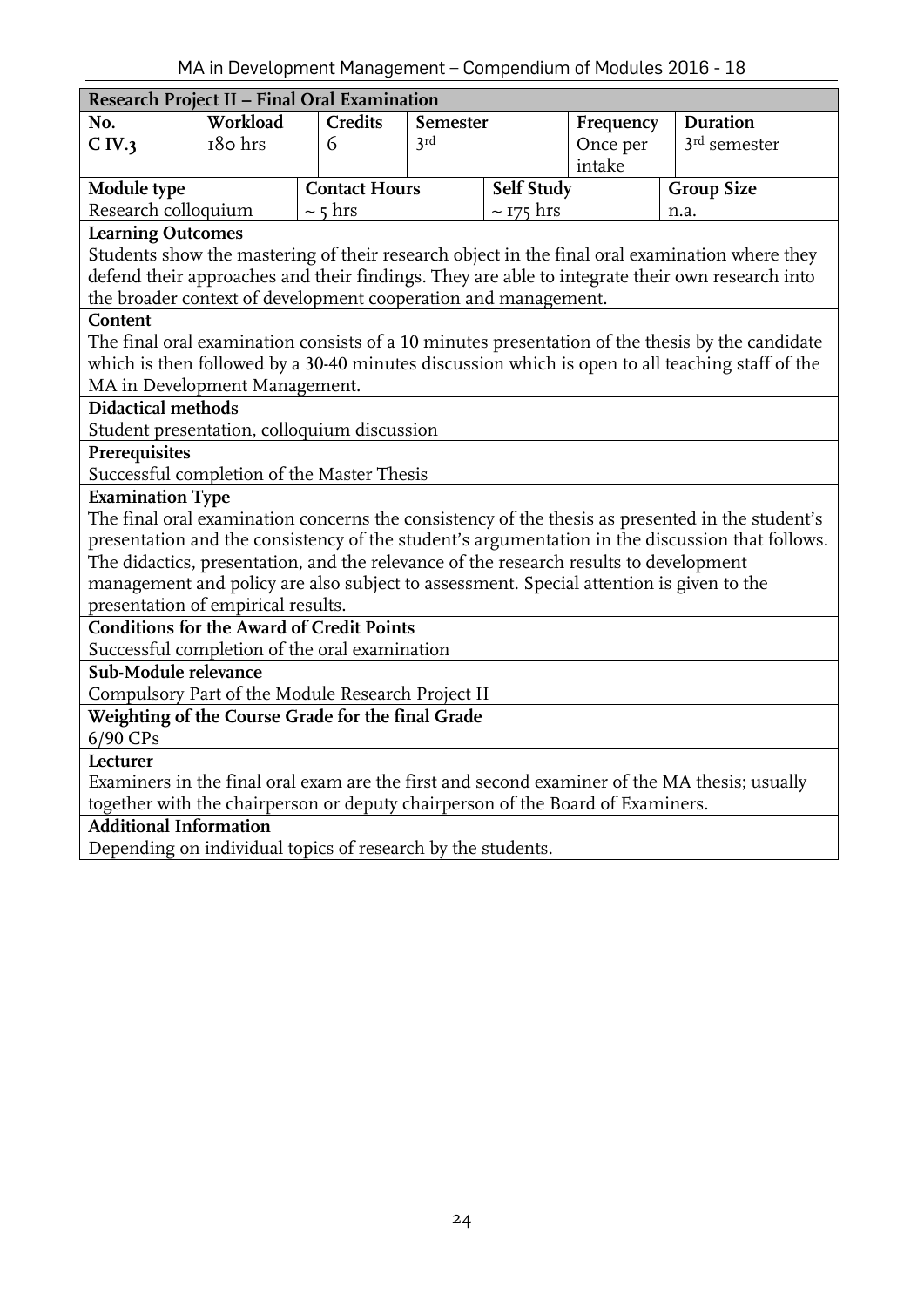# <span id="page-24-0"></span>**4.2 Elective Modules**

<span id="page-24-1"></span>

| <b>Actors in Development Cooperation</b>                                                       |                              |                      |                 |            |           |                                                                                          |  |
|------------------------------------------------------------------------------------------------|------------------------------|----------------------|-----------------|------------|-----------|------------------------------------------------------------------------------------------|--|
| No.                                                                                            | Workload                     | <b>Credits</b>       | Semester        |            | Frequency | Duration                                                                                 |  |
| E I                                                                                            | 180 hrs                      | 6                    | 1 <sup>st</sup> |            | Once per  | 2 weeks                                                                                  |  |
|                                                                                                |                              |                      |                 |            | intake    |                                                                                          |  |
| Module type                                                                                    |                              | <b>Contact Hours</b> |                 | Self Study |           | <b>Group Size</b>                                                                        |  |
| Lecture / Seminar                                                                              |                              | 60 hrs               | 120 hrs<br>~20  |            |           |                                                                                          |  |
| <b>Learning Outcomes</b>                                                                       |                              |                      |                 |            |           |                                                                                          |  |
| Students are familiar with actor-oriented approaches and with the characteristics and roles of |                              |                      |                 |            |           |                                                                                          |  |
| main actors in development cooperation. They are aware of the special role of and challenges   |                              |                      |                 |            |           |                                                                                          |  |
| faced by public sector management.                                                             |                              |                      |                 |            |           |                                                                                          |  |
| Content                                                                                        |                              |                      |                 |            |           |                                                                                          |  |
| Course 1: Development Cooperation: Actors and Roles                                            |                              |                      |                 |            |           |                                                                                          |  |
| Course 2: Public Sector Management                                                             |                              |                      |                 |            |           |                                                                                          |  |
| <b>Didactical methods</b>                                                                      |                              |                      |                 |            |           |                                                                                          |  |
| Lecture / seminar with student input                                                           |                              |                      |                 |            |           |                                                                                          |  |
| Prerequisites                                                                                  |                              |                      |                 |            |           |                                                                                          |  |
| Admission to the MA in Development Management                                                  |                              |                      |                 |            |           |                                                                                          |  |
| <b>Examination Type</b>                                                                        |                              |                      |                 |            |           |                                                                                          |  |
| Successful completion of exams,                                                                |                              |                      |                 |            |           |                                                                                          |  |
| module grade consists of grades for course 1 (50%) and course 2 (50%)                          |                              |                      |                 |            |           |                                                                                          |  |
| <b>Conditions for the Award of Credit Points</b>                                               |                              |                      |                 |            |           |                                                                                          |  |
|                                                                                                |                              |                      |                 |            |           | see course descriptions, module grade consists of grades for course 1 (50%) and course 2 |  |
| (50%)                                                                                          |                              |                      |                 |            |           |                                                                                          |  |
| Module relevance                                                                               |                              |                      |                 |            |           |                                                                                          |  |
| Elective Module of the 1 <sup>st</sup> semester                                                |                              |                      |                 |            |           |                                                                                          |  |
| Weighting of the Module Grade for the final Grade                                              |                              |                      |                 |            |           |                                                                                          |  |
| 6/90 CPs, 21 CPs from electives are recognized for the final grade                             |                              |                      |                 |            |           |                                                                                          |  |
| Lecturer (s)                                                                                   |                              |                      |                 |            |           |                                                                                          |  |
| Prof. em. Dr. Uwe Andersen                                                                     |                              | (course 1)           |                 |            |           |                                                                                          |  |
|                                                                                                | Dr. Meik Nowak<br>(course 2) |                      |                 |            |           |                                                                                          |  |
| <b>Additional Information</b>                                                                  |                              |                      |                 |            |           |                                                                                          |  |
| See course descriptions                                                                        |                              |                      |                 |            |           |                                                                                          |  |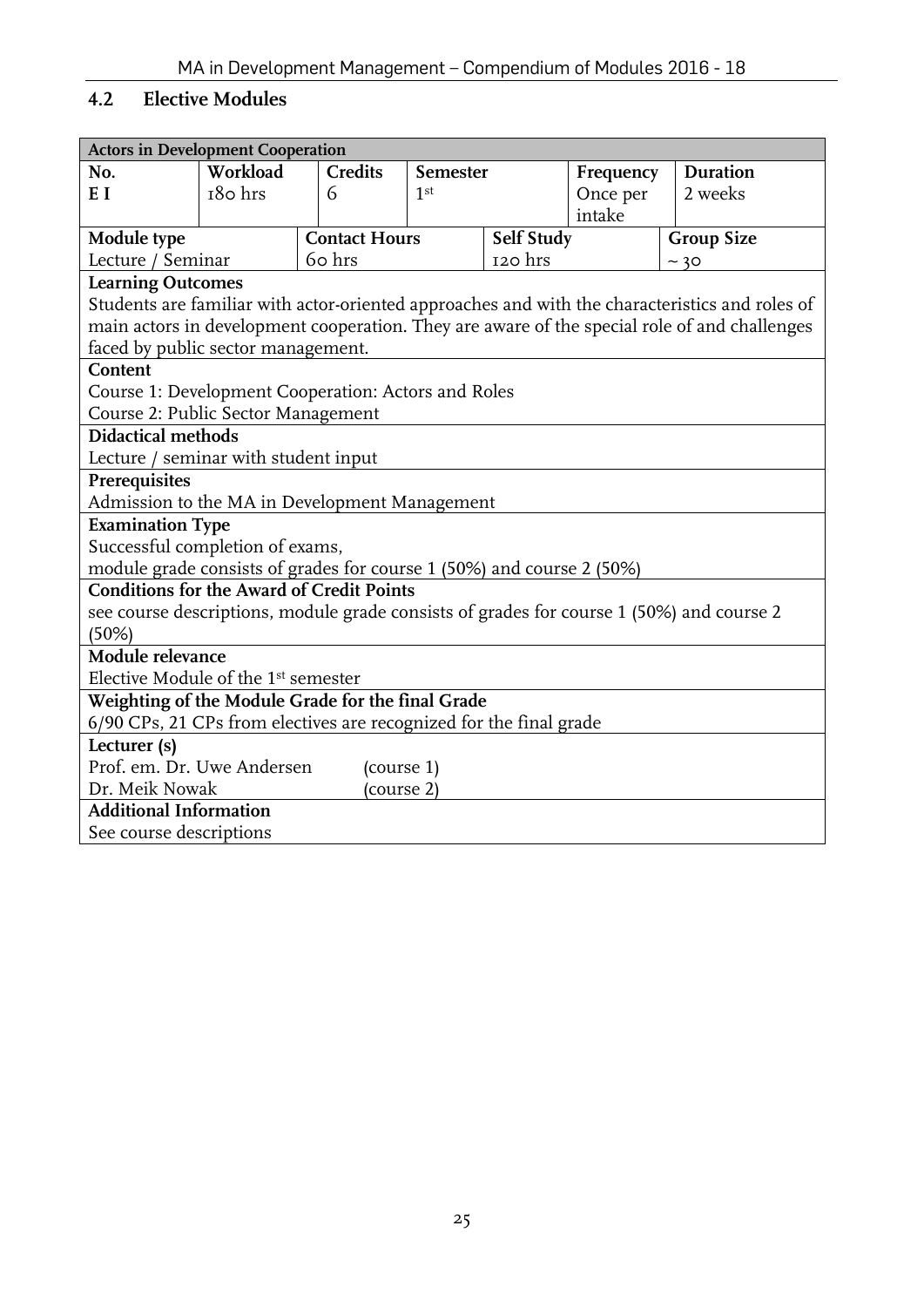<span id="page-25-0"></span>

| <b>Development Cooperation: Actors and Roles</b>                                     |                                                                                      |                                                      |                 |            |           |                                                                                                    |  |
|--------------------------------------------------------------------------------------|--------------------------------------------------------------------------------------|------------------------------------------------------|-----------------|------------|-----------|----------------------------------------------------------------------------------------------------|--|
| No.                                                                                  | Workload                                                                             | <b>Credits</b>                                       | Semester        |            | Frequency | Duration                                                                                           |  |
| $E$ I.I                                                                              | 90 hrs                                                                               | 3                                                    | 1 <sup>st</sup> |            | Once per  | 1 week                                                                                             |  |
|                                                                                      |                                                                                      |                                                      |                 |            | intake    |                                                                                                    |  |
| Module type                                                                          |                                                                                      | <b>Contact Hours</b>                                 |                 | Self Study |           | <b>Group Size</b>                                                                                  |  |
| Lecture / exercises                                                                  |                                                                                      | 30 hrs                                               |                 | 60 hrs     |           | ~20                                                                                                |  |
| <b>Learning Outcomes</b>                                                             |                                                                                      |                                                      |                 |            |           |                                                                                                    |  |
| Students have gained an overview over relevant actors in the field of international  |                                                                                      |                                                      |                 |            |           |                                                                                                    |  |
|                                                                                      |                                                                                      |                                                      |                 |            |           | development co-operation with a special focus on International Governmental Organisations          |  |
| (IGOs) and International Non-Governmental Organisations (INGOs). They know about     |                                                                                      |                                                      |                 |            |           |                                                                                                    |  |
|                                                                                      |                                                                                      |                                                      |                 |            |           | distinguishing criteria of these actors, their formal structures, their 'modi operandi' as well as |  |
| their development over time are considered with the help of real world examples.     |                                                                                      |                                                      |                 |            |           |                                                                                                    |  |
| Content                                                                              |                                                                                      |                                                      |                 |            |           |                                                                                                    |  |
| This course links the developmental discourse to the global level of governance, the |                                                                                      |                                                      |                 |            |           |                                                                                                    |  |
|                                                                                      |                                                                                      |                                                      |                 |            |           | international relations and the relevance of multilateral actors in terms of their institutional   |  |
| arrangements, policies and motives.                                                  |                                                                                      |                                                      |                 |            |           |                                                                                                    |  |
| Structure:                                                                           |                                                                                      |                                                      |                 |            |           |                                                                                                    |  |
| Introduction<br>1                                                                    |                                                                                      |                                                      |                 |            |           |                                                                                                    |  |
| 2                                                                                    |                                                                                      | International Governmental Organisations             |                 |            |           |                                                                                                    |  |
| 3                                                                                    |                                                                                      | International Non-Governmental Organisations (INGOs) |                 |            |           |                                                                                                    |  |
| Other Actors<br>4<br>Résumé                                                          |                                                                                      |                                                      |                 |            |           |                                                                                                    |  |
| 5<br><b>Didactical methods</b>                                                       |                                                                                      |                                                      |                 |            |           |                                                                                                    |  |
| Lecture with plenary discussion and exercises.                                       |                                                                                      |                                                      |                 |            |           |                                                                                                    |  |
| Prerequisites                                                                        |                                                                                      |                                                      |                 |            |           |                                                                                                    |  |
| Admission to the MA in Development Management                                        |                                                                                      |                                                      |                 |            |           |                                                                                                    |  |
| <b>Examination Type</b>                                                              |                                                                                      |                                                      |                 |            |           |                                                                                                    |  |
| Written exam of 2 hrs                                                                |                                                                                      |                                                      |                 |            |           |                                                                                                    |  |
| <b>Conditions for the Award of Credit Points</b>                                     |                                                                                      |                                                      |                 |            |           |                                                                                                    |  |
| Active Participation and successful completion of the written exam                   |                                                                                      |                                                      |                 |            |           |                                                                                                    |  |
| Sub-Module relevance                                                                 |                                                                                      |                                                      |                 |            |           |                                                                                                    |  |
| Part of Module Actors in Development Cooperation, elective                           |                                                                                      |                                                      |                 |            |           |                                                                                                    |  |
| Weighting of the Course Grade for the final Grade                                    |                                                                                      |                                                      |                 |            |           |                                                                                                    |  |
| 3/90 CPs, 21 CPs from electives are recognized for the final grade                   |                                                                                      |                                                      |                 |            |           |                                                                                                    |  |
| Lecturer                                                                             |                                                                                      |                                                      |                 |            |           |                                                                                                    |  |
| Prof. Dr. em. Uwe Andersen                                                           |                                                                                      |                                                      |                 |            |           |                                                                                                    |  |
| <b>Additional Information</b>                                                        |                                                                                      |                                                      |                 |            |           |                                                                                                    |  |
|                                                                                      |                                                                                      |                                                      |                 |            |           | A detailed reading list & reading schedule will be made available to registered students via the   |  |
|                                                                                      | internet-based e-learning platform. Some relevant readings are:                      |                                                      |                 |            |           |                                                                                                    |  |
|                                                                                      | ARCHER, Clive (2001): International Organizations, third edition, Routledge: London. |                                                      |                 |            |           |                                                                                                    |  |
| ARTS, Bas; NOORTMANN, Math; REINALDA, Bob (2001) (eds): Non-State Actors in          |                                                                                      |                                                      |                 |            |           |                                                                                                    |  |
| International Relations, Ashgate: Aldershot.                                         |                                                                                      |                                                      |                 |            |           |                                                                                                    |  |
|                                                                                      |                                                                                      |                                                      |                 |            |           | BENNETT, Leroy A.; OLIVER, James K. (2002): International Organizations. Principles and            |  |
| Issues, Prentice Hall: New Jersey.                                                   |                                                                                      |                                                      |                 |            |           |                                                                                                    |  |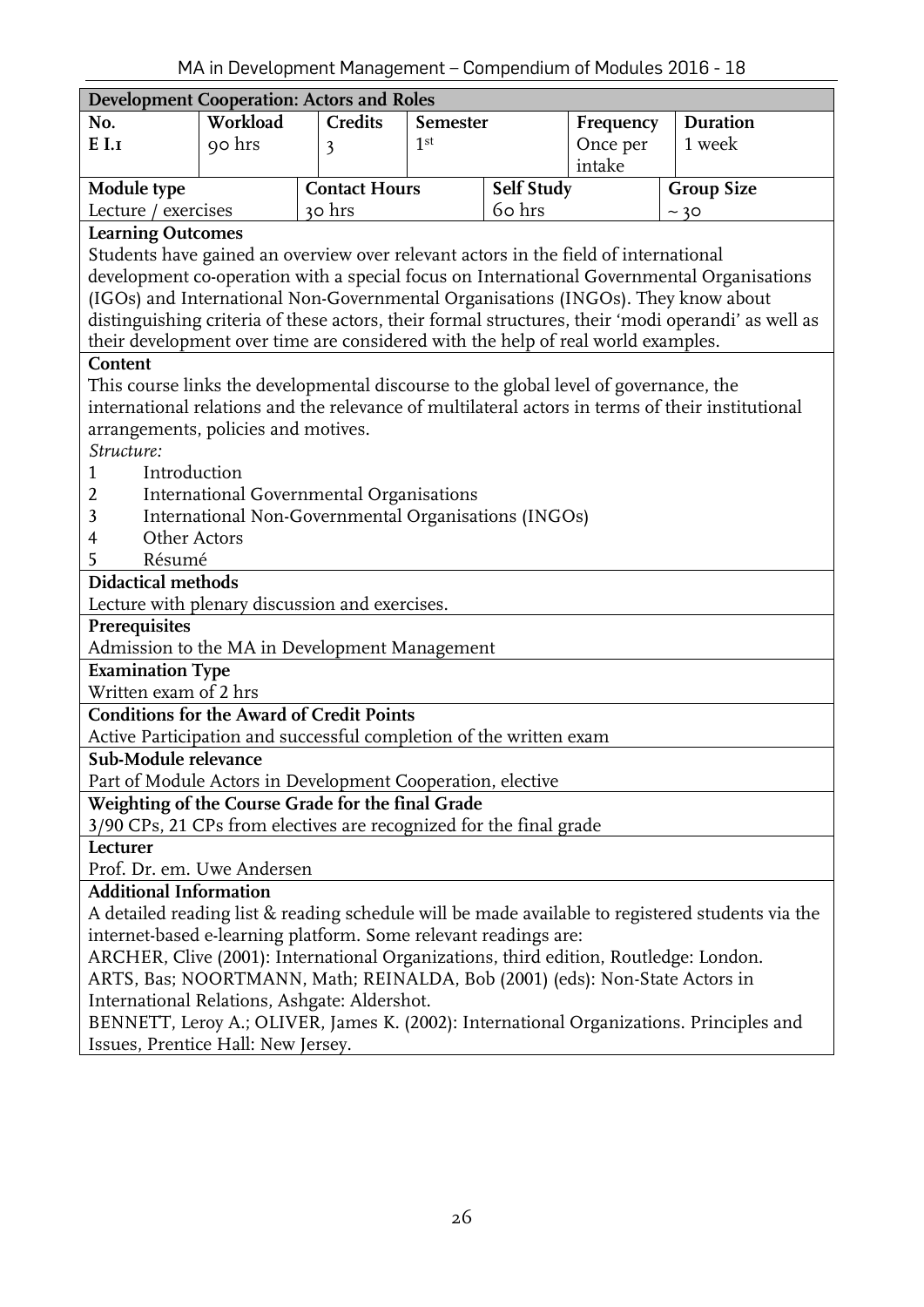<span id="page-26-0"></span>

| Public Sector Management (substituted by "Public Policy Analysis & Management")                |                                                                                                                                         |                                          |                 |            |           |                                                                                                  |  |  |  |
|------------------------------------------------------------------------------------------------|-----------------------------------------------------------------------------------------------------------------------------------------|------------------------------------------|-----------------|------------|-----------|--------------------------------------------------------------------------------------------------|--|--|--|
| No.                                                                                            | Workload                                                                                                                                | <b>Credits</b>                           | Semester        |            | Frequency | Duration                                                                                         |  |  |  |
| E I.2                                                                                          | 90 hrs                                                                                                                                  | 3                                        | 1 <sup>st</sup> |            | Once per  | 1 week                                                                                           |  |  |  |
|                                                                                                |                                                                                                                                         |                                          |                 |            | intake    |                                                                                                  |  |  |  |
| Module type                                                                                    |                                                                                                                                         | <b>Contact Hours</b>                     |                 | Self Study |           | <b>Group Size</b>                                                                                |  |  |  |
| Lecture / case studies                                                                         |                                                                                                                                         | 30 hrs                                   |                 | 60 hrs     |           | ~10                                                                                              |  |  |  |
| <b>Learning Outcomes</b>                                                                       |                                                                                                                                         |                                          |                 |            |           |                                                                                                  |  |  |  |
| The major aspects of public administration and the challenges the public sectors of developing |                                                                                                                                         |                                          |                 |            |           |                                                                                                  |  |  |  |
| countries are faced with are introduced to the students. They are enabled to take a            |                                                                                                                                         |                                          |                 |            |           |                                                                                                  |  |  |  |
|                                                                                                |                                                                                                                                         |                                          |                 |            |           | comprehensive and interdisciplinary perspective on the complex facets of administration in       |  |  |  |
|                                                                                                | developing countries, the reform trends and the organizational challenges.                                                              |                                          |                 |            |           |                                                                                                  |  |  |  |
| Content                                                                                        |                                                                                                                                         |                                          |                 |            |           |                                                                                                  |  |  |  |
|                                                                                                |                                                                                                                                         |                                          |                 |            |           | The course deals with the basics of public sector management - bureaucracy, development          |  |  |  |
|                                                                                                |                                                                                                                                         |                                          |                 |            |           | administration and New Public management. The course will be based mainly on political           |  |  |  |
|                                                                                                |                                                                                                                                         |                                          |                 |            |           | analysis although it touches on other academic disciplines such as management or economic        |  |  |  |
| theory.                                                                                        |                                                                                                                                         |                                          |                 |            |           |                                                                                                  |  |  |  |
|                                                                                                |                                                                                                                                         |                                          |                 |            |           | Structure: The course consists of four parts, which are bridging the discourse from the Classics |  |  |  |
| of Administrative Theory to modern economic techniques.                                        |                                                                                                                                         |                                          |                 |            |           |                                                                                                  |  |  |  |
|                                                                                                |                                                                                                                                         | Introduction to Public Sector Management |                 |            |           |                                                                                                  |  |  |  |
| The Theory of Bureaucracy<br>2                                                                 |                                                                                                                                         |                                          |                 |            |           |                                                                                                  |  |  |  |
| 3                                                                                              |                                                                                                                                         | From Administration to Management        |                 |            |           |                                                                                                  |  |  |  |
| 4                                                                                              | The need for reforms                                                                                                                    |                                          |                 |            |           |                                                                                                  |  |  |  |
| <b>Didactical methods</b>                                                                      |                                                                                                                                         |                                          |                 |            |           |                                                                                                  |  |  |  |
|                                                                                                |                                                                                                                                         |                                          |                 |            |           | Problem-based learning Techniques and Harvard-Case Study Approach. Additional Input              |  |  |  |
| Presentations by the Lecturer<br>Prerequisites                                                 |                                                                                                                                         |                                          |                 |            |           |                                                                                                  |  |  |  |
| Admission to the MA in Development Management                                                  |                                                                                                                                         |                                          |                 |            |           |                                                                                                  |  |  |  |
| <b>Examination Type</b>                                                                        |                                                                                                                                         |                                          |                 |            |           |                                                                                                  |  |  |  |
| Written exam of 2 hrs                                                                          |                                                                                                                                         |                                          |                 |            |           |                                                                                                  |  |  |  |
| <b>Conditions for the Award of Credit Points</b>                                               |                                                                                                                                         |                                          |                 |            |           |                                                                                                  |  |  |  |
| Active Participation and successful completion of the written exam                             |                                                                                                                                         |                                          |                 |            |           |                                                                                                  |  |  |  |
| Sub-Module relevance                                                                           |                                                                                                                                         |                                          |                 |            |           |                                                                                                  |  |  |  |
| Part of Module Actors in Development Cooperation, elective                                     |                                                                                                                                         |                                          |                 |            |           |                                                                                                  |  |  |  |
| Weighting of the Course Grade for the final Grade                                              |                                                                                                                                         |                                          |                 |            |           |                                                                                                  |  |  |  |
| 3/90 CPs, 21 CPs from electives are recognized for the final grade                             |                                                                                                                                         |                                          |                 |            |           |                                                                                                  |  |  |  |
| Lecturer                                                                                       |                                                                                                                                         |                                          |                 |            |           |                                                                                                  |  |  |  |
| Dr. Meik Nowak                                                                                 |                                                                                                                                         |                                          |                 |            |           |                                                                                                  |  |  |  |
| <b>Additional Information</b>                                                                  |                                                                                                                                         |                                          |                 |            |           |                                                                                                  |  |  |  |
|                                                                                                |                                                                                                                                         |                                          |                 |            |           |                                                                                                  |  |  |  |
|                                                                                                | A detailed reading list & reading schedule will be made available to registered students via the<br>internet-based e-learning platform. |                                          |                 |            |           |                                                                                                  |  |  |  |
| The core readings are:                                                                         |                                                                                                                                         |                                          |                 |            |           |                                                                                                  |  |  |  |
|                                                                                                |                                                                                                                                         |                                          |                 |            |           | Hirschman, David (1999): Development Management vs. Third World Bureaucracies. A brief           |  |  |  |
| history of conflicting interests. Development & Change 30/2.                                   |                                                                                                                                         |                                          |                 |            |           |                                                                                                  |  |  |  |
|                                                                                                |                                                                                                                                         |                                          |                 |            |           | Gray, A:/Jenkins B. (1995): From Public Administration to Public management: Reassessing a       |  |  |  |
| Revolution. Public Administration 73, 75-99.                                                   |                                                                                                                                         |                                          |                 |            |           |                                                                                                  |  |  |  |
|                                                                                                |                                                                                                                                         |                                          |                 |            |           |                                                                                                  |  |  |  |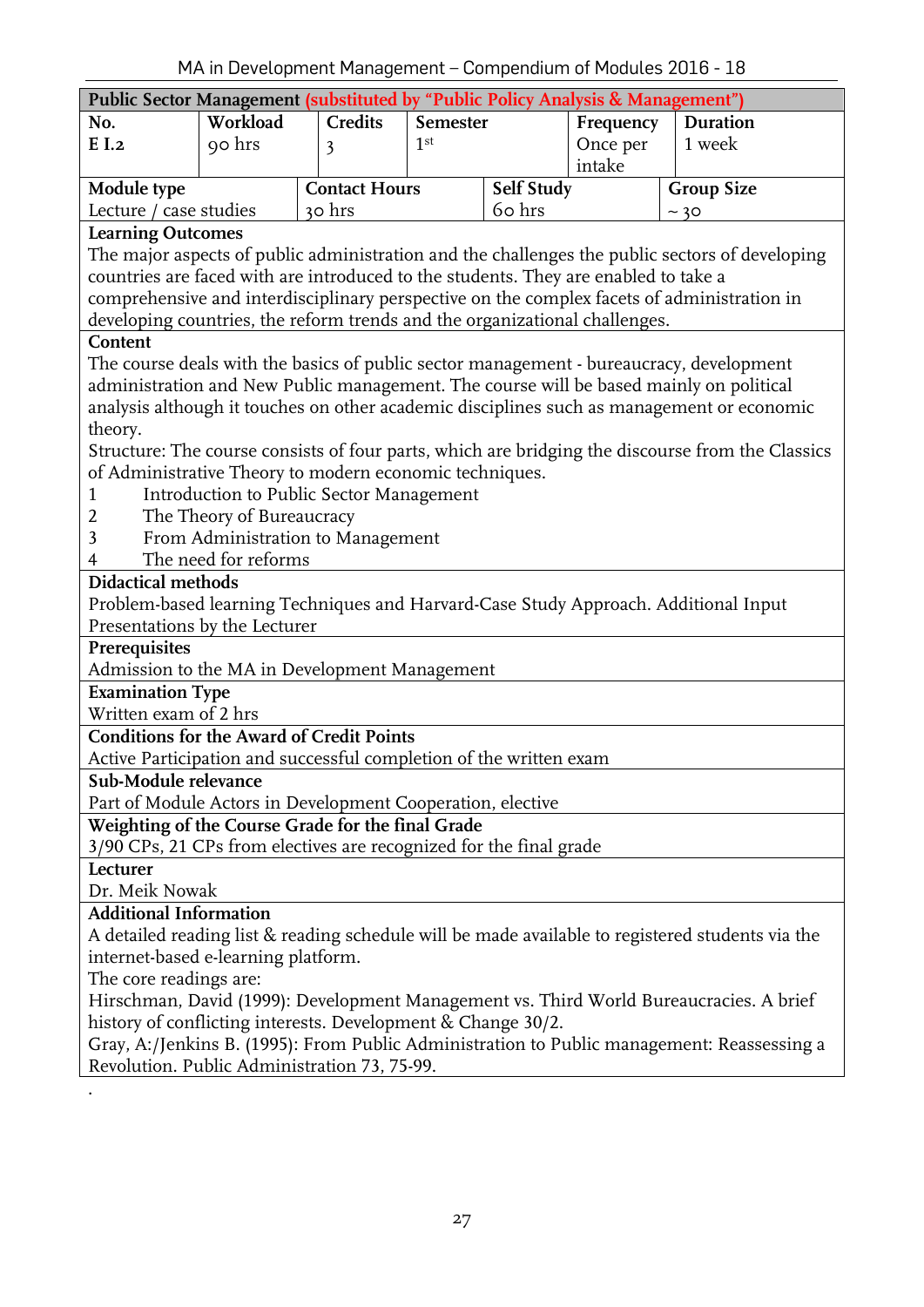<span id="page-27-0"></span>

|                                                                                              | <b>Institutions &amp; Development</b>                                                    |         |                 |         |           |                                                                                                   |  |  |  |  |
|----------------------------------------------------------------------------------------------|------------------------------------------------------------------------------------------|---------|-----------------|---------|-----------|---------------------------------------------------------------------------------------------------|--|--|--|--|
| No.                                                                                          | Workload                                                                                 | Credits | Semester        |         | Frequency | <b>Duration</b>                                                                                   |  |  |  |  |
| E II                                                                                         | 180 hrs                                                                                  | 6       | 1 <sup>st</sup> |         | Once per  | 2 weeks                                                                                           |  |  |  |  |
|                                                                                              |                                                                                          |         |                 |         | intake    |                                                                                                   |  |  |  |  |
| Module type                                                                                  | Self Study<br><b>Contact Hours</b>                                                       |         |                 |         |           | <b>Group Size</b>                                                                                 |  |  |  |  |
| Lecture / case study /                                                                       |                                                                                          | 60 hrs  |                 | 120 hrs |           | ~10                                                                                               |  |  |  |  |
| group work                                                                                   |                                                                                          |         |                 |         |           |                                                                                                   |  |  |  |  |
| <b>Learning Outcomes</b>                                                                     |                                                                                          |         |                 |         |           |                                                                                                   |  |  |  |  |
| Students will be aware of the major institutional determinants of development in the current |                                                                                          |         |                 |         |           |                                                                                                   |  |  |  |  |
|                                                                                              | debate from the perspective of economics, political science and international relations. |         |                 |         |           |                                                                                                   |  |  |  |  |
| They are enabled to conduct a systematic and theory guided analysis of institutional         |                                                                                          |         |                 |         |           |                                                                                                   |  |  |  |  |
| developmental issues with respect to foreign aid/assistance provision, SME development,      |                                                                                          |         |                 |         |           |                                                                                                   |  |  |  |  |
| environmental problems, and agricultural contracting, among others.                          |                                                                                          |         |                 |         |           |                                                                                                   |  |  |  |  |
|                                                                                              |                                                                                          |         |                 |         |           | Students will be able to compare different institutional approaches and can apply them on         |  |  |  |  |
|                                                                                              |                                                                                          |         |                 |         |           | individual cases in order to asses if institutions make a difference in regard to developmental   |  |  |  |  |
| outcomes.                                                                                    |                                                                                          |         |                 |         |           |                                                                                                   |  |  |  |  |
| Content                                                                                      |                                                                                          |         |                 |         |           |                                                                                                   |  |  |  |  |
|                                                                                              |                                                                                          |         |                 |         |           | This course deals with the importance of institutions for development and aims on answering       |  |  |  |  |
|                                                                                              |                                                                                          |         |                 |         |           | the question, if institutional performance of developmental actors makes a difference for         |  |  |  |  |
|                                                                                              |                                                                                          |         |                 |         |           | development. The course combines perspective from the disciplines of economics, political         |  |  |  |  |
| science, international relations and human geography.                                        |                                                                                          |         |                 |         |           |                                                                                                   |  |  |  |  |
|                                                                                              |                                                                                          |         |                 |         |           | Structure: The course is divided into five parts, which are analyzing institutions from different |  |  |  |  |
| perspectives:                                                                                |                                                                                          |         |                 |         |           |                                                                                                   |  |  |  |  |
| 1                                                                                            | Introduction to Institutions and Development: What are Institutions?                     |         |                 |         |           |                                                                                                   |  |  |  |  |
| 2                                                                                            | From Global to Local: Different levels of institutions and their relevance for           |         |                 |         |           |                                                                                                   |  |  |  |  |
|                                                                                              | developmental projects and programmes.                                                   |         |                 |         |           |                                                                                                   |  |  |  |  |
| 3                                                                                            | The Toolbox of the Institutional Analyst: How to Approach Institutions?                  |         |                 |         |           |                                                                                                   |  |  |  |  |
| $\overline{4}$                                                                               | Institutions as Independent Variable: In How Far Do Institutions Matter for              |         |                 |         |           |                                                                                                   |  |  |  |  |
|                                                                                              | Development?                                                                             |         |                 |         |           |                                                                                                   |  |  |  |  |
| 5                                                                                            | Summary, Critique and Outlook: Which institutions matter more/most for                   |         |                 |         |           |                                                                                                   |  |  |  |  |
|                                                                                              | Development?                                                                             |         |                 |         |           |                                                                                                   |  |  |  |  |
| <b>Didactical methods</b>                                                                    |                                                                                          |         |                 |         |           |                                                                                                   |  |  |  |  |
|                                                                                              |                                                                                          |         |                 |         |           | Theory-based lecture with selected case-studies of applied theory, Case Studies, Group Work,      |  |  |  |  |
| individual Readings, guided Discussions.                                                     |                                                                                          |         |                 |         |           |                                                                                                   |  |  |  |  |
| Prerequisites<br>Admission to the MA in Development Management                               |                                                                                          |         |                 |         |           |                                                                                                   |  |  |  |  |
| <b>Examination Type</b>                                                                      |                                                                                          |         |                 |         |           |                                                                                                   |  |  |  |  |
| Oral examination of 15 -30 minutes                                                           |                                                                                          |         |                 |         |           |                                                                                                   |  |  |  |  |
| <b>Conditions for the Award of Credit Points</b>                                             |                                                                                          |         |                 |         |           |                                                                                                   |  |  |  |  |
| Active Participation and successful completion of the oral exam                              |                                                                                          |         |                 |         |           |                                                                                                   |  |  |  |  |
|                                                                                              |                                                                                          |         |                 |         |           |                                                                                                   |  |  |  |  |
|                                                                                              | Module relevance<br>Elective Module of the 1 <sup>st</sup> semester                      |         |                 |         |           |                                                                                                   |  |  |  |  |
| Weighting of the Course Grade for the final Grade                                            |                                                                                          |         |                 |         |           |                                                                                                   |  |  |  |  |
| 6/90 CPs, 21 CPs from electives are recognized for the final grade                           |                                                                                          |         |                 |         |           |                                                                                                   |  |  |  |  |
| Lecturer                                                                                     |                                                                                          |         |                 |         |           |                                                                                                   |  |  |  |  |
| Ruth Knoblich, M.A.                                                                          |                                                                                          |         |                 |         |           |                                                                                                   |  |  |  |  |
| <b>Additional Information</b>                                                                |                                                                                          |         |                 |         |           |                                                                                                   |  |  |  |  |
|                                                                                              |                                                                                          |         |                 |         |           | A detailed reading list together with a selection of case studies and derived project proposals   |  |  |  |  |
| will be made available via the e-learning platform, Blackboard".                             |                                                                                          |         |                 |         |           |                                                                                                   |  |  |  |  |

will be made available via the e-learning platform "Blackboard".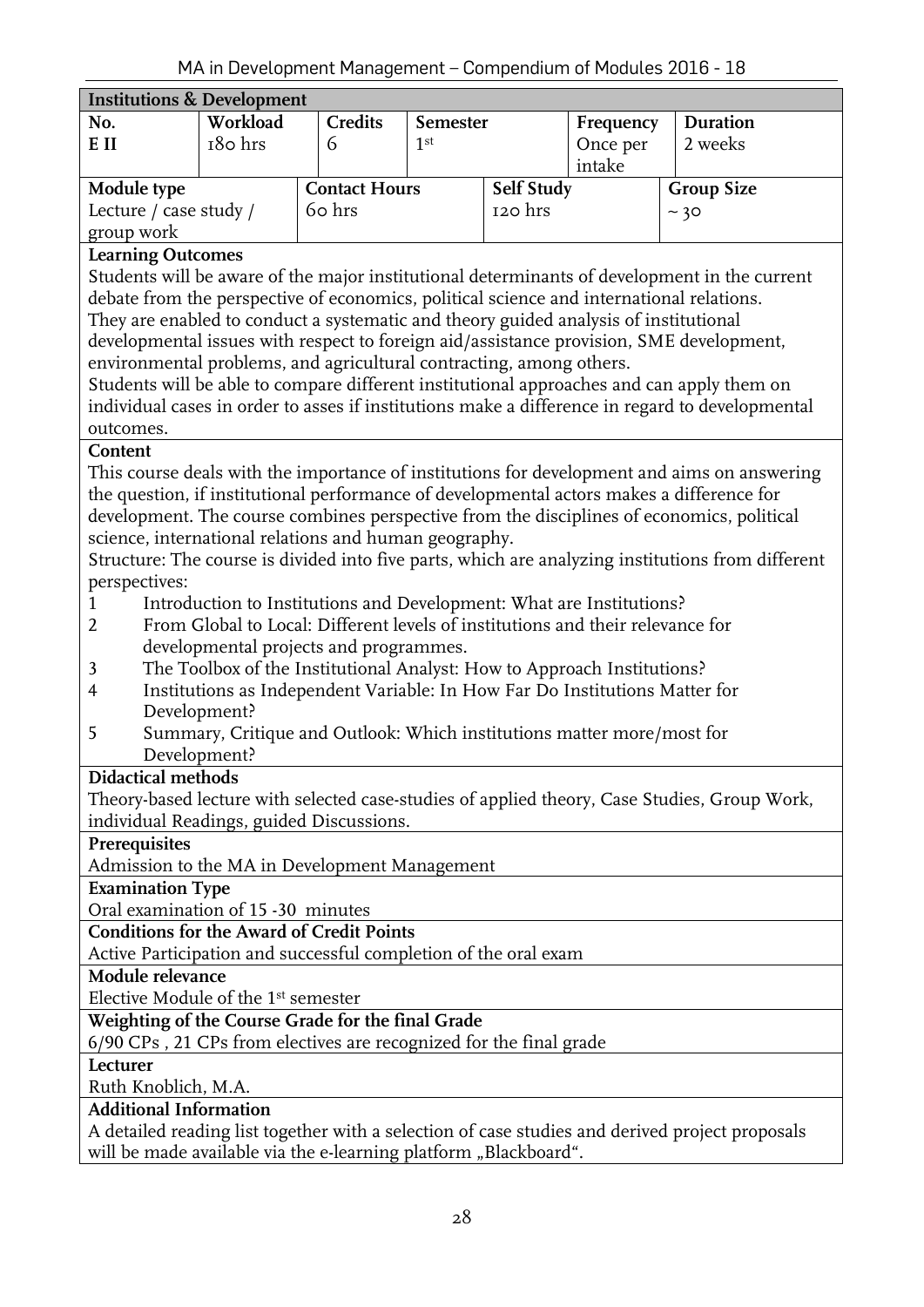<span id="page-28-0"></span>

| The Managerial Cycle/ Process                                                                           |          |         |                              |                 |            |           |                                                                                          |  |
|---------------------------------------------------------------------------------------------------------|----------|---------|------------------------------|-----------------|------------|-----------|------------------------------------------------------------------------------------------|--|
| No.                                                                                                     | Workload |         | Credits                      | <b>Semester</b> |            | Frequency | <b>Duration</b>                                                                          |  |
| E III                                                                                                   | 450 hrs  |         | 2 <sup>nd</sup><br><b>15</b> |                 |            | Once per  | 5 weeks                                                                                  |  |
|                                                                                                         |          |         |                              |                 |            | intake    |                                                                                          |  |
| Module type                                                                                             |          |         | <b>Contact Hours</b>         |                 | Self Study |           | <b>Group Size</b>                                                                        |  |
| Lectures, group work,                                                                                   |          | 150 hrs |                              |                 | 300 hrs    |           | ~10                                                                                      |  |
| Practical exercises,                                                                                    |          |         |                              |                 |            |           |                                                                                          |  |
| case studies                                                                                            |          |         |                              |                 |            |           |                                                                                          |  |
| <b>Learning Outcomes</b>                                                                                |          |         |                              |                 |            |           |                                                                                          |  |
| Students have gained insight into common procedures of project and programme                            |          |         |                              |                 |            |           |                                                                                          |  |
| management. They are able to select and apply appropriate planning, monitoring $\&$                     |          |         |                              |                 |            |           |                                                                                          |  |
|                                                                                                         |          |         |                              |                 |            |           | evaluation approaches. They recognized the role financial management instruments for the |  |
|                                                                                                         |          |         |                              |                 |            |           | success of development projects and programmes and are able to understand and prepare    |  |
| simple financial reports.                                                                               |          |         |                              |                 |            |           |                                                                                          |  |
| Content                                                                                                 |          |         |                              |                 |            |           |                                                                                          |  |
| Course 1:<br>Planning, Monitoring, and Evaluation                                                       |          |         |                              |                 |            |           |                                                                                          |  |
| Financial Management<br>Course 2:                                                                       |          |         |                              |                 |            |           |                                                                                          |  |
| Economic Evaluation Methods<br>Course 3:                                                                |          |         |                              |                 |            |           |                                                                                          |  |
| <b>Didactical methods</b><br>Lectures with plenary discussions, exercises, group work, and case studies |          |         |                              |                 |            |           |                                                                                          |  |
|                                                                                                         |          |         |                              |                 |            |           |                                                                                          |  |
| Prerequisites                                                                                           |          |         |                              |                 |            |           |                                                                                          |  |
| See course descriptions                                                                                 |          |         |                              |                 |            |           |                                                                                          |  |
| <b>Examination Type</b><br>See course descriptions                                                      |          |         |                              |                 |            |           |                                                                                          |  |
| <b>Conditions for the Award of Credit Points</b>                                                        |          |         |                              |                 |            |           |                                                                                          |  |
| see course descriptions                                                                                 |          |         |                              |                 |            |           |                                                                                          |  |
| Module relevance                                                                                        |          |         |                              |                 |            |           |                                                                                          |  |
| Elective Module of the 2 <sup>nd</sup> Semester                                                         |          |         |                              |                 |            |           |                                                                                          |  |
| Weighting of the Module Grade for the final Grade                                                       |          |         |                              |                 |            |           |                                                                                          |  |
| 15/90 CPs, 21 CPs from electives are recognized for the final grade                                     |          |         |                              |                 |            |           |                                                                                          |  |
| Lecturer                                                                                                |          |         |                              |                 |            |           |                                                                                          |  |
| Britta Niklas, MA                                                                                       |          |         | (course 1)                   |                 |            |           |                                                                                          |  |
| Dr. Martina Shakya                                                                                      |          |         | (course 1)                   |                 |            |           |                                                                                          |  |
| Dr. Gabriele Bäcker                                                                                     |          |         | (course 2)                   |                 |            |           |                                                                                          |  |
| Prof. Dr. Wilhelm Löwenstein                                                                            |          |         | (course 3)                   |                 |            |           |                                                                                          |  |
| <b>Additional Information</b>                                                                           |          |         |                              |                 |            |           |                                                                                          |  |
| see course descriptions                                                                                 |          |         |                              |                 |            |           |                                                                                          |  |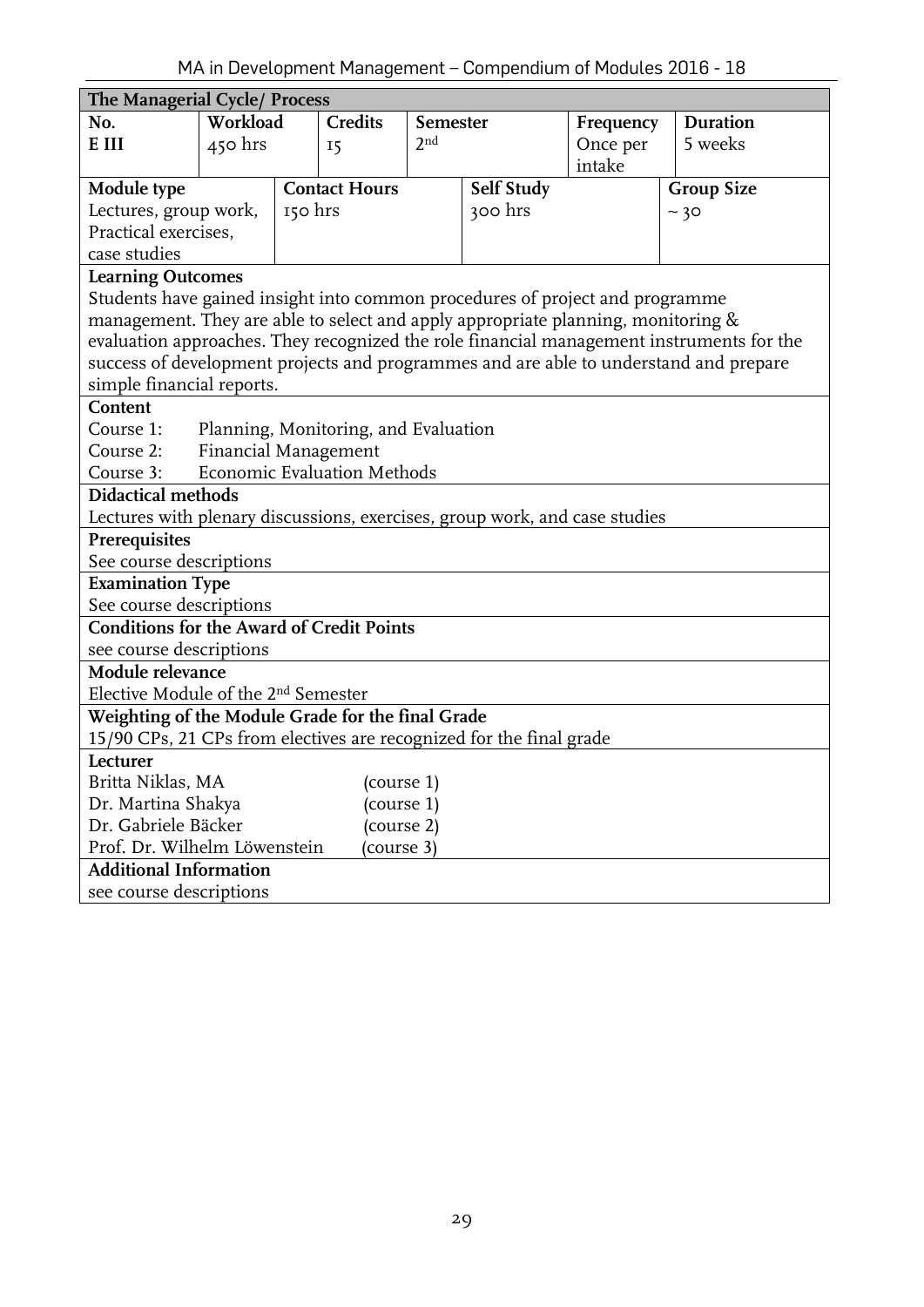<span id="page-29-0"></span>

|                                                                                                                                                                                        | Planning, Monitoring, and Evaluation |                      |         |                 |            |           |                                                                                                 |  |  |  |
|----------------------------------------------------------------------------------------------------------------------------------------------------------------------------------------|--------------------------------------|----------------------|---------|-----------------|------------|-----------|-------------------------------------------------------------------------------------------------|--|--|--|
| No.                                                                                                                                                                                    | Workload                             |                      | Credits | Semester        |            | Frequency | <b>Duration</b>                                                                                 |  |  |  |
| ${\bf E}$ III.<br>1                                                                                                                                                                    | 180 hrs                              |                      | 6       | 2 <sub>nd</sub> | Once per   |           | 2 weeks                                                                                         |  |  |  |
|                                                                                                                                                                                        |                                      |                      |         |                 | intake     |           |                                                                                                 |  |  |  |
| Module type                                                                                                                                                                            |                                      | <b>Contact Hours</b> |         |                 | Self Study |           | <b>Group Size</b>                                                                               |  |  |  |
| Lecture, group work,                                                                                                                                                                   |                                      | 60 hrs               |         |                 | 120 hrs    |           | ~10                                                                                             |  |  |  |
| Practical exercises                                                                                                                                                                    |                                      |                      |         |                 |            |           |                                                                                                 |  |  |  |
| <b>Learning Outcomes</b>                                                                                                                                                               |                                      |                      |         |                 |            |           |                                                                                                 |  |  |  |
| This course module aims at introducing to core concepts of planning, monitoring and                                                                                                    |                                      |                      |         |                 |            |           |                                                                                                 |  |  |  |
| evaluation in the context of international development cooperation. More specifically, the                                                                                             |                                      |                      |         |                 |            |           |                                                                                                 |  |  |  |
| course will discuss key terms and approaches to planning and evaluation in a theoretical and                                                                                           |                                      |                      |         |                 |            |           |                                                                                                 |  |  |  |
| practical perspective. It will give an overview of current approaches and methods for the<br>planning, monitoring & evaluation of development cooperation and critically discuss these |                                      |                      |         |                 |            |           |                                                                                                 |  |  |  |
|                                                                                                                                                                                        |                                      |                      |         |                 |            |           |                                                                                                 |  |  |  |
|                                                                                                                                                                                        |                                      |                      |         |                 |            |           | instruments in the light of students' own practical experience and apply them in practical      |  |  |  |
| exercises.                                                                                                                                                                             |                                      |                      |         |                 |            |           |                                                                                                 |  |  |  |
| Content                                                                                                                                                                                |                                      |                      |         |                 |            |           |                                                                                                 |  |  |  |
| This course is the core course dealing with the techniques and rationales of Planning,                                                                                                 |                                      |                      |         |                 |            |           | Monitoring and Evaluation of developmental interventions. It uses elements of project cycle     |  |  |  |
|                                                                                                                                                                                        |                                      |                      |         |                 |            |           |                                                                                                 |  |  |  |
| management and all relevant M&E Techniques. The course module is structured as follows:<br>I. Project Management in Development Cooperation                                            |                                      |                      |         |                 |            |           |                                                                                                 |  |  |  |
| 2. The Planning Process                                                                                                                                                                |                                      |                      |         |                 |            |           |                                                                                                 |  |  |  |
| 3. Monitoring and Performance Management                                                                                                                                               |                                      |                      |         |                 |            |           |                                                                                                 |  |  |  |
| 4. Evaluating Development Cooperation                                                                                                                                                  |                                      |                      |         |                 |            |           |                                                                                                 |  |  |  |
| 5. Methods and Tools (with practical exercises)                                                                                                                                        |                                      |                      |         |                 |            |           |                                                                                                 |  |  |  |
| <b>Didactical methods</b>                                                                                                                                                              |                                      |                      |         |                 |            |           |                                                                                                 |  |  |  |
| Power-point-supported lectures, plenary discussions, practical exercises (group work)                                                                                                  |                                      |                      |         |                 |            |           |                                                                                                 |  |  |  |
| Prerequisites                                                                                                                                                                          |                                      |                      |         |                 |            |           |                                                                                                 |  |  |  |
| Admission to the MA in Development Management                                                                                                                                          |                                      |                      |         |                 |            |           |                                                                                                 |  |  |  |
| <b>Examination Type</b>                                                                                                                                                                |                                      |                      |         |                 |            |           |                                                                                                 |  |  |  |
| Written examination of two hours                                                                                                                                                       |                                      |                      |         |                 |            |           |                                                                                                 |  |  |  |
| <b>Conditions for the Award of Credit Points</b>                                                                                                                                       |                                      |                      |         |                 |            |           |                                                                                                 |  |  |  |
| Active Participation and successful completion of the written exam<br>Sub-Module relevance                                                                                             |                                      |                      |         |                 |            |           |                                                                                                 |  |  |  |
| Part of elective module "The Managerial Cycle/Process"                                                                                                                                 |                                      |                      |         |                 |            |           |                                                                                                 |  |  |  |
| Weighting of the Course Grade for the final Grade                                                                                                                                      |                                      |                      |         |                 |            |           |                                                                                                 |  |  |  |
| 6/90 CPs, 21 CPs from electives are recognized for the final grade                                                                                                                     |                                      |                      |         |                 |            |           |                                                                                                 |  |  |  |
| Lecturer                                                                                                                                                                               |                                      |                      |         |                 |            |           |                                                                                                 |  |  |  |
| Dr. Martina Shakya, Britta Niklas                                                                                                                                                      |                                      |                      |         |                 |            |           |                                                                                                 |  |  |  |
| <b>Additional Information</b>                                                                                                                                                          |                                      |                      |         |                 |            |           |                                                                                                 |  |  |  |
|                                                                                                                                                                                        |                                      |                      |         |                 |            |           | A detailed reading list & reading schedule will be made available via the internet-based e-     |  |  |  |
| learning platform. Some relevant readings are:                                                                                                                                         |                                      |                      |         |                 |            |           |                                                                                                 |  |  |  |
|                                                                                                                                                                                        |                                      |                      |         |                 |            |           | Cracknell, B.E. (2000): Evaluating Development Aid. Issues, Problems and Solutions. New         |  |  |  |
|                                                                                                                                                                                        |                                      |                      |         |                 |            |           | Dehli, London: Sage Publications. Chapter 5: Project Cycle Management (pp. 93-125) / Dale,      |  |  |  |
|                                                                                                                                                                                        |                                      |                      |         |                 |            |           | Reidar (2004): Evaluating Development Programmes and Projects. New Dehli, London: Sage          |  |  |  |
|                                                                                                                                                                                        |                                      |                      |         |                 |            |           | Publications. Chapter I / Kusek, J.Z., R.C. Rist and E.M. White (2005): How Will We Know the    |  |  |  |
| Millenium Development Goal Results When We See Them? Building a Results-Based                                                                                                          |                                      |                      |         |                 |            |           |                                                                                                 |  |  |  |
|                                                                                                                                                                                        |                                      |                      |         |                 |            |           | Monitoring and Evaluation System to Give Us the Answers. In: Evaluation, Vol. II, No. I, pp. 7- |  |  |  |

26.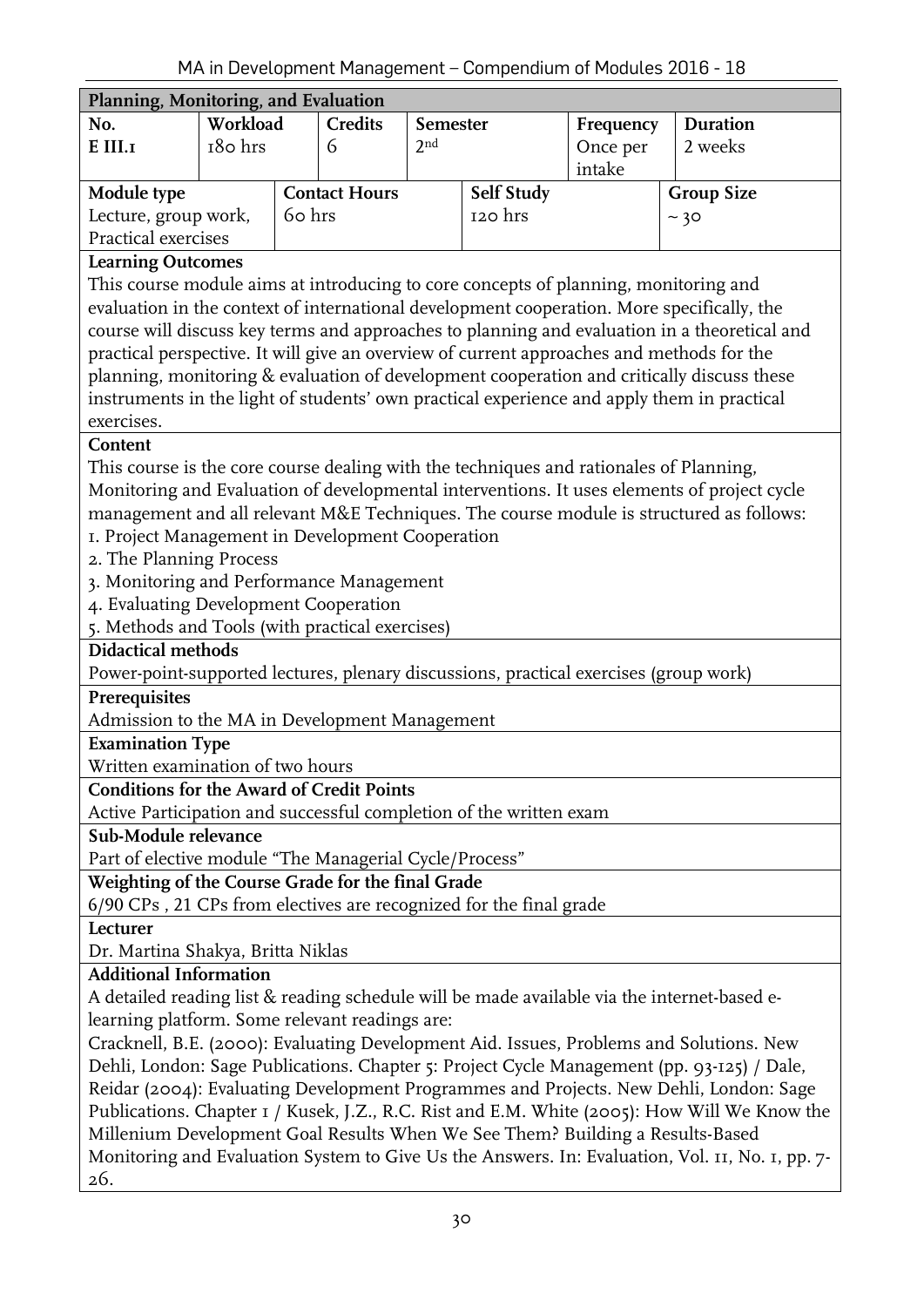<span id="page-30-0"></span>

| <b>Financial Management</b>                                                                       |          |        |                                        |                 |            |           |                                                                                                            |  |
|---------------------------------------------------------------------------------------------------|----------|--------|----------------------------------------|-----------------|------------|-----------|------------------------------------------------------------------------------------------------------------|--|
| No.                                                                                               | Workload |        | <b>Credits</b>                         | Semester        |            | Frequency | <b>Duration</b>                                                                                            |  |
| E <sub>III.2</sub>                                                                                | 90 hrs   |        | 3                                      | 2 <sub>nd</sub> |            | Once per  | 1 week                                                                                                     |  |
|                                                                                                   |          |        |                                        |                 |            | intake    |                                                                                                            |  |
| Module type                                                                                       |          |        | <b>Contact Hours</b>                   |                 | Self Study |           | <b>Group Size</b>                                                                                          |  |
| Lecture, group work,                                                                              |          | 30 hrs |                                        |                 | 60 hrs     |           | ~10                                                                                                        |  |
| Practical exercises                                                                               |          |        |                                        |                 |            |           |                                                                                                            |  |
| <b>Learning Outcomes</b>                                                                          |          |        |                                        |                 |            |           |                                                                                                            |  |
| Students' understanding of financial management tools and general problems of financial           |          |        |                                        |                 |            |           |                                                                                                            |  |
|                                                                                                   |          |        |                                        |                 |            |           | management in the context of development cooperation is extended. Students are able to                     |  |
| understand and prepare basic financial reports. They are able to understand the relevance of      |          |        |                                        |                 |            |           |                                                                                                            |  |
| financial management instruments for the success of development projects and programmes.          |          |        |                                        |                 |            |           |                                                                                                            |  |
| Content                                                                                           |          |        |                                        |                 |            |           |                                                                                                            |  |
| This course is the core course dealing with the techniques and rationales of Financial            |          |        |                                        |                 |            |           |                                                                                                            |  |
| management of Developmental Programmes and Projects. It covers elements like                      |          |        |                                        |                 |            |           |                                                                                                            |  |
| Backstopping, Financial Controlling and Budgeting.<br>The course module is structured as follows: |          |        |                                        |                 |            |           |                                                                                                            |  |
|                                                                                                   |          |        |                                        |                 |            |           |                                                                                                            |  |
| 1. What is financial management?                                                                  |          |        |                                        |                 |            |           |                                                                                                            |  |
| 2. The building blocks of Financial management<br>3.                                              |          |        |                                        |                 |            |           |                                                                                                            |  |
| Financial Statements: Types & Purposes<br>Planning & Budgeting<br>4.                              |          |        |                                        |                 |            |           |                                                                                                            |  |
| 5. Cash and Bank Book                                                                             |          |        |                                        |                 |            |           |                                                                                                            |  |
| 6.                                                                                                |          |        | Interpretation of Financial Statements |                 |            |           |                                                                                                            |  |
| 7. Case Study                                                                                     |          |        |                                        |                 |            |           |                                                                                                            |  |
| <b>Didactical methods</b>                                                                         |          |        |                                        |                 |            |           |                                                                                                            |  |
|                                                                                                   |          |        |                                        |                 |            |           | PowerPoint-supported lectures, plenary discussions, practical exercises (group work), students'            |  |
| contributions                                                                                     |          |        |                                        |                 |            |           |                                                                                                            |  |
| Prerequisites                                                                                     |          |        |                                        |                 |            |           |                                                                                                            |  |
| Admission to the MA in Development Management                                                     |          |        |                                        |                 |            |           |                                                                                                            |  |
| <b>Examination Type</b>                                                                           |          |        |                                        |                 |            |           |                                                                                                            |  |
| Written examination of two hours                                                                  |          |        |                                        |                 |            |           |                                                                                                            |  |
| <b>Conditions for the Award of Credit Points</b>                                                  |          |        |                                        |                 |            |           |                                                                                                            |  |
| Active Participation and successful completion of the written exam                                |          |        |                                        |                 |            |           |                                                                                                            |  |
| Sub-Module relevance                                                                              |          |        |                                        |                 |            |           |                                                                                                            |  |
| Part of elective module "The Managerial Cycle/Process"                                            |          |        |                                        |                 |            |           |                                                                                                            |  |
| Weighting of the Course Grade for the final Grade                                                 |          |        |                                        |                 |            |           |                                                                                                            |  |
| 3/90 CPs, 21 CPs from electives are recognized for the final grade                                |          |        |                                        |                 |            |           |                                                                                                            |  |
| Lecturer                                                                                          |          |        |                                        |                 |            |           |                                                                                                            |  |
| Dr. Gabriele Bäcker                                                                               |          |        |                                        |                 |            |           |                                                                                                            |  |
| <b>Additional Information</b>                                                                     |          |        |                                        |                 |            |           |                                                                                                            |  |
|                                                                                                   |          |        |                                        |                 |            |           | A detailed reading list & reading schedule will be made available to registered students via the internet- |  |
| based e-learning platform.                                                                        |          |        |                                        |                 |            |           |                                                                                                            |  |
| An introductory reading related to Accounting and Finance in Development Management is:           |          |        |                                        |                 |            |           |                                                                                                            |  |
| Lewis, Terry (2015), produced for @ Mango (Management Accounting for Non-governmental             |          |        |                                        |                 |            |           |                                                                                                            |  |
| Organisations, Financial Management Essentials. A Handbook for NGOs                               |          |        |                                        |                 |            |           |                                                                                                            |  |
| available at: http://www.mango.org.uk/Guide/CourseHandbook                                        |          |        |                                        |                 |            |           |                                                                                                            |  |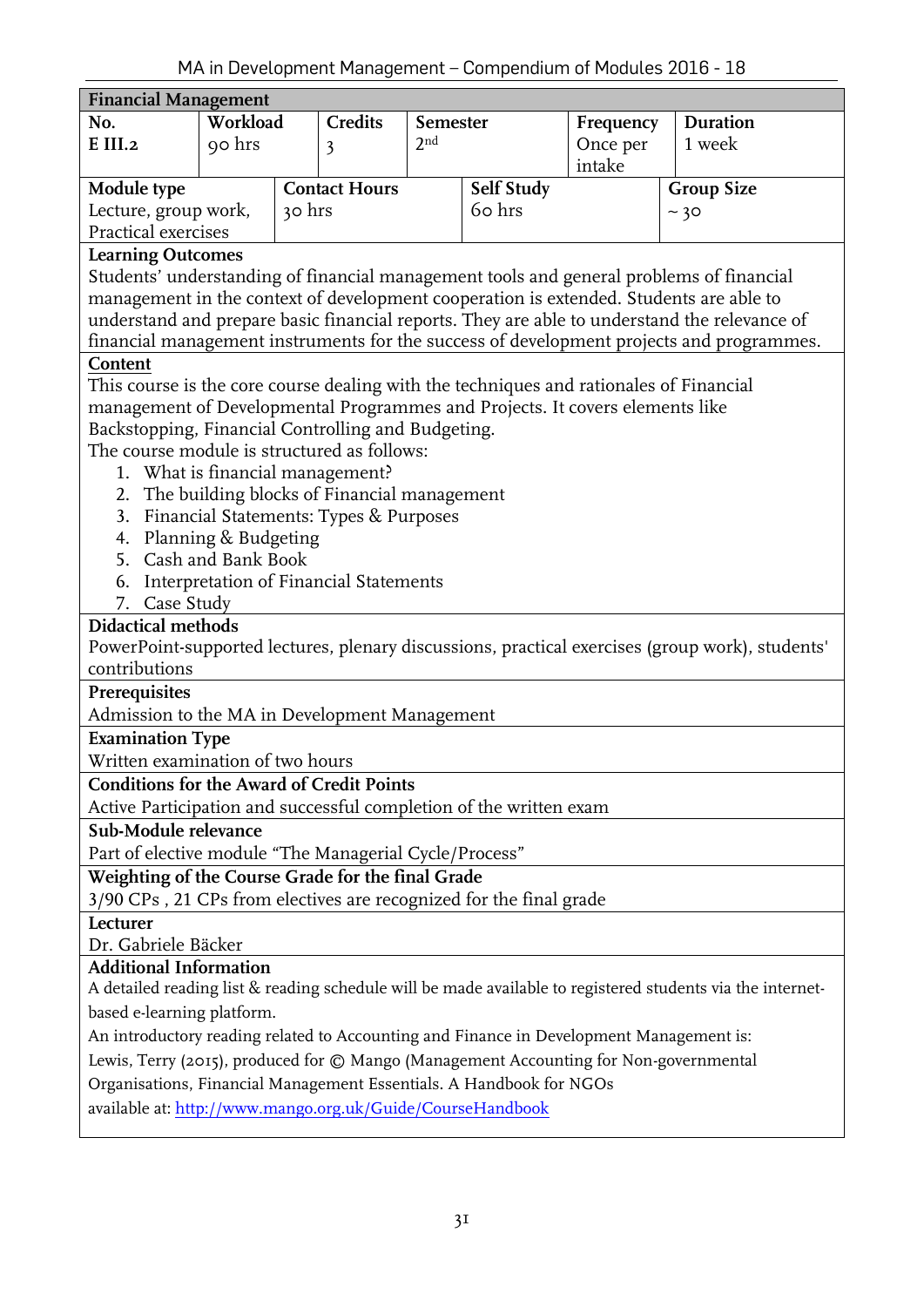<span id="page-31-0"></span>

| <b>Economic Evaluation Methods</b>                                                                                                                                                       |                                                                                            |        |                      |                 |                                                                       |           |                                                                                                     |  |
|------------------------------------------------------------------------------------------------------------------------------------------------------------------------------------------|--------------------------------------------------------------------------------------------|--------|----------------------|-----------------|-----------------------------------------------------------------------|-----------|-----------------------------------------------------------------------------------------------------|--|
| No.                                                                                                                                                                                      | Workload                                                                                   |        | <b>Credits</b>       | Semester        |                                                                       | Frequency | Duration                                                                                            |  |
| $E$ III.3                                                                                                                                                                                | 180 hrs                                                                                    |        | 6                    | 2 <sub>nd</sub> | Once per                                                              |           | 2 weeks                                                                                             |  |
|                                                                                                                                                                                          |                                                                                            |        |                      |                 | intake                                                                |           |                                                                                                     |  |
| Module type                                                                                                                                                                              |                                                                                            |        | <b>Contact Hours</b> |                 | <b>Self Study</b>                                                     |           | <b>Group Size</b>                                                                                   |  |
| Lecture, group work,                                                                                                                                                                     |                                                                                            | 60 hrs |                      |                 | 120 hrs                                                               |           | ~10                                                                                                 |  |
| presentation                                                                                                                                                                             |                                                                                            |        |                      |                 |                                                                       |           |                                                                                                     |  |
| <b>Learning Outcomes</b>                                                                                                                                                                 |                                                                                            |        |                      |                 |                                                                       |           |                                                                                                     |  |
|                                                                                                                                                                                          | The students are able to discriminate between the different perspectives of evaluation. If |        |                      |                 |                                                                       |           |                                                                                                     |  |
| confronted with an evaluation report - be it an academic article or a report written by a<br>practitioner - they know how to judge the reliability of the published results as they have |                                                                                            |        |                      |                 |                                                                       |           |                                                                                                     |  |
|                                                                                                                                                                                          |                                                                                            |        |                      |                 |                                                                       |           |                                                                                                     |  |
| deepened their knowledge on the scope and the limitations of evaluation methods.                                                                                                         |                                                                                            |        |                      |                 |                                                                       |           |                                                                                                     |  |
|                                                                                                                                                                                          |                                                                                            |        |                      |                 |                                                                       |           | Furthermore, the participants are able to do own economic evaluations: They know which              |  |
|                                                                                                                                                                                          |                                                                                            |        |                      |                 |                                                                       |           | approach to use (1) to respond to a given demand for evaluation, and (2) which methods to           |  |
|                                                                                                                                                                                          |                                                                                            |        |                      |                 |                                                                       |           | apply to evaluate a given set of interventions. The lecture starts with a general introduction into |  |
|                                                                                                                                                                                          |                                                                                            |        |                      |                 |                                                                       |           | the needs for and perspectives of economic evaluation, discusses the place of evaluation in the     |  |
| "project cycle" and addresses some general challenges to economic evaluation. It then presents                                                                                           |                                                                                            |        |                      |                 |                                                                       |           |                                                                                                     |  |
| different perspectives of economic evaluation and shows approaches which are appropriate to<br>reflect these perspectives.                                                               |                                                                                            |        |                      |                 |                                                                       |           |                                                                                                     |  |
|                                                                                                                                                                                          |                                                                                            |        |                      |                 |                                                                       |           |                                                                                                     |  |
| Content<br>This course is the advanced course dealing with the techniques and rationales of Evaluation of                                                                                |                                                                                            |        |                      |                 |                                                                       |           |                                                                                                     |  |
|                                                                                                                                                                                          |                                                                                            |        |                      |                 |                                                                       |           | developmental interventions. It uses elements of cost-benefit analysis and contingent valuation.    |  |
| The course module is structured as follows:                                                                                                                                              |                                                                                            |        |                      |                 |                                                                       |           |                                                                                                     |  |
| Chapter 1:                                                                                                                                                                               | Introduction                                                                               |        |                      |                 |                                                                       |           |                                                                                                     |  |
| Chapter 2:                                                                                                                                                                               |                                                                                            |        |                      |                 | Financial evaluation of private investments: The firm's perspective   |           |                                                                                                     |  |
| Chapter 3:                                                                                                                                                                               |                                                                                            |        |                      |                 | Economic valuation of public interventions: The society's perspective |           |                                                                                                     |  |
| Chapter 4:                                                                                                                                                                               | Conclusion                                                                                 |        |                      |                 |                                                                       |           |                                                                                                     |  |
| <b>Didactical methods</b>                                                                                                                                                                |                                                                                            |        |                      |                 |                                                                       |           |                                                                                                     |  |
| Power-point based lecture and group work on methods and cases.                                                                                                                           |                                                                                            |        |                      |                 |                                                                       |           |                                                                                                     |  |
| Prerequisites                                                                                                                                                                            |                                                                                            |        |                      |                 |                                                                       |           |                                                                                                     |  |
|                                                                                                                                                                                          |                                                                                            |        |                      |                 |                                                                       |           | Admission to the MA in Development Management, participation in Economic Tutorial or                |  |
| equivalent knowledge about the fundamentals of micro-economics                                                                                                                           |                                                                                            |        |                      |                 |                                                                       |           |                                                                                                     |  |
| <b>Examination Type</b>                                                                                                                                                                  |                                                                                            |        |                      |                 |                                                                       |           |                                                                                                     |  |
| Written examination of two hours                                                                                                                                                         |                                                                                            |        |                      |                 |                                                                       |           |                                                                                                     |  |
| <b>Conditions for the Award of Credit Points</b>                                                                                                                                         |                                                                                            |        |                      |                 |                                                                       |           |                                                                                                     |  |
| Active Participation and successful completion of assignments                                                                                                                            |                                                                                            |        |                      |                 |                                                                       |           |                                                                                                     |  |
| Sub-Module relevance                                                                                                                                                                     |                                                                                            |        |                      |                 |                                                                       |           |                                                                                                     |  |
| Part of elective module "The Managerial Cycle/Process"                                                                                                                                   |                                                                                            |        |                      |                 |                                                                       |           |                                                                                                     |  |
| Weighting of the Course Grade for the final Grade                                                                                                                                        |                                                                                            |        |                      |                 |                                                                       |           |                                                                                                     |  |
| 6/90 CPs, 21 CPs from electives are recognized for the final grade                                                                                                                       |                                                                                            |        |                      |                 |                                                                       |           |                                                                                                     |  |
| Lecturer                                                                                                                                                                                 |                                                                                            |        |                      |                 |                                                                       |           |                                                                                                     |  |
| Prof. Dr. Wilhelm Löwenstein                                                                                                                                                             |                                                                                            |        |                      |                 |                                                                       |           |                                                                                                     |  |
| <b>Additional Information</b>                                                                                                                                                            |                                                                                            |        |                      |                 |                                                                       |           |                                                                                                     |  |
|                                                                                                                                                                                          |                                                                                            |        |                      |                 |                                                                       |           | A detailed reading list & reading schedule will be made available via the internet-based e-         |  |
| learning platform.                                                                                                                                                                       |                                                                                            |        |                      |                 |                                                                       |           |                                                                                                     |  |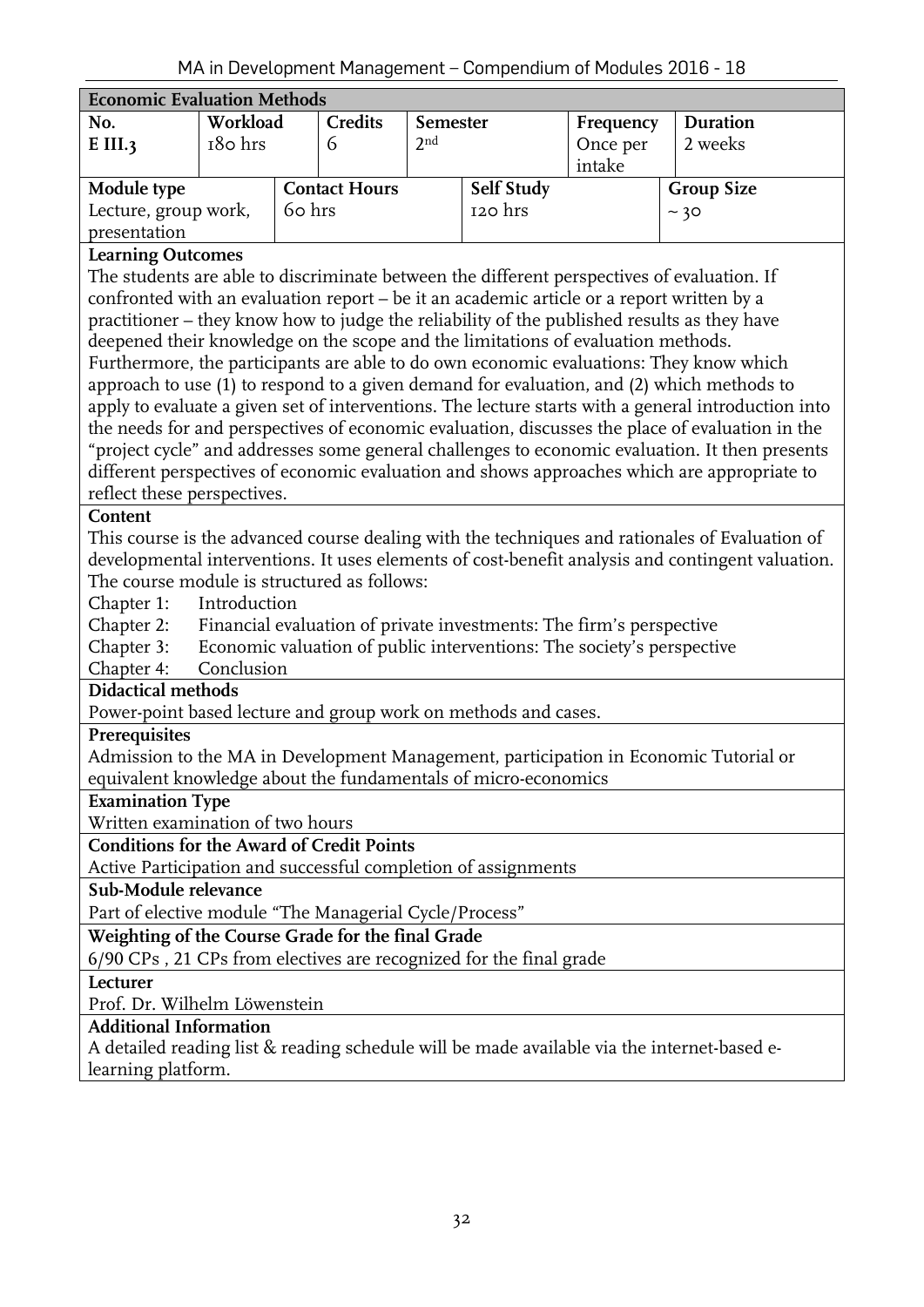<span id="page-32-0"></span>

| <b>Management of Reforms</b>                                                         |          |         |                                     |          |            |           |                                                                                              |  |
|--------------------------------------------------------------------------------------|----------|---------|-------------------------------------|----------|------------|-----------|----------------------------------------------------------------------------------------------|--|
| No.                                                                                  | Workload |         | <b>Credits</b>                      | Semester |            | Frequency | <b>Duration</b>                                                                              |  |
| E IV                                                                                 | 450 hrs  |         | 15                                  | 2nd      |            | Once per  | 5 weeks                                                                                      |  |
|                                                                                      |          |         |                                     |          |            | intake    |                                                                                              |  |
| Module type                                                                          |          |         | <b>Contact Hours</b>                |          | Self Study |           | <b>Group Size</b>                                                                            |  |
| Lectures with case                                                                   |          | 150 hrs |                                     |          | 300 hrs    |           | ~10                                                                                          |  |
| studies, role plays                                                                  |          |         |                                     |          |            |           |                                                                                              |  |
| <b>Learning Outcomes</b>                                                             |          |         |                                     |          |            |           |                                                                                              |  |
| Students are familiar with different phases of the managerial aspects of reforms and |          |         |                                     |          |            |           |                                                                                              |  |
|                                                                                      |          |         |                                     |          |            |           | specifically the public policy making process. They have gained an extended understanding of |  |
|                                                                                      |          |         |                                     |          |            |           | general problems of public sector reform in the context of development cooperation and are   |  |
|                                                                                      |          |         |                                     |          |            |           | able to discuss selected real world economic reform programs and their income and poverty    |  |
| effects.                                                                             |          |         |                                     |          |            |           |                                                                                              |  |
| Content                                                                              |          |         |                                     |          |            |           |                                                                                              |  |
| Course 1:                                                                            |          |         | Reform and Public Policy Management |          |            |           |                                                                                              |  |
| Economic Reform, Income, and Poverty<br>Course 2:                                    |          |         |                                     |          |            |           |                                                                                              |  |
| Public Sector Reform<br>Course 3:                                                    |          |         |                                     |          |            |           |                                                                                              |  |
| Didactical methods                                                                   |          |         |                                     |          |            |           |                                                                                              |  |
| Interactive lectures, case studies, role plays, student presentations                |          |         |                                     |          |            |           |                                                                                              |  |
| Prerequisites                                                                        |          |         |                                     |          |            |           |                                                                                              |  |
| See course descriptions                                                              |          |         |                                     |          |            |           |                                                                                              |  |
| <b>Examination Type</b>                                                              |          |         |                                     |          |            |           |                                                                                              |  |
| See course descriptions                                                              |          |         |                                     |          |            |           |                                                                                              |  |
| <b>Conditions for the Award of Credit Points</b>                                     |          |         |                                     |          |            |           |                                                                                              |  |
| see course descriptions                                                              |          |         |                                     |          |            |           |                                                                                              |  |
| Module relevance                                                                     |          |         |                                     |          |            |           |                                                                                              |  |
| Elective Module of the 2 <sup>nd</sup> Semester                                      |          |         |                                     |          |            |           |                                                                                              |  |
| Weighting of the Module Grade for the final Grade                                    |          |         |                                     |          |            |           |                                                                                              |  |
| 15/90 CPs, 21 CPs from electives are recognized for the final grade                  |          |         |                                     |          |            |           |                                                                                              |  |
| Lecturer(s)                                                                          |          |         |                                     |          |            |           |                                                                                              |  |
| Ruth Knoblich, MA                                                                    |          |         | (course 1)                          |          |            |           |                                                                                              |  |
| Dr. Bäcker, Dr. Thürer                                                               |          |         | (course 2)                          |          |            |           |                                                                                              |  |
| Nicole Dittrich, MA                                                                  |          |         | (course 3)                          |          |            |           |                                                                                              |  |
| <b>Additional Information</b>                                                        |          |         |                                     |          |            |           |                                                                                              |  |
| see course descriptions                                                              |          |         |                                     |          |            |           |                                                                                              |  |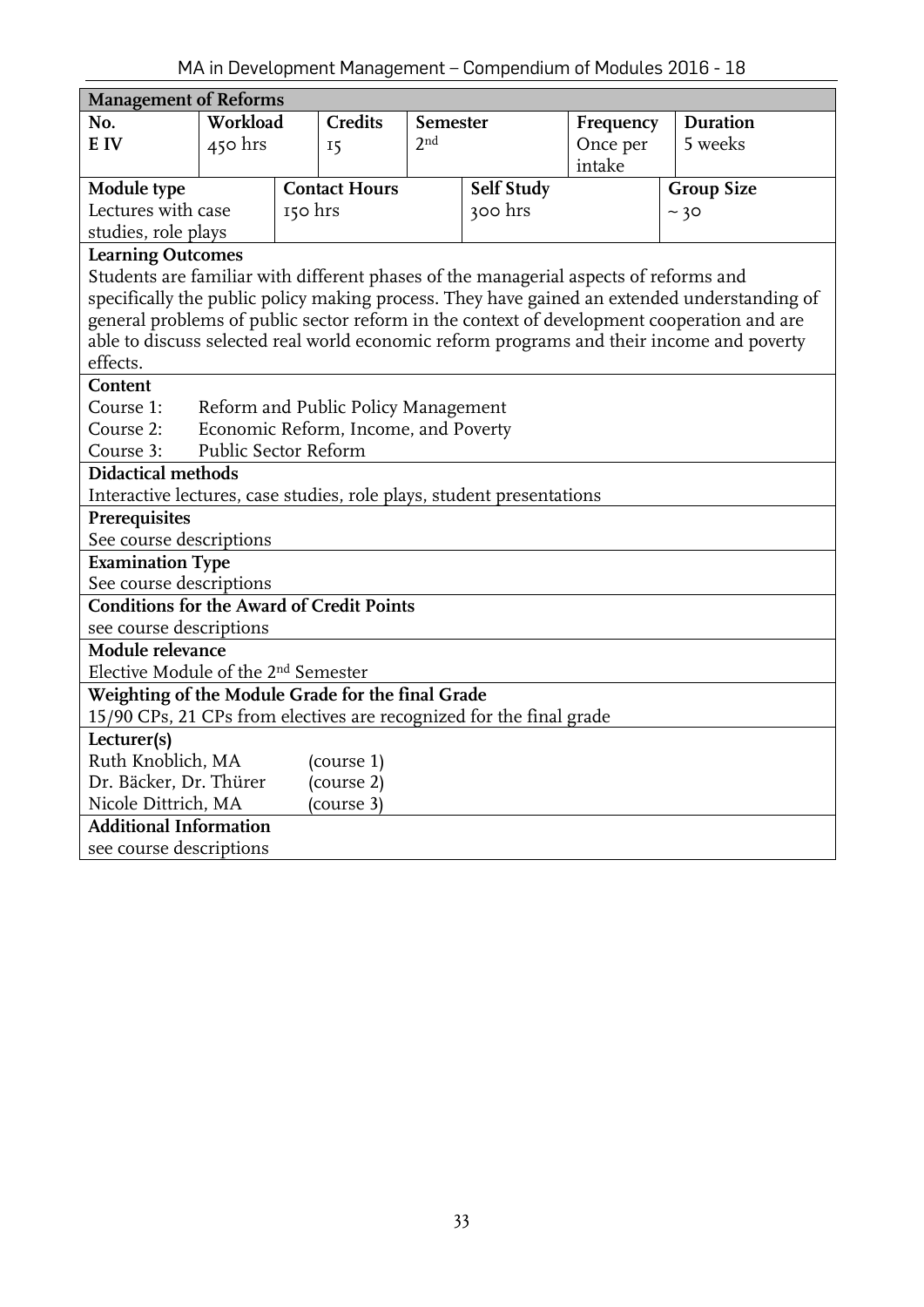<span id="page-33-0"></span>

| <b>Public Policy and Reform Management</b> |           |                      |         |                   |  |                   |          |  |
|--------------------------------------------|-----------|----------------------|---------|-------------------|--|-------------------|----------|--|
| No.                                        | Workload  |                      | Credits | Semester          |  | Frequency         | Duration |  |
| $E$ IV. $I$                                | $180$ hrs |                      |         | 2 <sup>nd</sup>   |  | Once per          | 2 weeks  |  |
|                                            |           |                      |         |                   |  | intake            |          |  |
| Module type                                |           | <b>Contact Hours</b> |         | <b>Self Study</b> |  | <b>Group Size</b> |          |  |
| Lectures with case<br>60 hrs               |           |                      |         | 120 hrs           |  | ~10               |          |  |
| studies, role plays                        |           |                      |         |                   |  |                   |          |  |

The course focuses on understanding the causes of the successes and failures of real world developmental reforms in different countries, contexts, and sectors. The students are familiarised with the various determinants of successfully managing developmental reforms, i.e. of initiating, implementing and enforcing change. A special focus is on political-economic, institutional, and cultural aspects of reform success and failure. In addition, students have gained a deeper insight into the specific aspects and challenges of institutional reforms at different levels and of the reforms of social and economic policies. From a methodological point of view, the course enables students to deepen their analytical, strategic, (inter-cultural) communication, negotiation, and decision-making skills.

#### **Content**

This course is focusing on societal change manifested by organizational change and changing demands by the citizens. The global discourse about the diffusion of global norms into national projects of development is also highlighted. The course module is structured as follows:

- 1. Reform Management as Public Policy and Change Management
- 2. Critical Discussion of Criteria for Evaluating the Success of Reforms
- 3. Institutional and Political-Economic Determinants of Reform Success and Failure
- 4. Recommendations for Improving the Manageability and Success of Reforms

# **Didactical methods**

Interactive lecturing; case studies; role plays; group presentations

#### **Prerequisites**

Admission to the MA in Development Management, basic knowledge of contents of the Module "Institutions and Development" recommended

#### **Examination Type**

Presentation about a case study

#### **Conditions for the Award of Credit Points**

Active Participation and successful presentation about a case study

#### **Sub-Module relevance**

Part of the elective module Management of Reforms

**Weighting of the Module Grade for the final Grade**

6/90 CPs, 21 CPs from electives are recognized for the final grade

#### **Lecturer**

Ruth Knoblich, M.A.

#### **Additional Information**

A detailed reading list & reading schedule will be made available to registered students via the internet-based e-learning platform. Relevant readings are:

Sturzenegger, F.; Tommasi, M. (eds) (1998): The Political Economy of Reform. Cambridge, MA (MIT Press) / Nunberg, B. Et al (2010): At the Frontier of Practical Political Economy: Operationalizing an Agent-Based Stakeholder Model in the World Bank´s East Asia and Pacific Region. The World Bank, January 2010 / Odugbemi, S; Jacobson, T (Eds) (2008): Governance Reform Under Real World Conditions. Washington, DC (World Bank) / Cabanero-Verzosa, C.; Garcia, H. (2009): Building Commitment to Reform Through Strategic Communication. Washington, DC (World Bank Publication).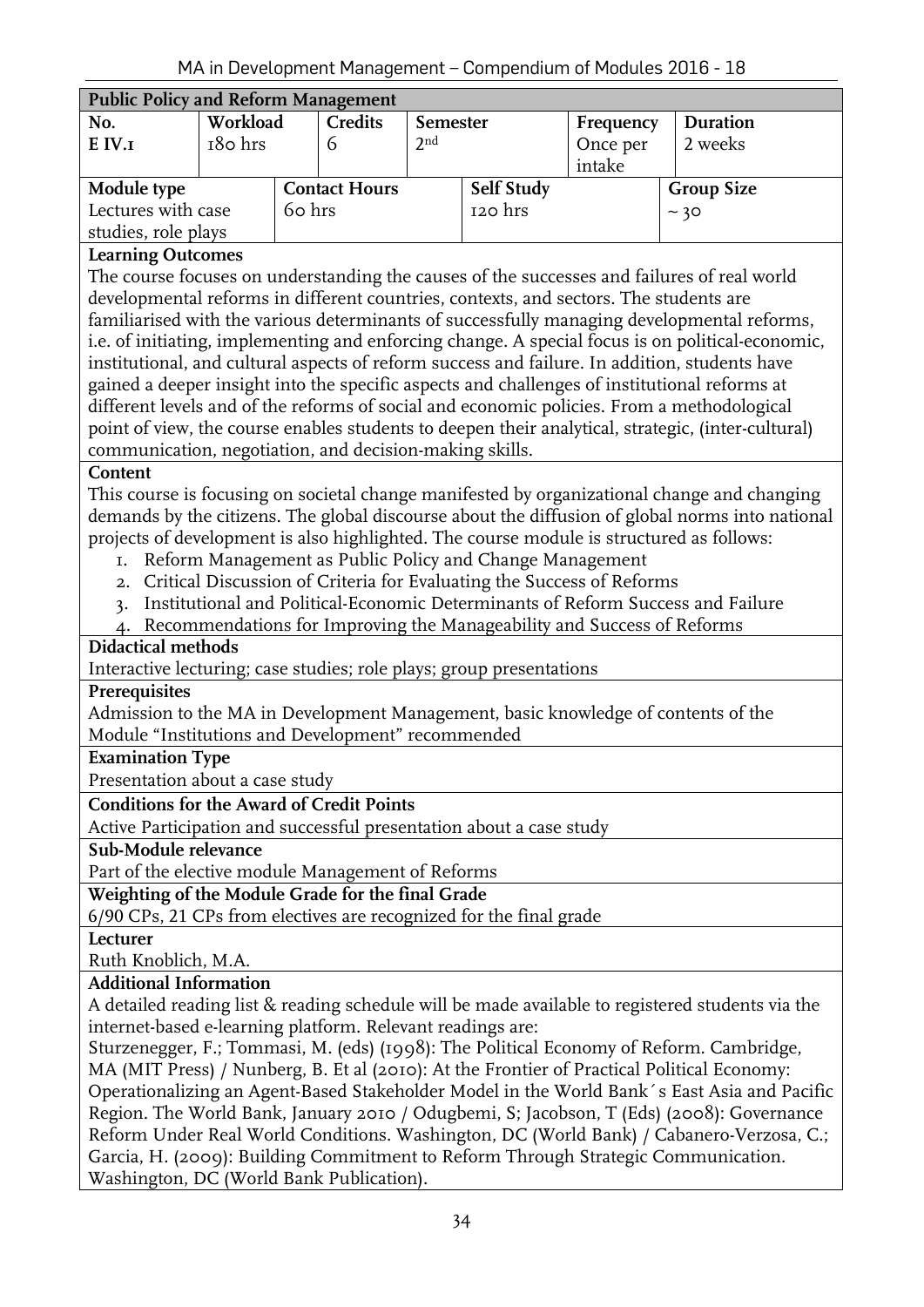<span id="page-34-0"></span>

| <b>Economic Reforms, Income, and Poverty</b><br>Workload<br><b>Credits</b><br>Duration<br>No.<br>Semester<br>Frequency<br>2 <sub>nd</sub><br>180 hrs<br>$E$ IV.2<br>Once per<br>2 weeks<br>6<br>intake<br>Self Study<br>Module type<br><b>Contact Hours</b><br><b>Group Size</b><br>Lecture / seminar<br>60 hrs<br>120 hrs<br>~10 |  |  |  |  |  |  |  |
|-----------------------------------------------------------------------------------------------------------------------------------------------------------------------------------------------------------------------------------------------------------------------------------------------------------------------------------|--|--|--|--|--|--|--|
|                                                                                                                                                                                                                                                                                                                                   |  |  |  |  |  |  |  |
|                                                                                                                                                                                                                                                                                                                                   |  |  |  |  |  |  |  |
|                                                                                                                                                                                                                                                                                                                                   |  |  |  |  |  |  |  |
|                                                                                                                                                                                                                                                                                                                                   |  |  |  |  |  |  |  |
|                                                                                                                                                                                                                                                                                                                                   |  |  |  |  |  |  |  |
| <b>Learning Outcomes</b>                                                                                                                                                                                                                                                                                                          |  |  |  |  |  |  |  |
| The module extends students' understanding of theoretical concepts underlying economic                                                                                                                                                                                                                                            |  |  |  |  |  |  |  |
| reform policies by familiarizing them with relevant theoretical approaches. Finally, the focus                                                                                                                                                                                                                                    |  |  |  |  |  |  |  |
| on pro-poor growth is expected to broaden the understanding of impacts of economic reform                                                                                                                                                                                                                                         |  |  |  |  |  |  |  |
| programs. By the end of the module, students should be able to discuss empirically selected                                                                                                                                                                                                                                       |  |  |  |  |  |  |  |
| economic reform programs and their income and poverty effects by applying the acquired                                                                                                                                                                                                                                            |  |  |  |  |  |  |  |
| theoretical knowledge.                                                                                                                                                                                                                                                                                                            |  |  |  |  |  |  |  |
| Content                                                                                                                                                                                                                                                                                                                           |  |  |  |  |  |  |  |
| This course is focusing on the benefits and challenges developing countries face consequently                                                                                                                                                                                                                                     |  |  |  |  |  |  |  |
| to domestic sector reforms (e.g. privatization and deregulation) and external sector reforms                                                                                                                                                                                                                                      |  |  |  |  |  |  |  |
| (e.g. trade policies, currency regimes). A specific focus lies on the effect of such policies on                                                                                                                                                                                                                                  |  |  |  |  |  |  |  |
| growth, income distribution, and poverty.                                                                                                                                                                                                                                                                                         |  |  |  |  |  |  |  |
| The course module is structured as follows:                                                                                                                                                                                                                                                                                       |  |  |  |  |  |  |  |
| 1. Introduction: an historical overview over developmental goals and agendas                                                                                                                                                                                                                                                      |  |  |  |  |  |  |  |
| 2. Domestic Sector Reforms                                                                                                                                                                                                                                                                                                        |  |  |  |  |  |  |  |
| 3. External Sector Reforms                                                                                                                                                                                                                                                                                                        |  |  |  |  |  |  |  |
| <b>Didactical methods</b>                                                                                                                                                                                                                                                                                                         |  |  |  |  |  |  |  |
| Interactive lecture                                                                                                                                                                                                                                                                                                               |  |  |  |  |  |  |  |
| Prerequisites                                                                                                                                                                                                                                                                                                                     |  |  |  |  |  |  |  |
| Admission to the MA in Development Management; familiarity with micro-economic                                                                                                                                                                                                                                                    |  |  |  |  |  |  |  |
| modelling recommended                                                                                                                                                                                                                                                                                                             |  |  |  |  |  |  |  |
| <b>Examination Type</b>                                                                                                                                                                                                                                                                                                           |  |  |  |  |  |  |  |
| Written exam of two hours                                                                                                                                                                                                                                                                                                         |  |  |  |  |  |  |  |
| <b>Conditions for the Award of Credit Points</b>                                                                                                                                                                                                                                                                                  |  |  |  |  |  |  |  |
| Active Participation and successful completion of written exam                                                                                                                                                                                                                                                                    |  |  |  |  |  |  |  |
| Sub-Module relevance                                                                                                                                                                                                                                                                                                              |  |  |  |  |  |  |  |
| Part of the elective module Management of Reforms                                                                                                                                                                                                                                                                                 |  |  |  |  |  |  |  |
| Weighting of the Module Grade for the final Grade                                                                                                                                                                                                                                                                                 |  |  |  |  |  |  |  |
| 6/90 CPs, 21 CPs from electives are recognized for the final grade                                                                                                                                                                                                                                                                |  |  |  |  |  |  |  |
| Lecturer                                                                                                                                                                                                                                                                                                                          |  |  |  |  |  |  |  |
| Dr. Gabriele Bäcker                                                                                                                                                                                                                                                                                                               |  |  |  |  |  |  |  |
| Dr. Tobias Thürer                                                                                                                                                                                                                                                                                                                 |  |  |  |  |  |  |  |
| <b>Additional Information</b>                                                                                                                                                                                                                                                                                                     |  |  |  |  |  |  |  |
| A detailed reading list & reading schedule will be made available to registered students via the                                                                                                                                                                                                                                  |  |  |  |  |  |  |  |
| internet-based e-learning platform.                                                                                                                                                                                                                                                                                               |  |  |  |  |  |  |  |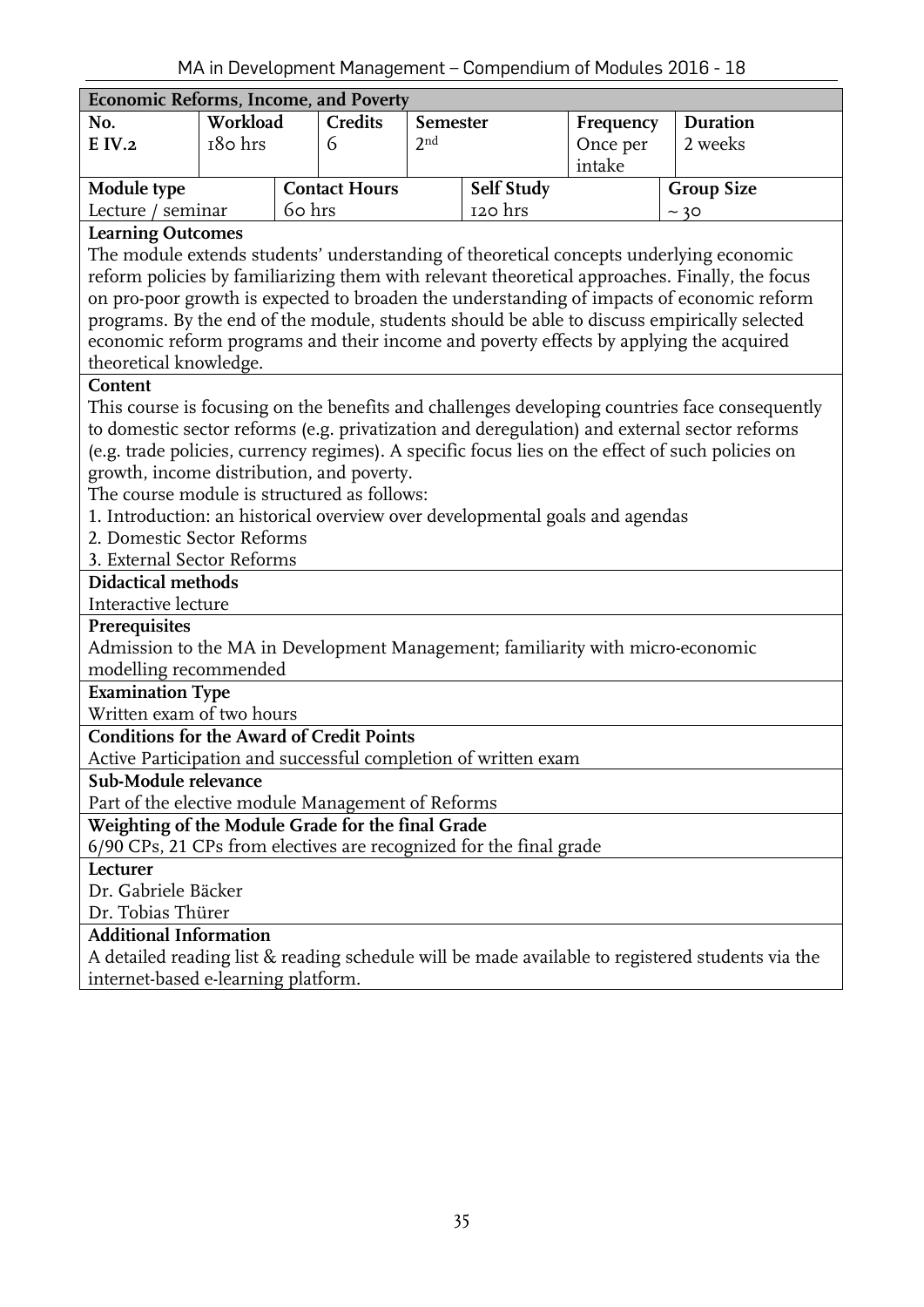<span id="page-35-0"></span>

|                                                                                                                                                                                      |          |  |                      |                 |                   | in in Development management - Compendiant or modules 2010 |                                                                                                  |  |
|--------------------------------------------------------------------------------------------------------------------------------------------------------------------------------------|----------|--|----------------------|-----------------|-------------------|------------------------------------------------------------|--------------------------------------------------------------------------------------------------|--|
| <b>Public Sector Reforms</b>                                                                                                                                                         |          |  |                      |                 |                   |                                                            |                                                                                                  |  |
| No.                                                                                                                                                                                  | Workload |  | <b>Credits</b>       | <b>Semester</b> |                   | Frequency                                                  | Duration                                                                                         |  |
| E IV.3                                                                                                                                                                               | 90 hrs   |  | 3                    | 2 <sub>nd</sub> | Once per          |                                                            | 1 week                                                                                           |  |
|                                                                                                                                                                                      |          |  |                      |                 |                   | intake                                                     |                                                                                                  |  |
| Module type                                                                                                                                                                          |          |  | <b>Contact Hours</b> |                 | <b>Self Study</b> |                                                            | <b>Group Size</b>                                                                                |  |
| 60 hrs<br>Lecture / seminar<br>30 hrs                                                                                                                                                |          |  |                      |                 |                   | ~10                                                        |                                                                                                  |  |
| <b>Learning Outcomes</b>                                                                                                                                                             |          |  |                      |                 |                   |                                                            |                                                                                                  |  |
| Students are aware of general problems of public sector reform in the context of development<br>cooperation. They are able to understand why corruption is seen as a major threat to |          |  |                      |                 |                   |                                                            |                                                                                                  |  |
|                                                                                                                                                                                      |          |  |                      |                 |                   |                                                            |                                                                                                  |  |
|                                                                                                                                                                                      |          |  |                      |                 |                   |                                                            | development, what obstacles privatization may (or may not) have for the efficiency of public     |  |
|                                                                                                                                                                                      |          |  |                      |                 |                   |                                                            | service delivery and what impact decentralization strategies may have. They are especially able  |  |
| to understand the relevance of reform and governance instruments for the success of                                                                                                  |          |  |                      |                 |                   |                                                            |                                                                                                  |  |
| development projects and programmes.                                                                                                                                                 |          |  |                      |                 |                   |                                                            |                                                                                                  |  |
| Content                                                                                                                                                                              |          |  |                      |                 |                   |                                                            |                                                                                                  |  |
|                                                                                                                                                                                      |          |  |                      |                 |                   |                                                            | This course is strongly linked with the course of "Public Sector Management" of the first        |  |
|                                                                                                                                                                                      |          |  |                      |                 |                   |                                                            | semester. The main focus lies on this explicit case study orientation and analysis of the used   |  |
|                                                                                                                                                                                      |          |  |                      |                 |                   |                                                            | reform strategies with the Public Sector, optimizing its role as main channel of development.    |  |
| The course module is structured as follows:                                                                                                                                          |          |  |                      |                 |                   |                                                            |                                                                                                  |  |
| 1. Governance Effects and Reform Trends                                                                                                                                              |          |  |                      |                 |                   |                                                            |                                                                                                  |  |
| 2. The efficiency criteria in the Public Sector                                                                                                                                      |          |  |                      |                 |                   |                                                            |                                                                                                  |  |
| 3. Economic Reform - Privatization                                                                                                                                                   |          |  |                      |                 |                   |                                                            |                                                                                                  |  |
| 4. Political-Administrative Reform - Decentralization                                                                                                                                |          |  |                      |                 |                   |                                                            |                                                                                                  |  |
| 5. Socio-cultural Reform - Fight against Corruption                                                                                                                                  |          |  |                      |                 |                   |                                                            |                                                                                                  |  |
| 6. New Public Management as the sole solution?                                                                                                                                       |          |  |                      |                 |                   |                                                            |                                                                                                  |  |
| <b>Didactical methods</b>                                                                                                                                                            |          |  |                      |                 |                   |                                                            |                                                                                                  |  |
| Lecture, guided discussion, exercises, presentations, group work, case studies.                                                                                                      |          |  |                      |                 |                   |                                                            |                                                                                                  |  |
| Prerequisites                                                                                                                                                                        |          |  |                      |                 |                   |                                                            |                                                                                                  |  |
| Admission to the MA in Development Management                                                                                                                                        |          |  |                      |                 |                   |                                                            |                                                                                                  |  |
| <b>Examination Type</b>                                                                                                                                                              |          |  |                      |                 |                   |                                                            |                                                                                                  |  |
| Presentation about case study                                                                                                                                                        |          |  |                      |                 |                   |                                                            |                                                                                                  |  |
| <b>Conditions for the Award of Credit Points</b>                                                                                                                                     |          |  |                      |                 |                   |                                                            |                                                                                                  |  |
| Active Participation and successful presentation about case study                                                                                                                    |          |  |                      |                 |                   |                                                            |                                                                                                  |  |
| Sub-Module relevance                                                                                                                                                                 |          |  |                      |                 |                   |                                                            |                                                                                                  |  |
| Part of the elective module Management of Reforms                                                                                                                                    |          |  |                      |                 |                   |                                                            |                                                                                                  |  |
| Weighting of the Module Grade for the final Grade                                                                                                                                    |          |  |                      |                 |                   |                                                            |                                                                                                  |  |
| 3/90 CPs, 21 CPs from electives are recognized for the final grade                                                                                                                   |          |  |                      |                 |                   |                                                            |                                                                                                  |  |
| Lecturer                                                                                                                                                                             |          |  |                      |                 |                   |                                                            |                                                                                                  |  |
| Nicole Dittrich, M.A.                                                                                                                                                                |          |  |                      |                 |                   |                                                            |                                                                                                  |  |
| <b>Additional Information</b>                                                                                                                                                        |          |  |                      |                 |                   |                                                            |                                                                                                  |  |
|                                                                                                                                                                                      |          |  |                      |                 |                   |                                                            | A detailed reading list & reading schedule will be made available to registered students via the |  |
| internet-based e-learning platform.                                                                                                                                                  |          |  |                      |                 |                   |                                                            |                                                                                                  |  |
|                                                                                                                                                                                      |          |  |                      |                 |                   |                                                            |                                                                                                  |  |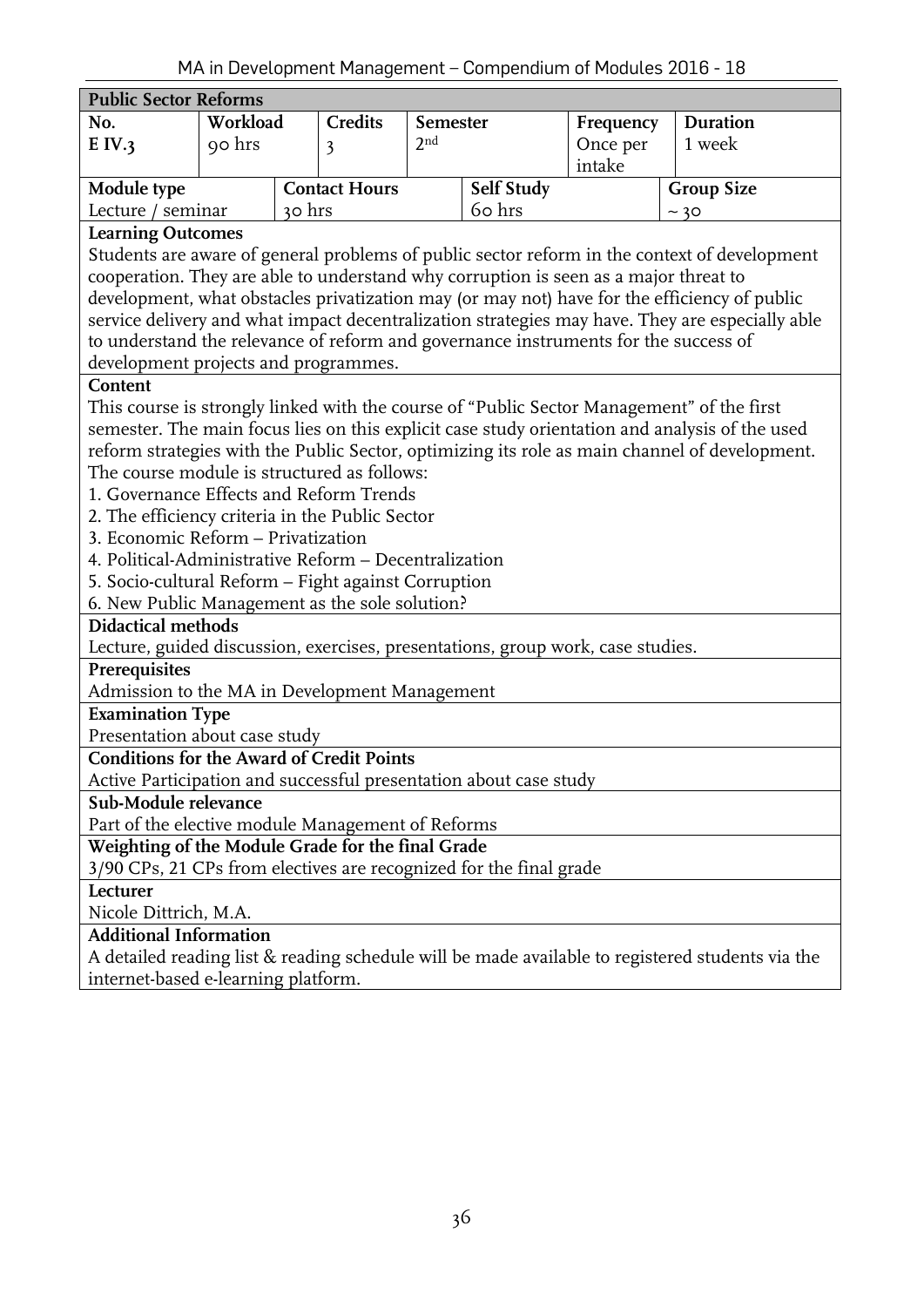<span id="page-36-0"></span>

| <b>Free Specialization</b>                  |                                                                                                   |           |                   |  |  |  |  |  |  |
|---------------------------------------------|---------------------------------------------------------------------------------------------------|-----------|-------------------|--|--|--|--|--|--|
| No.                                         | Workload / Credits / Duration / Module Type                                                       | Frequency | <b>Group Size</b> |  |  |  |  |  |  |
| E V                                         | Depending on courses chosen                                                                       | Once per  | ~10               |  |  |  |  |  |  |
|                                             |                                                                                                   | intake    |                   |  |  |  |  |  |  |
| <b>Learning Outcomes</b>                    |                                                                                                   |           |                   |  |  |  |  |  |  |
|                                             | Students are enabled to gain specialized knowledge in the fields of project and reform            |           |                   |  |  |  |  |  |  |
|                                             | management according to their specific needs. The module is geared towards an intensive           |           |                   |  |  |  |  |  |  |
|                                             | dialogue between theory and practice in development cooperation and covers a wide range of        |           |                   |  |  |  |  |  |  |
|                                             | actual topics. It embodies courses thought by practitioners outside the regular university canon  |           |                   |  |  |  |  |  |  |
|                                             | or corresponding faculties of the Ruhr-University Bochum or the project partners of the IEE.      |           |                   |  |  |  |  |  |  |
|                                             | The Free Specialisation module is aimed at taking into account heterogeneous backgrounds of       |           |                   |  |  |  |  |  |  |
|                                             | students which may lead to specific specialisation interests. Therefore the major aim is to allow |           |                   |  |  |  |  |  |  |
|                                             | for specific specialisation in the field of development management which is consistent with       |           |                   |  |  |  |  |  |  |
|                                             | individual profiles of students as well as potential career needs.                                |           |                   |  |  |  |  |  |  |
| Content                                     |                                                                                                   |           |                   |  |  |  |  |  |  |
|                                             | Any combination of the following list of courses                                                  |           |                   |  |  |  |  |  |  |
| Course 1:                                   | Qualitative Research Methods (6 CP)                                                               |           |                   |  |  |  |  |  |  |
| Course 2:                                   | Law and Development (3 CP)                                                                        |           |                   |  |  |  |  |  |  |
| Course 3:                                   | Urbanisation and Development (3 CP)                                                               |           |                   |  |  |  |  |  |  |
|                                             | One course of the Module "Actors in Development Cooperation"                                      |           |                   |  |  |  |  |  |  |
|                                             | Courses of the Module "The Managerial Cycle / Process"                                            |           |                   |  |  |  |  |  |  |
|                                             | Courses of the Module "Management of Reforms"                                                     |           |                   |  |  |  |  |  |  |
|                                             | Additional courses of partner faculties or universities will be announced at the end of the 1st   |           |                   |  |  |  |  |  |  |
| semester                                    |                                                                                                   |           |                   |  |  |  |  |  |  |
| <b>Didactical methods</b>                   |                                                                                                   |           |                   |  |  |  |  |  |  |
|                                             | Depending on sub-modules; the range is from seminars to workshops and includes case study         |           |                   |  |  |  |  |  |  |
|                                             | work and other methods relevant to foster required skills for a professional career in            |           |                   |  |  |  |  |  |  |
| development cooperation.                    |                                                                                                   |           |                   |  |  |  |  |  |  |
| Prerequisites<br>See course descriptions    |                                                                                                   |           |                   |  |  |  |  |  |  |
| <b>Examination Type</b>                     |                                                                                                   |           |                   |  |  |  |  |  |  |
| See course descriptions                     |                                                                                                   |           |                   |  |  |  |  |  |  |
|                                             | <b>Conditions for the Award of Credit Points</b>                                                  |           |                   |  |  |  |  |  |  |
|                                             |                                                                                                   |           |                   |  |  |  |  |  |  |
| See course descriptions<br>Module relevance |                                                                                                   |           |                   |  |  |  |  |  |  |
|                                             | Elective Module of the 2 <sup>nd</sup> Semester                                                   |           |                   |  |  |  |  |  |  |
|                                             |                                                                                                   |           |                   |  |  |  |  |  |  |
|                                             | Weighting of the Module Grade for the final Grade                                                 |           |                   |  |  |  |  |  |  |
| Lecturers                                   | Depending on courses chosen; 21 CPs from electives are recognized for the final grade             |           |                   |  |  |  |  |  |  |
|                                             | See course descriptions                                                                           |           |                   |  |  |  |  |  |  |
| <b>Additional Information</b>               |                                                                                                   |           |                   |  |  |  |  |  |  |
| see course descriptions                     |                                                                                                   |           |                   |  |  |  |  |  |  |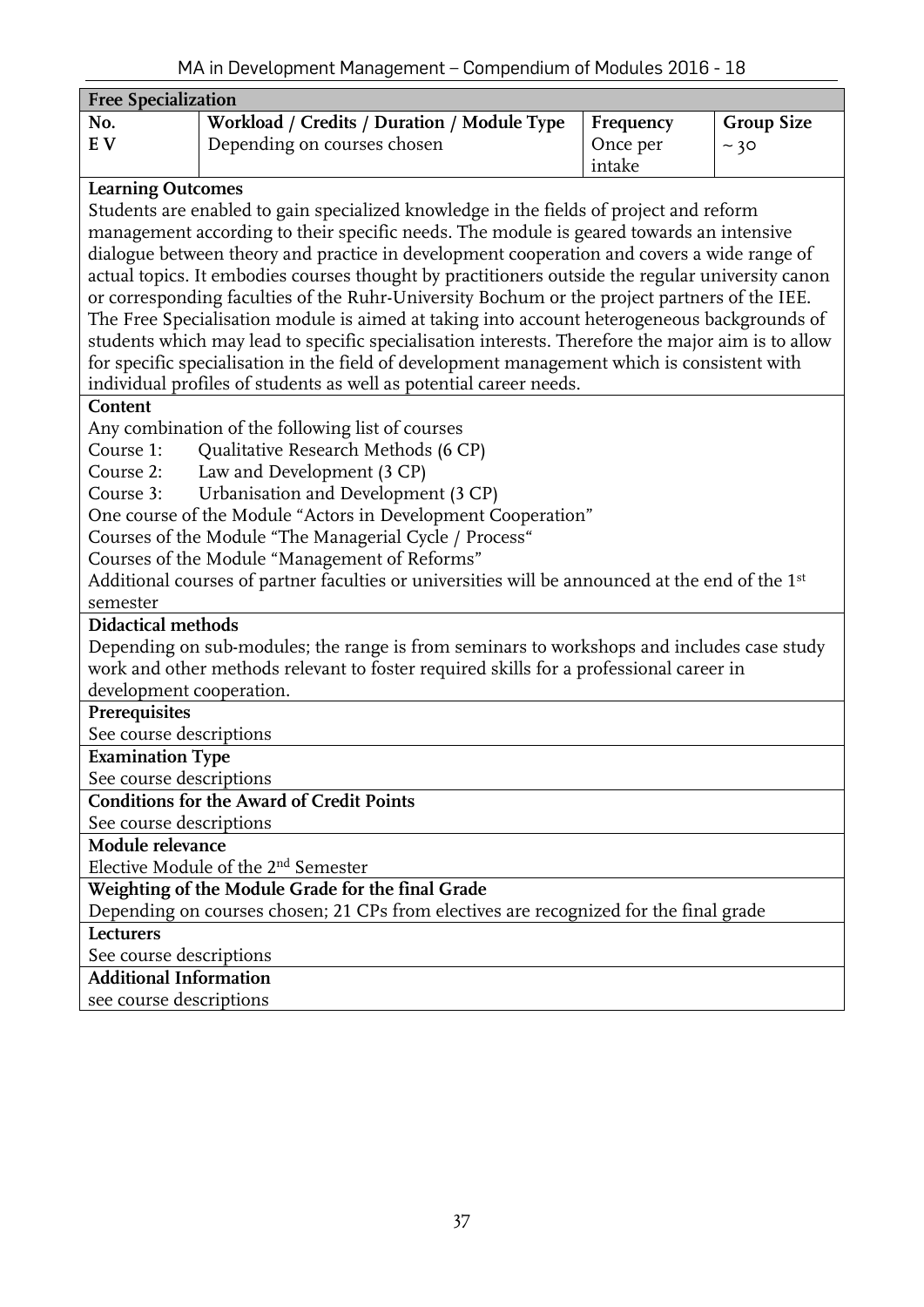<span id="page-37-0"></span>

| <b>Qualitative Research Methods</b> |                      |                   |                    |                 |                   |          |  |  |  |
|-------------------------------------|----------------------|-------------------|--------------------|-----------------|-------------------|----------|--|--|--|
| No.                                 | Workload             | <b>Credits</b>    |                    | <b>Semester</b> | Frequency         | Duration |  |  |  |
| $E$ V.1                             | 180 <sub>hrs</sub>   |                   |                    | 2 <sup>nd</sup> | Once per          | 2 weeks  |  |  |  |
|                                     |                      |                   |                    |                 | intake            |          |  |  |  |
| Module type                         | <b>Contact Hours</b> | <b>Self Study</b> |                    |                 | <b>Group Size</b> |          |  |  |  |
| Seminar                             | 60 <sub>hrs</sub>    |                   | 120 <sub>hrs</sub> |                 | $\sim$ 30         |          |  |  |  |
|                                     |                      |                   |                    |                 |                   |          |  |  |  |

At the end of this course, students will

- understand the relevance of different qualitative methods, particularly focus group discussions and interviewing
- know and have successfully undertaken main steps in qualitative data collection, analysis, and interpretation, particularly the interview methodology
- be able to plan and time their forthcoming field research.

# **Contents**

The purpose of this class is to introduce the students to theories, assumptions, and practices underlying the use of qualitative research in the field of development studies. Students will study, practice, and reflect on different qualitative research methodologies and consider the components and challenges faced when engaging in qualitative research methods. The class is divided into three parts. First, students will be introduced to the field of qualitative research, its underlying assumptions and methodological toolbox. The participants will have a detailed look at focus group discussions and interview methods. In the main part, to prepare the forthcoming field research, students will particularly learn how to develop, conduct, and analyse interviews. Issues related to data collection, access to the field, ethics, and the researcher's role will be of particular importance. In the third part, students will design their field research plan for their Master thesis. It is expected that upon completion students will acquire the foundational knowledge and experience to begin evaluating, selecting, and defending appropriate qualitative methods for their own future research project.

*Structure*:

# 1 Introduction

- 2 Strategies of inquiry
- 3 Overview: Methods of qualitative research
- 4 How to conduct a focus group discussion
- 5 The interview: from research design to data transcription
- 6Data analysis and interpretation
- 7 Introduction: mixed methods and combination of different qualitative material
- 8 How to design a field research plan

# **Didactical methods**

Power-point-based lecture with lecturer/student interactions; Group work; Practice

#### **Prerequisites**

Admission to the MA in Development Management

Recommended for students with a qualitative focus of their MA thesis

#### **Examination Type**

Interview and transcript; Short report on the findings/write-up

**Conditions for the Award of Credit Points**

Active Participation and successful completion of the required assignments

#### **Sub-Module relevance**

Part of the elective module Free Specialization

# **Weighting of the Course Grade for the final Grade**

6/90 CPs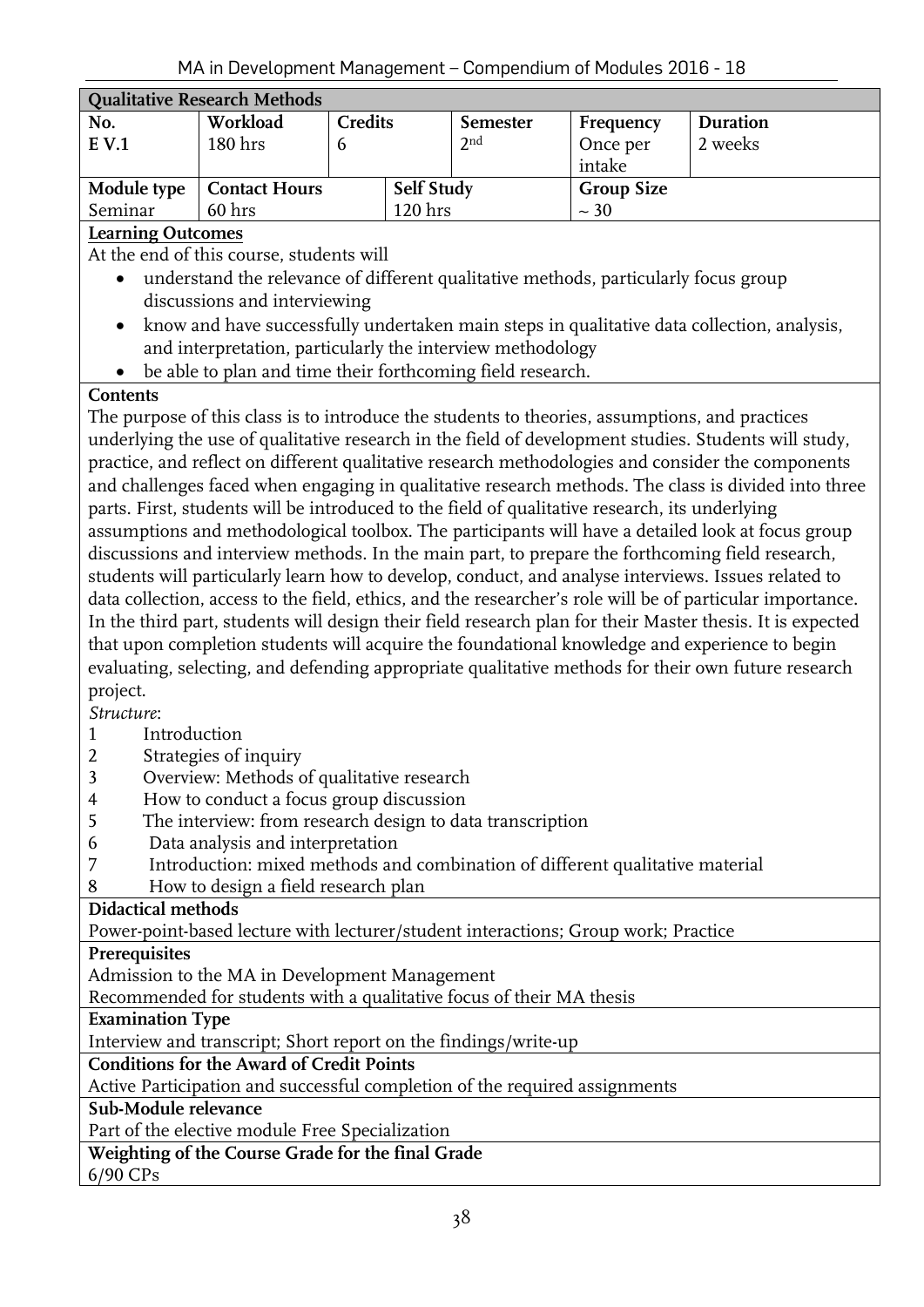**Lecturers**

Raffael Beier / Julien Lebourg / Anne Siebert

# **Additional Information**

A detailed reading list & reading schedule will be made available to registered students via the internet-based e-learning platform.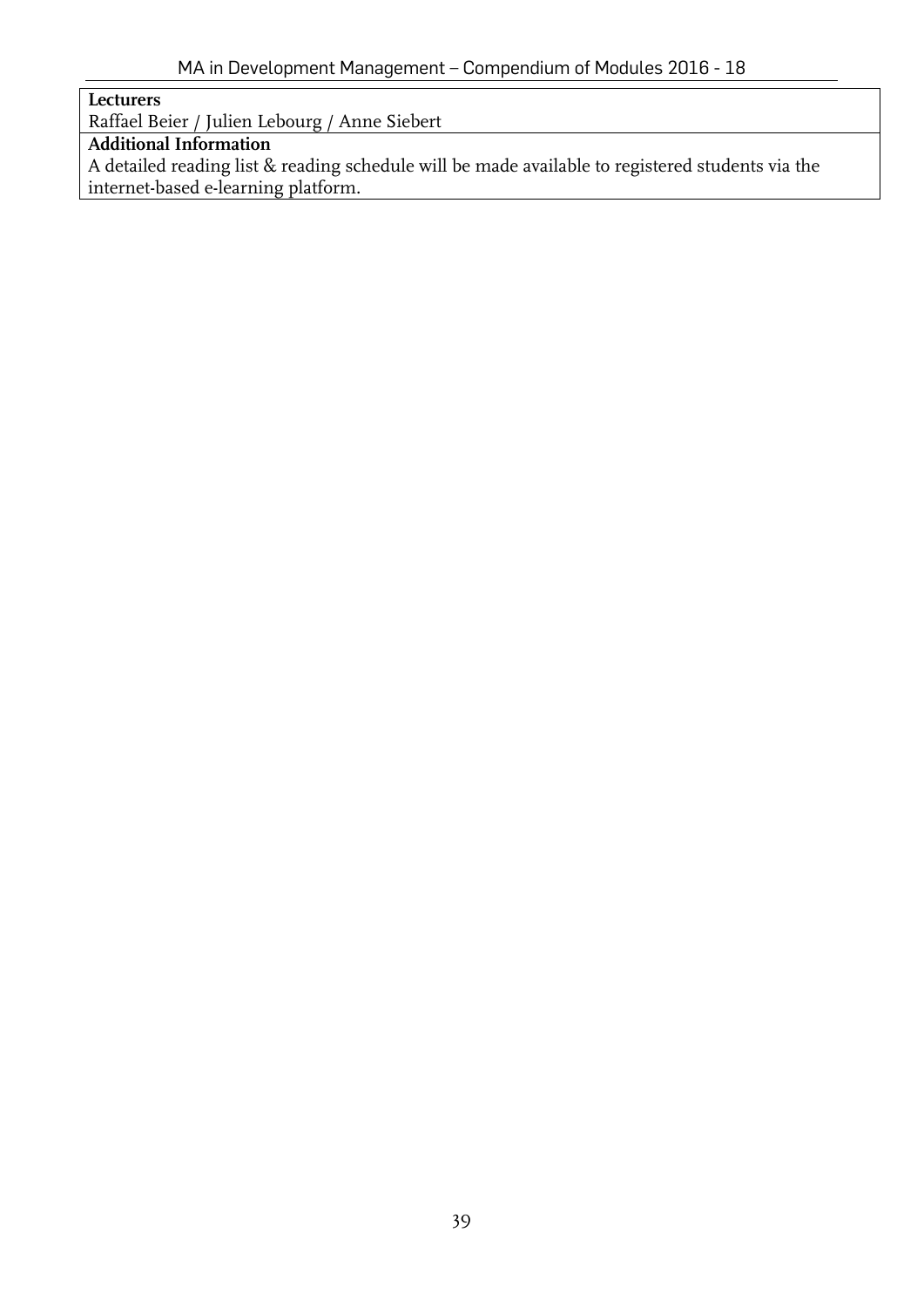<span id="page-39-0"></span>

| Law and Development                                                                                                     |                                           |        |                      |                 |                                                        |           |                                                                                                  |  |  |  |
|-------------------------------------------------------------------------------------------------------------------------|-------------------------------------------|--------|----------------------|-----------------|--------------------------------------------------------|-----------|--------------------------------------------------------------------------------------------------|--|--|--|
| No.                                                                                                                     | Workload                                  |        | <b>Credits</b>       | <b>Semester</b> |                                                        | Frequency | Duration                                                                                         |  |  |  |
| E V.2                                                                                                                   | 90 hrs                                    |        | 3                    | 2 <sub>nd</sub> |                                                        | Once per  | 5-7 days,                                                                                        |  |  |  |
|                                                                                                                         |                                           |        |                      |                 |                                                        | intake    | depending on                                                                                     |  |  |  |
|                                                                                                                         |                                           |        |                      |                 |                                                        |           | number of                                                                                        |  |  |  |
|                                                                                                                         |                                           |        |                      |                 |                                                        |           | participants                                                                                     |  |  |  |
| Module type                                                                                                             |                                           |        | <b>Contact Hours</b> |                 | Self Study                                             |           | <b>Group Size</b>                                                                                |  |  |  |
| Lecture / case study                                                                                                    |                                           | 30 hrs |                      |                 | 60 hrs                                                 |           | ~10                                                                                              |  |  |  |
| exercises / group work                                                                                                  |                                           |        |                      |                 |                                                        |           |                                                                                                  |  |  |  |
| presentations                                                                                                           |                                           |        |                      |                 |                                                        |           |                                                                                                  |  |  |  |
|                                                                                                                         | <b>Learning Outcomes</b>                  |        |                      |                 |                                                        |           |                                                                                                  |  |  |  |
| The course familiarizes students with legal structures, disputes and arguments in                                       |                                           |        |                      |                 |                                                        |           |                                                                                                  |  |  |  |
|                                                                                                                         |                                           |        |                      |                 |                                                        |           | development-related contexts. The regimes of international economic law and international,       |  |  |  |
|                                                                                                                         |                                           |        |                      |                 |                                                        |           | regional and national human rights law serve as the two main focus areas. Additionally, the      |  |  |  |
|                                                                                                                         |                                           |        |                      |                 |                                                        |           | course provides a brief introduction to legal foundations and human rights based approaches      |  |  |  |
|                                                                                                                         |                                           |        |                      |                 |                                                        |           | in development cooperation. Students will be enabled to understand specifically the legal        |  |  |  |
|                                                                                                                         |                                           |        |                      |                 |                                                        |           | position of both developed and developing countries in the World Trade Organization (WTO)        |  |  |  |
|                                                                                                                         |                                           |        |                      |                 |                                                        |           | and Human Rights jurisprudence, and more generally how lawyers address development               |  |  |  |
| issues.                                                                                                                 |                                           |        |                      |                 |                                                        |           |                                                                                                  |  |  |  |
| Content/Structure                                                                                                       |                                           |        |                      |                 |                                                        |           |                                                                                                  |  |  |  |
| Introduction: Law and Development<br>A.                                                                                 |                                           |        |                      |                 |                                                        |           |                                                                                                  |  |  |  |
| International Economic Law<br><b>B.</b>                                                                                 |                                           |        |                      |                 |                                                        |           |                                                                                                  |  |  |  |
| I. History, Organizational Structure and Dispute Settlement Mechanism of the WTO                                        |                                           |        |                      |                 |                                                        |           |                                                                                                  |  |  |  |
| Trade in Goods, Trade in Services<br>II.                                                                                |                                           |        |                      |                 |                                                        |           |                                                                                                  |  |  |  |
| III.                                                                                                                    |                                           |        |                      |                 | Trade-related Aspects of Intellectual Property (TRIPS) |           |                                                                                                  |  |  |  |
| IV.                                                                                                                     | Investment Law                            |        |                      |                 |                                                        |           |                                                                                                  |  |  |  |
| Human Rights Law<br>C.                                                                                                  |                                           |        |                      |                 |                                                        |           |                                                                                                  |  |  |  |
| I.                                                                                                                      |                                           |        |                      |                 | Human Rights: International and Regional Systems       |           |                                                                                                  |  |  |  |
| ΙΙ.                                                                                                                     | Social Human Rights in Constitutional Law |        |                      |                 |                                                        |           |                                                                                                  |  |  |  |
| D. Human Rights Law and International Economic Law as Conflictive Legal Orders?                                         |                                           |        |                      |                 |                                                        |           |                                                                                                  |  |  |  |
|                                                                                                                         |                                           |        |                      |                 |                                                        |           |                                                                                                  |  |  |  |
| Development Cooperation                                                                                                 |                                           |        |                      |                 |                                                        |           | E. Legal Foundations of Development Cooperation, including the Role of Human Rights in           |  |  |  |
| <b>Didactical methods</b>                                                                                               |                                           |        |                      |                 |                                                        |           |                                                                                                  |  |  |  |
|                                                                                                                         |                                           |        |                      |                 |                                                        |           |                                                                                                  |  |  |  |
| Lecture, guided discussion, exercises, presentations, group work, case studies.                                         |                                           |        |                      |                 |                                                        |           |                                                                                                  |  |  |  |
| Prerequisites                                                                                                           |                                           |        |                      |                 |                                                        |           |                                                                                                  |  |  |  |
| Admission to the MA in Development Management<br><b>Examination Type</b>                                                |                                           |        |                      |                 |                                                        |           |                                                                                                  |  |  |  |
| Presentation and subsequent discussion in course group                                                                  |                                           |        |                      |                 |                                                        |           |                                                                                                  |  |  |  |
| <b>Conditions for the Award of Credit Points</b>                                                                        |                                           |        |                      |                 |                                                        |           |                                                                                                  |  |  |  |
|                                                                                                                         |                                           |        |                      |                 |                                                        |           |                                                                                                  |  |  |  |
| Grade 4.0 for presentation and responses in subsequent discussion<br>Sub-Module relevance                               |                                           |        |                      |                 |                                                        |           |                                                                                                  |  |  |  |
|                                                                                                                         |                                           |        |                      |                 |                                                        |           |                                                                                                  |  |  |  |
| Part of the elective module Free Specialization                                                                         |                                           |        |                      |                 |                                                        |           |                                                                                                  |  |  |  |
| Weighting of the Module Grade for the final Grade<br>3/90 CPs, 21 CPs from electives are recognized for the final grade |                                           |        |                      |                 |                                                        |           |                                                                                                  |  |  |  |
| Lecturer                                                                                                                |                                           |        |                      |                 |                                                        |           |                                                                                                  |  |  |  |
| Dr. des. Annika Engelbert                                                                                               |                                           |        |                      |                 |                                                        |           |                                                                                                  |  |  |  |
| Johannes Norpoth, LL.M.                                                                                                 |                                           |        |                      |                 |                                                        |           |                                                                                                  |  |  |  |
| <b>Additional Information</b>                                                                                           |                                           |        |                      |                 |                                                        |           |                                                                                                  |  |  |  |
|                                                                                                                         |                                           |        |                      |                 |                                                        |           | A detailed reading list & reading schedule will be made available to registered students via the |  |  |  |
| internet-based e-learning platform (Blackboard).                                                                        |                                           |        |                      |                 |                                                        |           |                                                                                                  |  |  |  |
|                                                                                                                         |                                           |        |                      |                 |                                                        |           |                                                                                                  |  |  |  |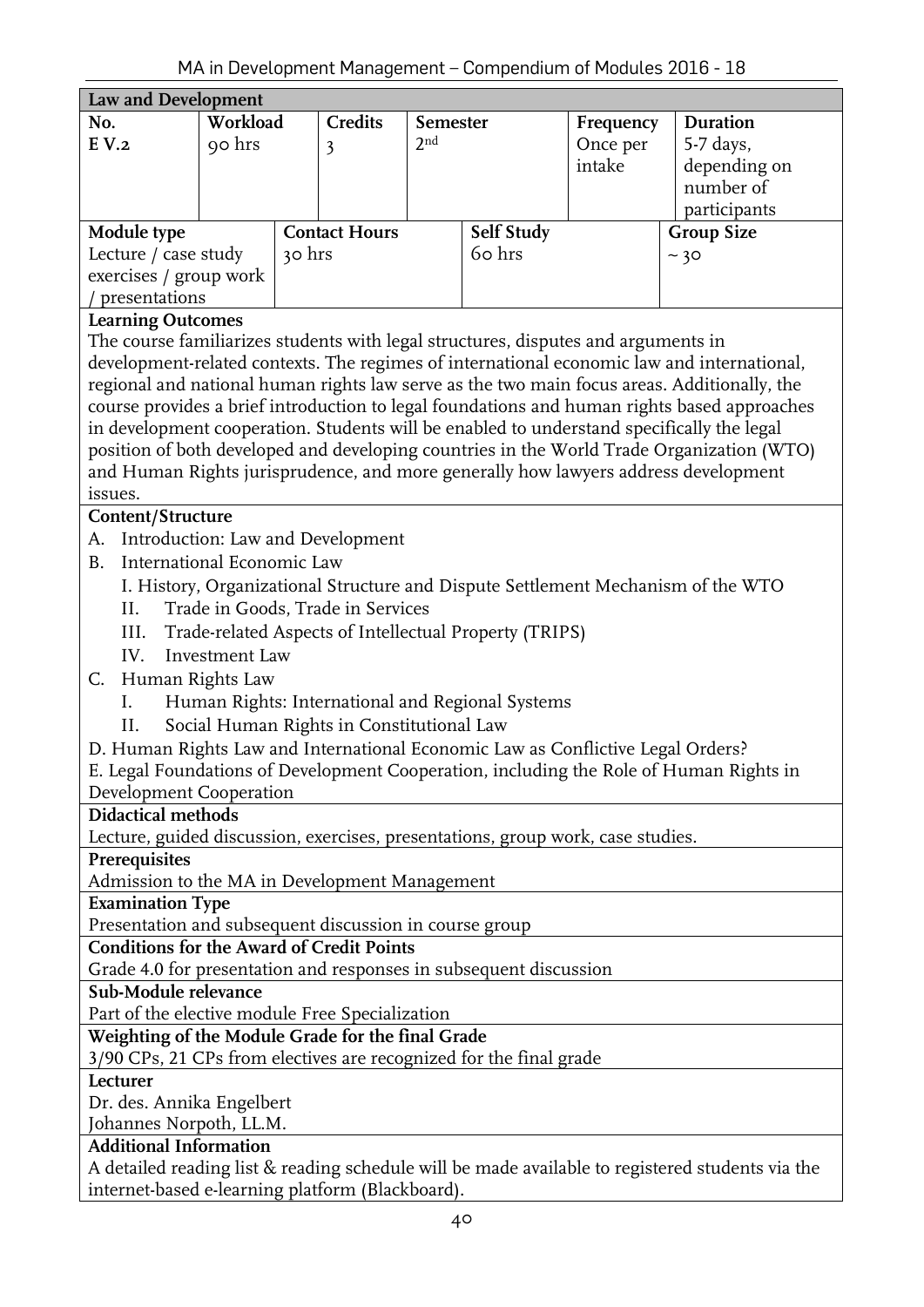<span id="page-40-0"></span>

| <b>Urbanisation and Development</b> |          |        |                      |                 |                   |           |                   |  |  |
|-------------------------------------|----------|--------|----------------------|-----------------|-------------------|-----------|-------------------|--|--|
| No.                                 | Workload |        | <b>Credits</b>       | <b>Semester</b> |                   | Frequency | Duration          |  |  |
| E V.3                               | 90 hrs   |        |                      |                 |                   | Once per  | 1 week $(+$ one   |  |  |
|                                     |          |        |                      |                 |                   | intake    | day)              |  |  |
| Module type                         |          |        | <b>Contact Hours</b> |                 | <b>Self Study</b> |           | <b>Group Size</b> |  |  |
| Seminar                             |          | 30 hrs |                      |                 | 60 hrs            |           | ~10               |  |  |

Since 2007, most of the world's population live in cities. In response, the management of urbanisation has become an increasingly relevant topic for national governments and development agencies. This course is designed to sensitize students for the challenges and chances of (rapid) urbanisation. The course will draw attention to relevant theories and the current state of the art concerning a range of sub-topics such as housing, rural-urban migration, city planning and the linkages between urbanisation and growth. Besides, students are encouraged to present own case studies and to discuss them in light of the theoretical debates. The aim of the course is to enhance students' ability to discuss and understand interdependencies and complexities of urbanisation, urban planning and development.

#### **Content**

The course is structured as follows:

- 1. Overview on global urbanization numbers, histories, trends
- 2. City vs. urbanity what does it mean?
- 3. Cities as "engines of growth"?
- 4. Rural-urban migration and rural-urban linkages
- 5. The housing question
- 6. Urban competitiveness and "worlding" practices
- (7. Excursion)

#### **Didactical methods**

Lecture, guided discussion, presentations, group work, case studies, excursion.

#### **Prerequisites**

Admission to the MA in Development Management

#### **Examination Type**

Oral presentation (60%) and short written presentation (40%) of an own case study.

#### **Conditions for the Award of Credit Points**

Active and continuous participation and successful completion of the assignments

### **Sub-Module relevance**

Part of the elective module Free Specialization

#### **Weighting of the Module Grade for the final Grade**

3/90 CPs, 21 CPs from electives are recognized for the final grade

**Lecturer**

Raffael Beier, M.Sc

### **Additional Information**

A detailed reading list & reading schedule will be made available to registered students via the internet-based e-learning platform (or e-mail).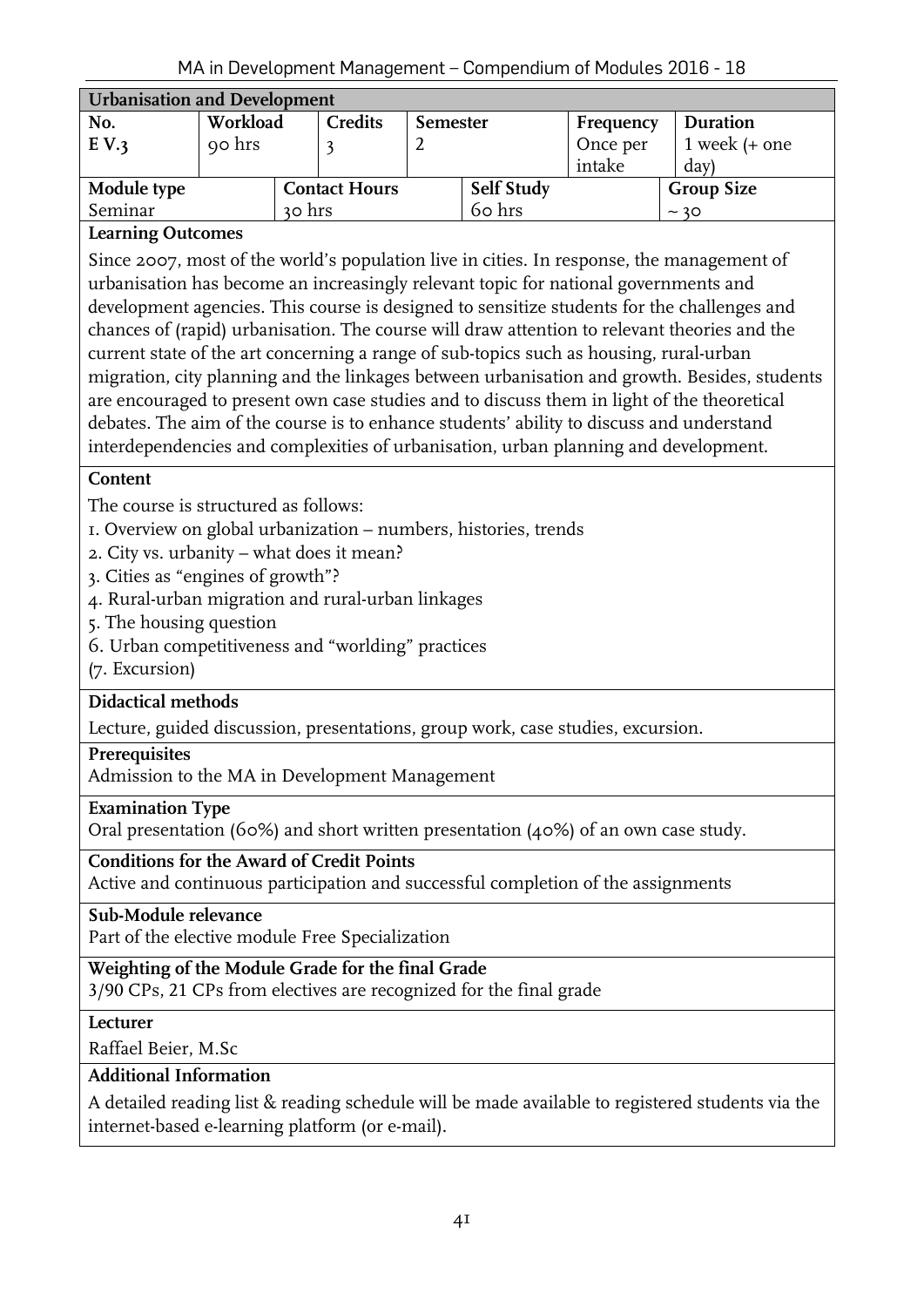# <span id="page-41-0"></span>**4.3 Optional Modules**

<span id="page-41-1"></span>

| Introduction to the MA in Development Management                                      |                           |       |                      |                 |            |           |                                                                                               |  |  |
|---------------------------------------------------------------------------------------|---------------------------|-------|----------------------|-----------------|------------|-----------|-----------------------------------------------------------------------------------------------|--|--|
| No.                                                                                   | Workload                  |       | <b>Credits</b>       | Semester        |            | Frequency | Duration                                                                                      |  |  |
| O.I                                                                                   | 6 hrs                     |       | O                    | 1 <sup>st</sup> |            | Once per  | $1 \,$ day                                                                                    |  |  |
|                                                                                       |                           |       |                      |                 |            | intake    |                                                                                               |  |  |
| Module type                                                                           |                           |       | <b>Contact Hours</b> |                 | Self Study |           | <b>Group Size</b>                                                                             |  |  |
| Presentation &                                                                        |                           | 6 hrs |                      |                 | o hrs      |           | ~10                                                                                           |  |  |
| discussion                                                                            |                           |       |                      |                 |            |           |                                                                                               |  |  |
| <b>Learning Outcomes</b>                                                              |                           |       |                      |                 |            |           |                                                                                               |  |  |
|                                                                                       |                           |       |                      |                 |            |           | Participants will be given an overview about the general structure of the MA in Development   |  |  |
|                                                                                       |                           |       |                      |                 |            |           | Management and about how the different modules are designed to contribute to the overall      |  |  |
|                                                                                       |                           |       |                      |                 |            |           | learning aim. Course regulations and requirements shall be clarified and students should also |  |  |
|                                                                                       |                           |       |                      |                 |            |           | get detailed information about their new learning environment. They will be introduced to the |  |  |
|                                                                                       |                           |       |                      |                 |            |           | internet based e-learning platform "Blackboard" which facilitates the students' access to     |  |  |
| relevant literature and data material and other information related to the programme. |                           |       |                      |                 |            |           |                                                                                               |  |  |
| Content                                                                               |                           |       |                      |                 |            |           |                                                                                               |  |  |
| $\mathbf{1}$<br>Background                                                            |                           |       |                      |                 |            |           |                                                                                               |  |  |
| Structure, Curriculum & Schedule<br>2                                                 |                           |       |                      |                 |            |           |                                                                                               |  |  |
| Exams & Credits<br>3                                                                  |                           |       |                      |                 |            |           |                                                                                               |  |  |
| <b>MA Thesis Process</b><br>4                                                         |                           |       |                      |                 |            |           |                                                                                               |  |  |
| 5<br>Summer Schools, Internship & German Language Classes                             |                           |       |                      |                 |            |           |                                                                                               |  |  |
| 6                                                                                     | E-learning via Blackboard |       |                      |                 |            |           |                                                                                               |  |  |
| 7                                                                                     | Course Evaluation         |       |                      |                 |            |           |                                                                                               |  |  |
| <b>Didactical methods</b>                                                             |                           |       |                      |                 |            |           |                                                                                               |  |  |
| Presentation and Discussion                                                           |                           |       |                      |                 |            |           |                                                                                               |  |  |
| Prerequisites                                                                         |                           |       |                      |                 |            |           |                                                                                               |  |  |
| Admission to the MA in Development Management                                         |                           |       |                      |                 |            |           |                                                                                               |  |  |
| <b>Examination Type</b>                                                               |                           |       |                      |                 |            |           |                                                                                               |  |  |
| n.a.                                                                                  |                           |       |                      |                 |            |           |                                                                                               |  |  |
| <b>Conditions for the Award of Credit Points</b>                                      |                           |       |                      |                 |            |           |                                                                                               |  |  |
| n.a.                                                                                  |                           |       |                      |                 |            |           |                                                                                               |  |  |
| Module relevance                                                                      |                           |       |                      |                 |            |           |                                                                                               |  |  |
| Optional module of the MADM                                                           |                           |       |                      |                 |            |           |                                                                                               |  |  |
| Weighting of the Course Grade for the final Grade                                     |                           |       |                      |                 |            |           |                                                                                               |  |  |
| n.a.                                                                                  |                           |       |                      |                 |            |           |                                                                                               |  |  |
| Lecturer                                                                              |                           |       |                      |                 |            |           |                                                                                               |  |  |
| Dr. Tobias Thürer                                                                     |                           |       |                      |                 |            |           |                                                                                               |  |  |
| <b>Additional Information</b>                                                         |                           |       |                      |                 |            |           |                                                                                               |  |  |
|                                                                                       |                           |       |                      |                 |            |           | Examination Regulations MA in Development Management, Compendium of Modules, and              |  |  |
| presentation slides are considered the readings for the introduction.                 |                           |       |                      |                 |            |           |                                                                                               |  |  |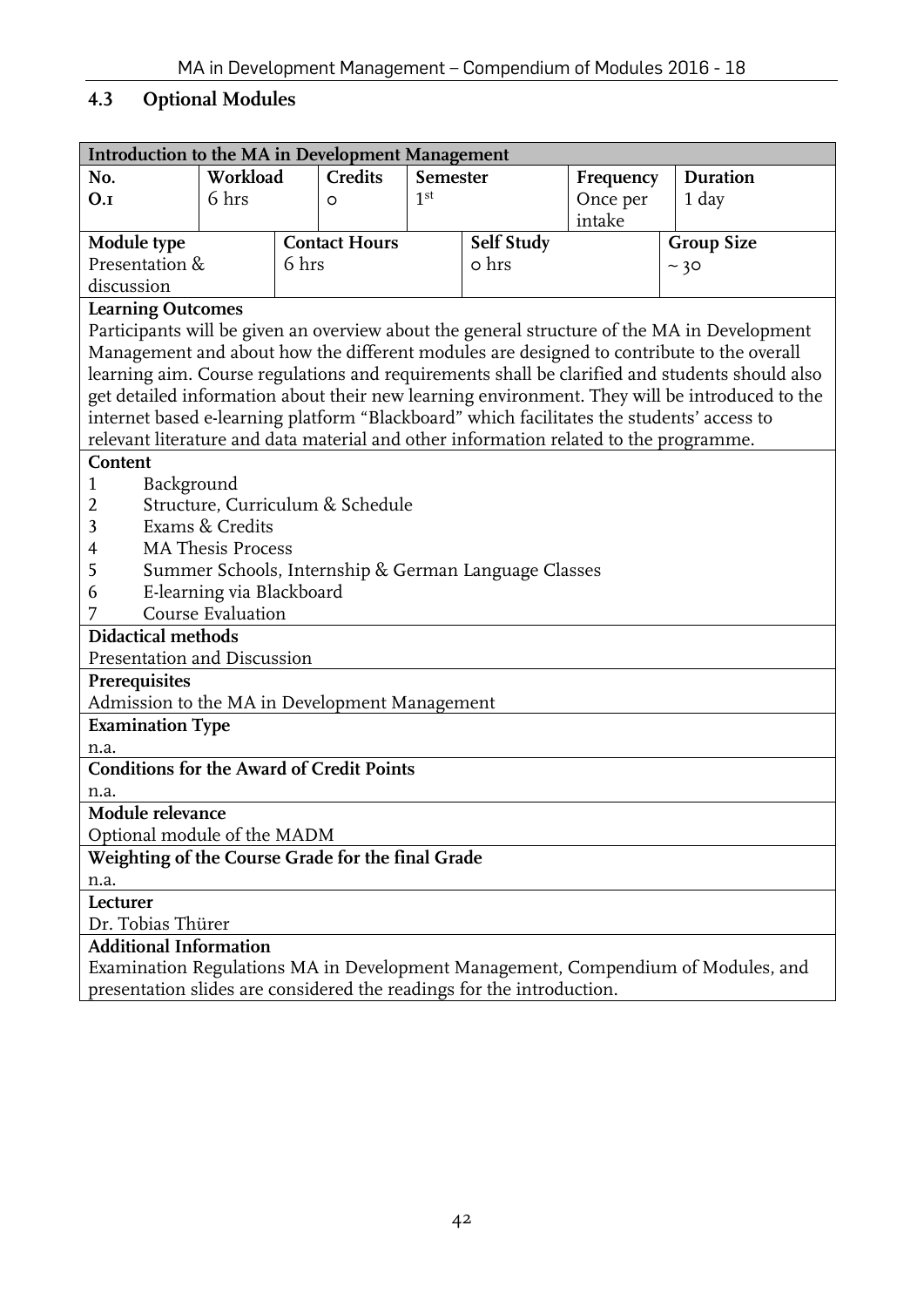<span id="page-42-0"></span>

| <b>German Language Class</b>                                                      |          |         |                      |                 |                   |           |                                                                                                |  |  |
|-----------------------------------------------------------------------------------|----------|---------|----------------------|-----------------|-------------------|-----------|------------------------------------------------------------------------------------------------|--|--|
| No.                                                                               | Workload |         | <b>Credits</b>       | <b>Semester</b> |                   | Frequency | Duration                                                                                       |  |  |
| 0.2                                                                               | 360 hrs  |         | $\circ$              | 1 <sup>st</sup> |                   | Once per  | 6-8 weeks                                                                                      |  |  |
|                                                                                   |          |         |                      |                 |                   | intake    |                                                                                                |  |  |
| Module type                                                                       |          |         | <b>Contact Hours</b> |                 | <b>Self Study</b> |           | <b>Group Size</b>                                                                              |  |  |
| Language course                                                                   |          | 180 hrs |                      |                 | 180 hrs           |           | ~25                                                                                            |  |  |
| <b>Learning Outcomes</b>                                                          |          |         |                      |                 |                   |           |                                                                                                |  |  |
|                                                                                   |          |         |                      |                 |                   |           | After the intensive course students are able to organise their daily life using the German     |  |  |
|                                                                                   |          |         |                      |                 |                   |           | language. In addition to that students are prepared for the internship period in German        |  |  |
| organisations where German is the major daily communication language.             |          |         |                      |                 |                   |           |                                                                                                |  |  |
| Content                                                                           |          |         |                      |                 |                   |           |                                                                                                |  |  |
|                                                                                   |          |         |                      |                 |                   |           | Once per intake, starting with a 6-8 weeks intensive course mainly for beginners and students  |  |  |
|                                                                                   |          |         |                      |                 |                   |           | with only basic knowledge of German before the course programme itself starts. The intensive   |  |  |
| course usually covers the basic ("Grundstufe") level but with a specific focus on |          |         |                      |                 |                   |           |                                                                                                |  |  |
| communication skills.                                                             |          |         |                      |                 |                   |           |                                                                                                |  |  |
| <b>Didactical methods</b>                                                         |          |         |                      |                 |                   |           |                                                                                                |  |  |
| Lecture elements combined with exercises; audio visual elements; group work.      |          |         |                      |                 |                   |           |                                                                                                |  |  |
| Prerequisites<br>Admission to the MA in Development Management                    |          |         |                      |                 |                   |           |                                                                                                |  |  |
| <b>Examination Type</b>                                                           |          |         |                      |                 |                   |           |                                                                                                |  |  |
| Students will receive a certificate based on a final test                         |          |         |                      |                 |                   |           |                                                                                                |  |  |
| Results are not relevant for the MADM itself                                      |          |         |                      |                 |                   |           |                                                                                                |  |  |
| <b>Conditions for the Award of Credit Points</b>                                  |          |         |                      |                 |                   |           |                                                                                                |  |  |
| n.a.                                                                              |          |         |                      |                 |                   |           |                                                                                                |  |  |
| Module relevance                                                                  |          |         |                      |                 |                   |           |                                                                                                |  |  |
| Highly recommended for all students, who are not fluent in the German language    |          |         |                      |                 |                   |           |                                                                                                |  |  |
|                                                                                   |          |         |                      |                 |                   |           | Compulsory for DAAD-EPOS scholarship holders as part of their scholarship obligations          |  |  |
| Weighting of the Course Grade for the final Grade                                 |          |         |                      |                 |                   |           |                                                                                                |  |  |
| n.a.                                                                              |          |         |                      |                 |                   |           |                                                                                                |  |  |
| Lecturer                                                                          |          |         |                      |                 |                   |           |                                                                                                |  |  |
| Experienced Lecturer from the Center for German as Foreign Language (DaF)         |          |         |                      |                 |                   |           |                                                                                                |  |  |
| <b>Additional Information</b>                                                     |          |         |                      |                 |                   |           |                                                                                                |  |  |
|                                                                                   |          |         |                      |                 |                   |           | Books and any information on additional essential readings will be given out early in advance. |  |  |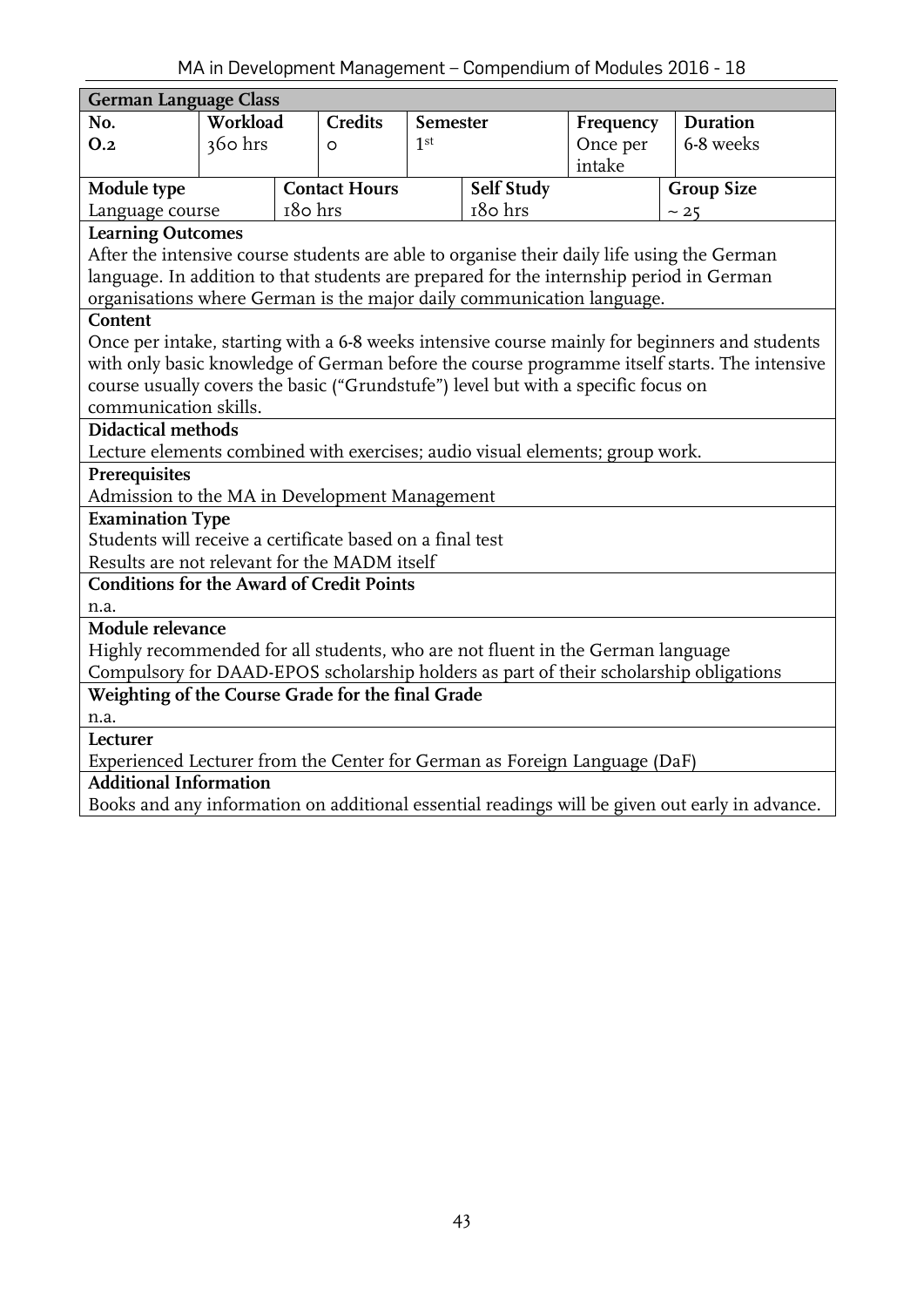<span id="page-43-0"></span>

| <b>Economic Tutorial</b>                                                               |                                                                                                      |        |                      |                 |                   |           |                                                                                                  |  |  |
|----------------------------------------------------------------------------------------|------------------------------------------------------------------------------------------------------|--------|----------------------|-----------------|-------------------|-----------|--------------------------------------------------------------------------------------------------|--|--|
| No.                                                                                    | Workload                                                                                             |        | <b>Credits</b>       | <b>Semester</b> |                   | Frequency | <b>Duration</b>                                                                                  |  |  |
| O.3                                                                                    | 30 hrs                                                                                               |        | O                    | 1 <sup>st</sup> | Once per          |           | 1 week                                                                                           |  |  |
|                                                                                        |                                                                                                      |        |                      |                 |                   | intake    |                                                                                                  |  |  |
| Module type                                                                            |                                                                                                      |        | <b>Contact Hours</b> |                 | <b>Self Study</b> |           | <b>Group Size</b>                                                                                |  |  |
| Lecture & exercises                                                                    |                                                                                                      | 20 hrs |                      |                 | 10 hrs            |           | ~20                                                                                              |  |  |
| <b>Learning Outcomes</b>                                                               |                                                                                                      |        |                      |                 |                   |           |                                                                                                  |  |  |
|                                                                                        | The course is especially targeted at non-economists and enables those students not familiar          |        |                      |                 |                   |           |                                                                                                  |  |  |
| with economic theories and approaches with the necessary understanding to successfully |                                                                                                      |        |                      |                 |                   |           |                                                                                                  |  |  |
| participate in subsequent economics-oriented courses.                                  |                                                                                                      |        |                      |                 |                   |           |                                                                                                  |  |  |
| Content                                                                                |                                                                                                      |        |                      |                 |                   |           |                                                                                                  |  |  |
| The course presents the basic concepts and tools of economic analysis with a focus on  |                                                                                                      |        |                      |                 |                   |           |                                                                                                  |  |  |
|                                                                                        |                                                                                                      |        |                      |                 |                   |           | microeconomics, i.e. the analysis of economic problems from the perspective of the individual    |  |  |
| which fits well to the actors-oriented approach of the program. In addition some       |                                                                                                      |        |                      |                 |                   |           |                                                                                                  |  |  |
| macroeconomic-basics are covered.                                                      |                                                                                                      |        |                      |                 |                   |           |                                                                                                  |  |  |
| The tutorial focuses on the following three aspects:                                   |                                                                                                      |        |                      |                 |                   |           |                                                                                                  |  |  |
| <b>Economic Theory</b><br>$\mathbf{1}$                                                 |                                                                                                      |        |                      |                 |                   |           |                                                                                                  |  |  |
|                                                                                        | $\overline{2}$<br>Microeconomics: Theory of the Household, Theory of the Firm, Market & Price Theory |        |                      |                 |                   |           |                                                                                                  |  |  |
| Macroeconomics: Basic Concepts<br>3                                                    |                                                                                                      |        |                      |                 |                   |           |                                                                                                  |  |  |
| <b>Didactical methods</b><br>Lecture with discussion and exercises                     |                                                                                                      |        |                      |                 |                   |           |                                                                                                  |  |  |
|                                                                                        |                                                                                                      |        |                      |                 |                   |           |                                                                                                  |  |  |
| Prerequisites<br>Admission to the MA in Development Management                         |                                                                                                      |        |                      |                 |                   |           |                                                                                                  |  |  |
| <b>Examination Type</b>                                                                |                                                                                                      |        |                      |                 |                   |           |                                                                                                  |  |  |
| n.a.                                                                                   |                                                                                                      |        |                      |                 |                   |           |                                                                                                  |  |  |
| <b>Conditions for the Award of Credit Points</b>                                       |                                                                                                      |        |                      |                 |                   |           |                                                                                                  |  |  |
| n.a.                                                                                   |                                                                                                      |        |                      |                 |                   |           |                                                                                                  |  |  |
| Module relevance                                                                       |                                                                                                      |        |                      |                 |                   |           |                                                                                                  |  |  |
|                                                                                        |                                                                                                      |        |                      |                 |                   |           | Optional module of the MADM, highly recommended for non-economists, especially to                |  |  |
| prepare for MADM courses Economic Perspectives & Economic Evaluation Methods           |                                                                                                      |        |                      |                 |                   |           |                                                                                                  |  |  |
| Weighting of the Course Grade for the final Grade                                      |                                                                                                      |        |                      |                 |                   |           |                                                                                                  |  |  |
| n.a.                                                                                   |                                                                                                      |        |                      |                 |                   |           |                                                                                                  |  |  |
| Lecturer                                                                               |                                                                                                      |        |                      |                 |                   |           |                                                                                                  |  |  |
| Dr. Tobias Thürer                                                                      |                                                                                                      |        |                      |                 |                   |           |                                                                                                  |  |  |
| <b>Additional Information</b>                                                          |                                                                                                      |        |                      |                 |                   |           |                                                                                                  |  |  |
|                                                                                        |                                                                                                      |        |                      |                 |                   |           | A detailed reading list & reading schedule will be made available to registered students via the |  |  |
| internet-based e-learning platform. Introductory readings are:                         |                                                                                                      |        |                      |                 |                   |           |                                                                                                  |  |  |
| Mankiw, N. Gregory (2004), Principles of Economics, 3rd edition, Mason/Ohio.           |                                                                                                      |        |                      |                 |                   |           |                                                                                                  |  |  |
| Samuelson, Paul and Nordhaus, William D. (1998), Economics, 16th edition.              |                                                                                                      |        |                      |                 |                   |           |                                                                                                  |  |  |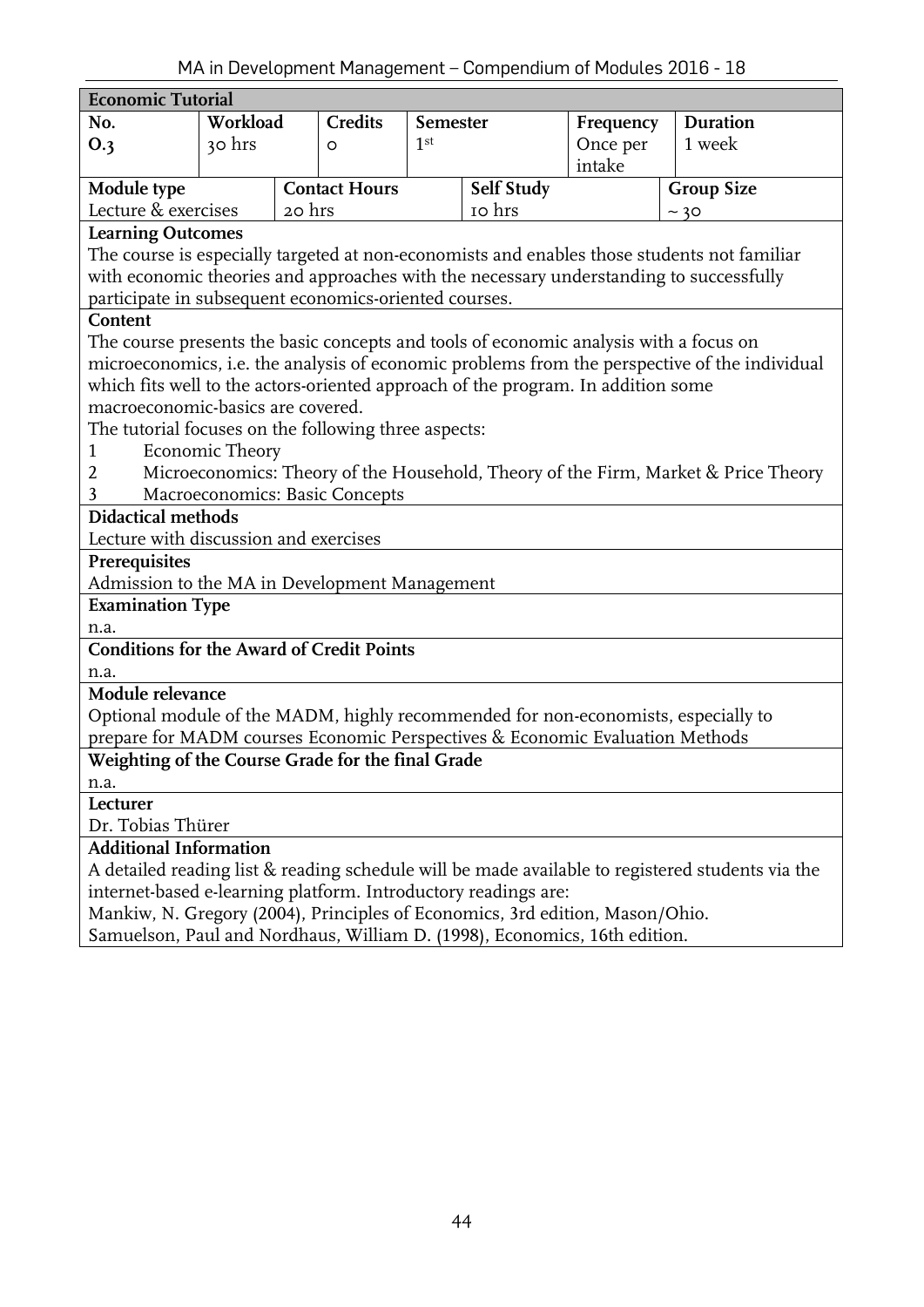<span id="page-44-0"></span>

| <b>Development Practice</b>                                                                                                                                                                                                                                                                                                                                                                                                                                                                                                                                                                                                                                                                                                                                                                                              |                                                                                 |                      |               |                   |           |                                                                                        |  |  |  |
|--------------------------------------------------------------------------------------------------------------------------------------------------------------------------------------------------------------------------------------------------------------------------------------------------------------------------------------------------------------------------------------------------------------------------------------------------------------------------------------------------------------------------------------------------------------------------------------------------------------------------------------------------------------------------------------------------------------------------------------------------------------------------------------------------------------------------|---------------------------------------------------------------------------------|----------------------|---------------|-------------------|-----------|----------------------------------------------------------------------------------------|--|--|--|
| No.                                                                                                                                                                                                                                                                                                                                                                                                                                                                                                                                                                                                                                                                                                                                                                                                                      | Workload                                                                        | <b>Credits</b>       | Semester      |                   | Frequency | <b>Duration</b>                                                                        |  |  |  |
| O.4                                                                                                                                                                                                                                                                                                                                                                                                                                                                                                                                                                                                                                                                                                                                                                                                                      | $\sim$ 440 hrs                                                                  | O                    | 1st, 2nd, 3rd |                   | Once per  | varies                                                                                 |  |  |  |
|                                                                                                                                                                                                                                                                                                                                                                                                                                                                                                                                                                                                                                                                                                                                                                                                                          |                                                                                 |                      |               |                   | intake    |                                                                                        |  |  |  |
| Module type                                                                                                                                                                                                                                                                                                                                                                                                                                                                                                                                                                                                                                                                                                                                                                                                              |                                                                                 | <b>Contact Hours</b> |               | <b>Self Study</b> |           | <b>Group Size</b>                                                                      |  |  |  |
| Sessions with development                                                                                                                                                                                                                                                                                                                                                                                                                                                                                                                                                                                                                                                                                                                                                                                                |                                                                                 | 40 hrs               |               | $400$ hrs         |           | $\sim$ 40 if appl.                                                                     |  |  |  |
| practitioners, internship<br><b>Learning Outcomes</b>                                                                                                                                                                                                                                                                                                                                                                                                                                                                                                                                                                                                                                                                                                                                                                    |                                                                                 |                      |               |                   |           |                                                                                        |  |  |  |
| Students have been exposed to development practice to complement the academic perspective<br>and to provide network opportunities. More specifically students are aware about the<br>professional profiles of fellow students. They know about the basic structure of German<br>development cooperation policy and have been exposed to specific projects / case studies by<br>practitioners. They have also been exposed to the development practice of a country of the<br>South which at the same time gives and receives development aid. In addition students had<br>the opportunity to work with a development related organization during an internship.<br>Content<br>Sub-Module 1:<br>Development Cooperation in Practice I (Germany)<br>Development Cooperation in Practice II (South Africa)<br>Sub-Module 2: |                                                                                 |                      |               |                   |           |                                                                                        |  |  |  |
| Sub-Module 3:<br>Internship                                                                                                                                                                                                                                                                                                                                                                                                                                                                                                                                                                                                                                                                                                                                                                                              |                                                                                 |                      |               |                   |           |                                                                                        |  |  |  |
| <b>Didactical methods</b>                                                                                                                                                                                                                                                                                                                                                                                                                                                                                                                                                                                                                                                                                                                                                                                                |                                                                                 |                      |               |                   |           |                                                                                        |  |  |  |
|                                                                                                                                                                                                                                                                                                                                                                                                                                                                                                                                                                                                                                                                                                                                                                                                                          | from South Africa or Sub-Sahara Africa; case studies; team-building; internship |                      |               |                   |           | Presentations by students; presentations by development practitioners from Germany and |  |  |  |
| Prerequisites                                                                                                                                                                                                                                                                                                                                                                                                                                                                                                                                                                                                                                                                                                                                                                                                            |                                                                                 |                      |               |                   |           |                                                                                        |  |  |  |
|                                                                                                                                                                                                                                                                                                                                                                                                                                                                                                                                                                                                                                                                                                                                                                                                                          | Admission to the MA in Development Management                                   |                      |               |                   |           |                                                                                        |  |  |  |
| <b>Examination Type</b>                                                                                                                                                                                                                                                                                                                                                                                                                                                                                                                                                                                                                                                                                                                                                                                                  |                                                                                 |                      |               |                   |           |                                                                                        |  |  |  |
| n.a.                                                                                                                                                                                                                                                                                                                                                                                                                                                                                                                                                                                                                                                                                                                                                                                                                     |                                                                                 |                      |               |                   |           |                                                                                        |  |  |  |
|                                                                                                                                                                                                                                                                                                                                                                                                                                                                                                                                                                                                                                                                                                                                                                                                                          | <b>Conditions for the Award of Credit Points</b>                                |                      |               |                   |           |                                                                                        |  |  |  |
| n.a.                                                                                                                                                                                                                                                                                                                                                                                                                                                                                                                                                                                                                                                                                                                                                                                                                     |                                                                                 |                      |               |                   |           |                                                                                        |  |  |  |
| Module relevance                                                                                                                                                                                                                                                                                                                                                                                                                                                                                                                                                                                                                                                                                                                                                                                                         | Optional module of the MADM                                                     |                      |               |                   |           |                                                                                        |  |  |  |
|                                                                                                                                                                                                                                                                                                                                                                                                                                                                                                                                                                                                                                                                                                                                                                                                                          | Weighting of the Course Grade for the final Grade                               |                      |               |                   |           |                                                                                        |  |  |  |
| n.a.                                                                                                                                                                                                                                                                                                                                                                                                                                                                                                                                                                                                                                                                                                                                                                                                                     |                                                                                 |                      |               |                   |           |                                                                                        |  |  |  |
| Lecturers                                                                                                                                                                                                                                                                                                                                                                                                                                                                                                                                                                                                                                                                                                                                                                                                                |                                                                                 |                      |               |                   |           |                                                                                        |  |  |  |
| Dr. Tobias Thürer                                                                                                                                                                                                                                                                                                                                                                                                                                                                                                                                                                                                                                                                                                                                                                                                        |                                                                                 |                      |               |                   |           |                                                                                        |  |  |  |
|                                                                                                                                                                                                                                                                                                                                                                                                                                                                                                                                                                                                                                                                                                                                                                                                                          | Respective Experts and external lecturers                                       |                      |               |                   |           |                                                                                        |  |  |  |
| Internship supervisor                                                                                                                                                                                                                                                                                                                                                                                                                                                                                                                                                                                                                                                                                                                                                                                                    |                                                                                 |                      |               |                   |           |                                                                                        |  |  |  |
|                                                                                                                                                                                                                                                                                                                                                                                                                                                                                                                                                                                                                                                                                                                                                                                                                          | <b>Additional Information</b>                                                   |                      |               |                   |           |                                                                                        |  |  |  |
|                                                                                                                                                                                                                                                                                                                                                                                                                                                                                                                                                                                                                                                                                                                                                                                                                          | see sub-module descriptions                                                     |                      |               |                   |           |                                                                                        |  |  |  |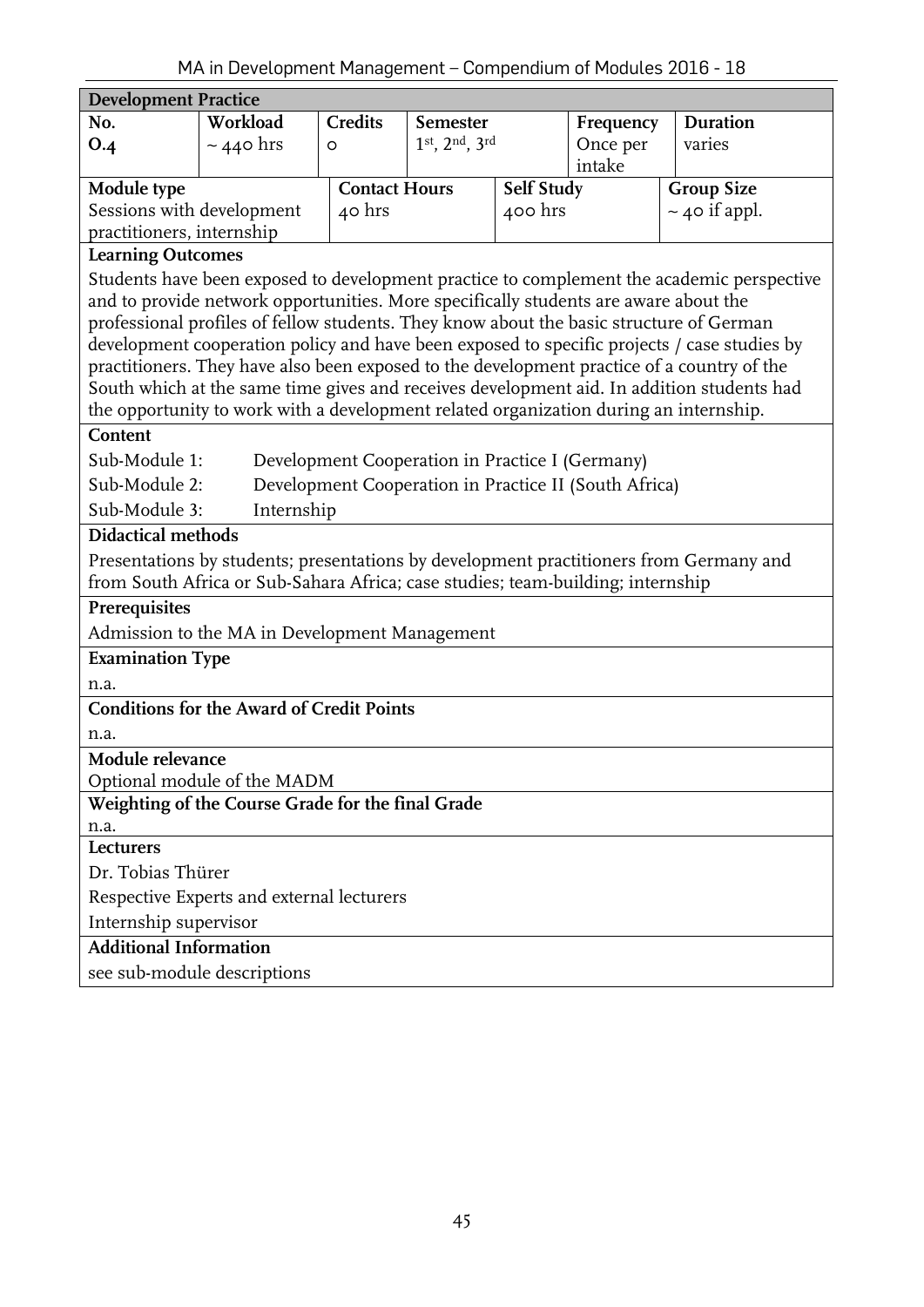<span id="page-45-0"></span>

| i'in ili Development management - Compendium or modules 2010<br>ᅩ◡<br><b>Development Cooperation in Practice I (Germany)</b> |                                                                                                                                              |                                |                 |                     |                       |                                                                                                   |  |  |  |
|------------------------------------------------------------------------------------------------------------------------------|----------------------------------------------------------------------------------------------------------------------------------------------|--------------------------------|-----------------|---------------------|-----------------------|---------------------------------------------------------------------------------------------------|--|--|--|
|                                                                                                                              |                                                                                                                                              |                                |                 |                     |                       |                                                                                                   |  |  |  |
| No.                                                                                                                          | Workload                                                                                                                                     | <b>Credits</b>                 | <b>Semester</b> |                     | Frequency<br>Once per | <b>Duration</b>                                                                                   |  |  |  |
| O.4.1                                                                                                                        | $\sim$ 20 hrs                                                                                                                                | O                              |                 | $1st$ (summer       |                       | 1-2 weeks                                                                                         |  |  |  |
|                                                                                                                              |                                                                                                                                              |                                | school)         |                     | intake                |                                                                                                   |  |  |  |
| Module type                                                                                                                  |                                                                                                                                              | <b>Contact Hours</b><br>20 hrs |                 | Self Study<br>o hrs |                       | <b>Group Size</b>                                                                                 |  |  |  |
| Sessions with development<br>practitioners                                                                                   |                                                                                                                                              |                                |                 |                     |                       | ~10                                                                                               |  |  |  |
| <b>Learning Outcomes</b>                                                                                                     |                                                                                                                                              |                                |                 |                     |                       |                                                                                                   |  |  |  |
|                                                                                                                              |                                                                                                                                              |                                |                 |                     |                       | Students are aware about the professional profiles of fellow students. They know about the        |  |  |  |
|                                                                                                                              |                                                                                                                                              |                                |                 |                     |                       | basic structure of German development cooperation policy and have been exposed to specific        |  |  |  |
|                                                                                                                              | projects / case studies by practitioners.                                                                                                    |                                |                 |                     |                       |                                                                                                   |  |  |  |
| Content                                                                                                                      |                                                                                                                                              |                                |                 |                     |                       |                                                                                                   |  |  |  |
|                                                                                                                              |                                                                                                                                              |                                |                 |                     |                       | As a first step, students are asked to give short presentations to inform each other and the      |  |  |  |
|                                                                                                                              |                                                                                                                                              |                                |                 |                     |                       | lecturers about their own relevant practical experience. This, due to the origin of the students, |  |  |  |
|                                                                                                                              |                                                                                                                                              |                                |                 |                     |                       | is usually an experience from an aid receiving country. In a second part an introduction to the   |  |  |  |
|                                                                                                                              | practice of development cooperation / management in Germany will be given. Finally                                                           |                                |                 |                     |                       |                                                                                                   |  |  |  |
|                                                                                                                              |                                                                                                                                              |                                |                 |                     |                       |                                                                                                   |  |  |  |
|                                                                                                                              | representatives of selected development organisations will be invited to present case studies<br>related to projects of their organisations. |                                |                 |                     |                       |                                                                                                   |  |  |  |
| 1                                                                                                                            | Development Cooperation / Management: Students experience                                                                                    |                                |                 |                     |                       |                                                                                                   |  |  |  |
| $\overline{2}$                                                                                                               | Development Cooperation / Management practice in Germany: an introduction                                                                    |                                |                 |                     |                       |                                                                                                   |  |  |  |
| 3                                                                                                                            | Selected case studies of German Development Cooperation                                                                                      |                                |                 |                     |                       |                                                                                                   |  |  |  |
| <b>Didactical methods</b>                                                                                                    |                                                                                                                                              |                                |                 |                     |                       |                                                                                                   |  |  |  |
|                                                                                                                              |                                                                                                                                              |                                |                 |                     |                       | Student presentations and group discussion; presentations of and discussions with external        |  |  |  |
| lecturers; case studies                                                                                                      |                                                                                                                                              |                                |                 |                     |                       |                                                                                                   |  |  |  |
| Prerequisites                                                                                                                |                                                                                                                                              |                                |                 |                     |                       |                                                                                                   |  |  |  |
|                                                                                                                              | Admission to the MA in Development Management                                                                                                |                                |                 |                     |                       |                                                                                                   |  |  |  |
| <b>Examination Type</b>                                                                                                      |                                                                                                                                              |                                |                 |                     |                       |                                                                                                   |  |  |  |
| n.a.                                                                                                                         |                                                                                                                                              |                                |                 |                     |                       |                                                                                                   |  |  |  |
|                                                                                                                              | <b>Conditions for the Award of Credit Points</b>                                                                                             |                                |                 |                     |                       |                                                                                                   |  |  |  |
| n.a.                                                                                                                         |                                                                                                                                              |                                |                 |                     |                       |                                                                                                   |  |  |  |
| Module relevance                                                                                                             |                                                                                                                                              |                                |                 |                     |                       |                                                                                                   |  |  |  |
|                                                                                                                              |                                                                                                                                              |                                |                 |                     |                       | Optional module of the MADM, relates especially to Development Management modules of              |  |  |  |
| the 2 <sup>nd</sup> semester                                                                                                 |                                                                                                                                              |                                |                 |                     |                       |                                                                                                   |  |  |  |
|                                                                                                                              | Weighting of the Module Grade for the final Grade                                                                                            |                                |                 |                     |                       |                                                                                                   |  |  |  |
| n.a.                                                                                                                         |                                                                                                                                              |                                |                 |                     |                       |                                                                                                   |  |  |  |
| Lecturers                                                                                                                    |                                                                                                                                              |                                |                 |                     |                       |                                                                                                   |  |  |  |
|                                                                                                                              | Dr. Tobias Thürer (coordination)                                                                                                             |                                |                 |                     |                       |                                                                                                   |  |  |  |
|                                                                                                                              | Respective experts and external lecturers                                                                                                    |                                |                 |                     |                       |                                                                                                   |  |  |  |
| <b>Additional Information</b>                                                                                                |                                                                                                                                              |                                |                 |                     |                       |                                                                                                   |  |  |  |
|                                                                                                                              |                                                                                                                                              |                                |                 |                     |                       | The IEE has a pool of around 125 cooperation partners for giving practical insight in the day-    |  |  |  |
|                                                                                                                              | to-day operations of Development Cooperation Actors.                                                                                         |                                |                 |                     |                       |                                                                                                   |  |  |  |
|                                                                                                                              |                                                                                                                                              |                                |                 |                     |                       |                                                                                                   |  |  |  |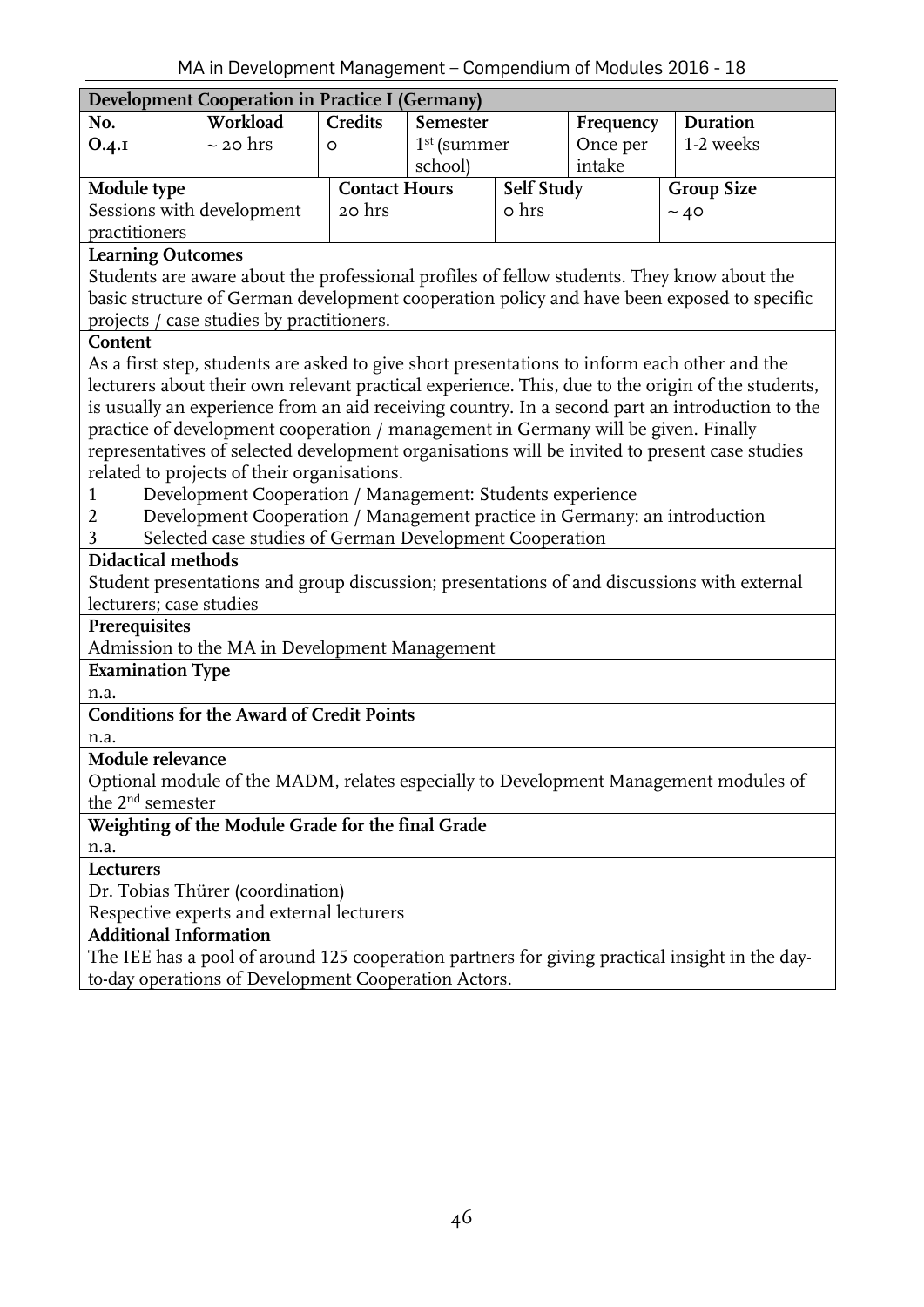<span id="page-46-0"></span>

|                                                                                   | i'in in Development management - Compendition modules 2010<br>ᅩ◡ |                      |                 |               |                       |                                                                                            |  |  |  |  |
|-----------------------------------------------------------------------------------|------------------------------------------------------------------|----------------------|-----------------|---------------|-----------------------|--------------------------------------------------------------------------------------------|--|--|--|--|
|                                                                                   | Development Cooperation in Practice II (South Africa)            |                      |                 |               |                       |                                                                                            |  |  |  |  |
| No.                                                                               | Workload                                                         | Credits              | <b>Semester</b> |               | Frequency<br>Once per | <b>Duration</b>                                                                            |  |  |  |  |
| 0.4.2                                                                             | $\sim$ 20 hrs                                                    | $\circ$              | school)         | $2nd$ (summer |                       | 1-2 weeks                                                                                  |  |  |  |  |
| Module type                                                                       |                                                                  | <b>Contact Hours</b> |                 | Self Study    | intake                | <b>Group Size</b>                                                                          |  |  |  |  |
| Sessions with development                                                         |                                                                  | 20 hrs               |                 | o hrs         |                       | ~10                                                                                        |  |  |  |  |
| practitioners                                                                     |                                                                  |                      |                 |               |                       |                                                                                            |  |  |  |  |
| <b>Learning Outcomes</b>                                                          |                                                                  |                      |                 |               |                       |                                                                                            |  |  |  |  |
|                                                                                   |                                                                  |                      |                 |               |                       | Students have been exposed to the development practice of a country of the South which at  |  |  |  |  |
|                                                                                   |                                                                  |                      |                 |               |                       | the same time gives and receives development aid to complement the acquired knowledge      |  |  |  |  |
|                                                                                   | about the development practice of a donor country.               |                      |                 |               |                       |                                                                                            |  |  |  |  |
| Content                                                                           |                                                                  |                      |                 |               |                       |                                                                                            |  |  |  |  |
|                                                                                   |                                                                  |                      |                 |               |                       | To contrast the session on Development Cooperation in Practice I (sub-module I) this sub-  |  |  |  |  |
|                                                                                   |                                                                  |                      |                 |               |                       | module - which will take place during a summer school in Cape Town, South Africa - will    |  |  |  |  |
|                                                                                   |                                                                  |                      |                 |               |                       | introduce students to selected development projects and programmes in South Africa/Sub-    |  |  |  |  |
| Sahara Africa. South Africa in this context shall be understood as an example for |                                                                  |                      |                 |               |                       |                                                                                            |  |  |  |  |
| development cooperation practice of a country in the south.                       |                                                                  |                      |                 |               |                       |                                                                                            |  |  |  |  |
| <b>Didactical methods</b>                                                         |                                                                  |                      |                 |               |                       |                                                                                            |  |  |  |  |
|                                                                                   |                                                                  |                      |                 |               |                       | Student presentations and group discussion; presentations of and discussions with external |  |  |  |  |
| lecturers; case studies                                                           |                                                                  |                      |                 |               |                       |                                                                                            |  |  |  |  |
| Prerequisites                                                                     |                                                                  |                      |                 |               |                       |                                                                                            |  |  |  |  |
|                                                                                   | Admission to the MA in Development Management                    |                      |                 |               |                       |                                                                                            |  |  |  |  |
| <b>Examination Type</b>                                                           |                                                                  |                      |                 |               |                       |                                                                                            |  |  |  |  |
| n.a.                                                                              |                                                                  |                      |                 |               |                       |                                                                                            |  |  |  |  |
|                                                                                   | <b>Conditions for the Award of Credit Points</b>                 |                      |                 |               |                       |                                                                                            |  |  |  |  |
| n.a.                                                                              |                                                                  |                      |                 |               |                       |                                                                                            |  |  |  |  |
| Module relevance                                                                  |                                                                  |                      |                 |               |                       |                                                                                            |  |  |  |  |
|                                                                                   |                                                                  |                      |                 |               |                       | Optional module of the MADM, relates especially to Development Management modules of       |  |  |  |  |
| the 2 <sup>nd</sup> semester                                                      |                                                                  |                      |                 |               |                       |                                                                                            |  |  |  |  |
|                                                                                   | Weighting of the Module Grade for the final Grade                |                      |                 |               |                       |                                                                                            |  |  |  |  |
| n.a.                                                                              |                                                                  |                      |                 |               |                       |                                                                                            |  |  |  |  |
| Lecturers                                                                         |                                                                  |                      |                 |               |                       |                                                                                            |  |  |  |  |
|                                                                                   | Dr. Tobias Thürer (coordinator), Dr. Ina Conradi (UWC)           |                      |                 |               |                       |                                                                                            |  |  |  |  |
| Respective experts and external lecturers                                         |                                                                  |                      |                 |               |                       |                                                                                            |  |  |  |  |
| <b>Additional Information</b>                                                     |                                                                  |                      |                 |               |                       |                                                                                            |  |  |  |  |
|                                                                                   |                                                                  |                      |                 |               |                       | The School of Government and the Institute for Social Development as partners at the UWC   |  |  |  |  |
|                                                                                   |                                                                  |                      |                 |               |                       | have a wide range of partners based on their work in community outreach and consultancy.   |  |  |  |  |
|                                                                                   | External experts invited will be from the pool of such partners. |                      |                 |               |                       |                                                                                            |  |  |  |  |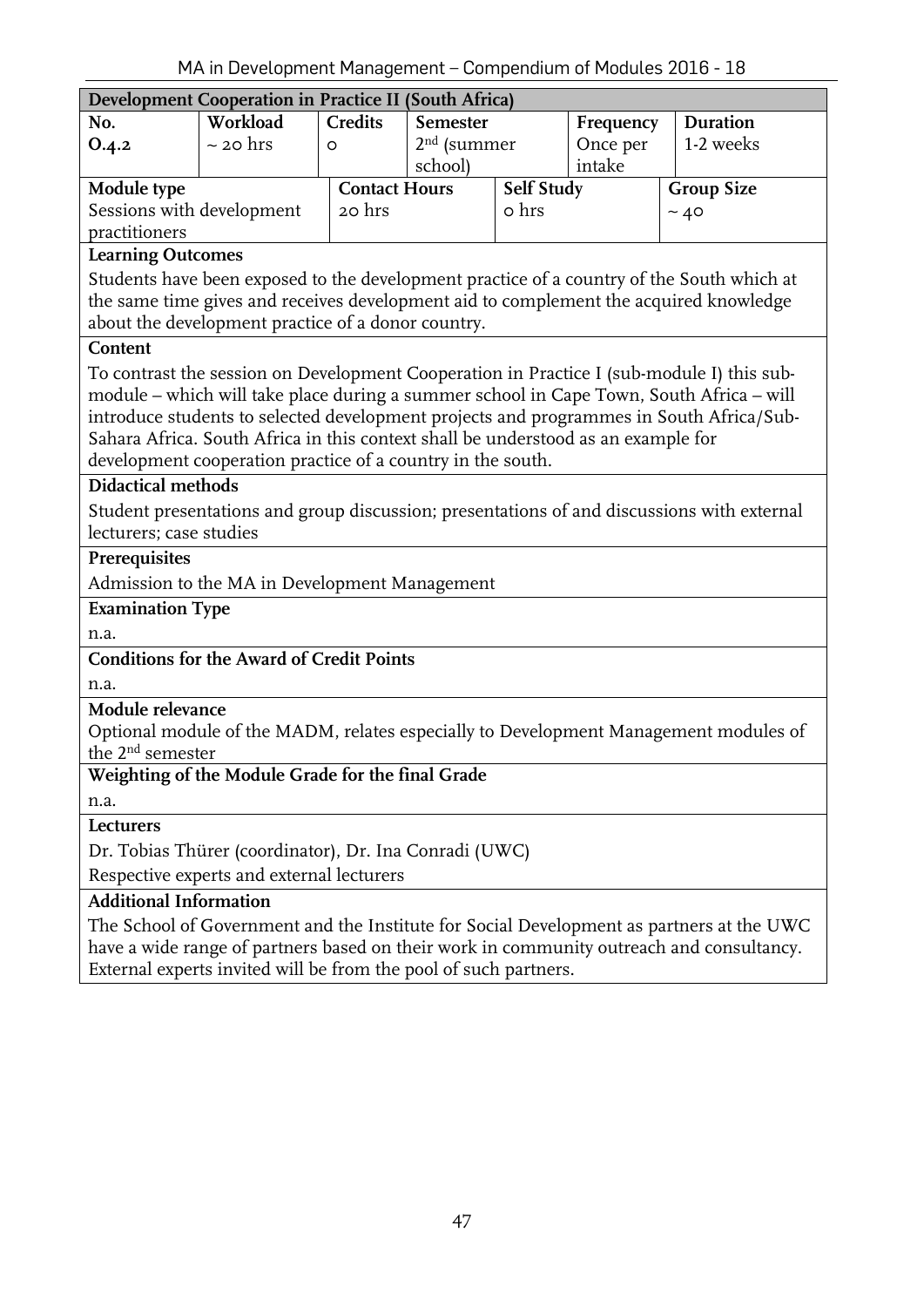<span id="page-47-0"></span>

| <b>Development Practice: Internship</b>                                                      |                                                                                         |                      |                 |            |           |                                                                                                 |  |  |  |
|----------------------------------------------------------------------------------------------|-----------------------------------------------------------------------------------------|----------------------|-----------------|------------|-----------|-------------------------------------------------------------------------------------------------|--|--|--|
| No.                                                                                          | Workload                                                                                | <b>Credits</b>       | <b>Semester</b> |            | Frequency | <b>Duration</b>                                                                                 |  |  |  |
| O.4.3                                                                                        | $\sim$ 400 hrs                                                                          | $\circ$              | 1 <sup>st</sup> |            | Once per  | 10-12 weeks                                                                                     |  |  |  |
|                                                                                              |                                                                                         |                      |                 |            | intake    |                                                                                                 |  |  |  |
| Module type                                                                                  |                                                                                         | <b>Contact Hours</b> |                 | Self Study |           | <b>Group Size</b>                                                                               |  |  |  |
| internship                                                                                   |                                                                                         | o hrs                |                 | 400 hrs    |           | n.a.                                                                                            |  |  |  |
| <b>Learning Outcomes</b>                                                                     |                                                                                         |                      |                 |            |           |                                                                                                 |  |  |  |
|                                                                                              | Students gained firsthand experience about project work / working culture of a specific |                      |                 |            |           |                                                                                                 |  |  |  |
|                                                                                              |                                                                                         |                      |                 |            |           | German organisation working in the field of Development Cooperation. They are able to           |  |  |  |
|                                                                                              | broaden their network for future professional activities.                               |                      |                 |            |           |                                                                                                 |  |  |  |
| Content                                                                                      |                                                                                         |                      |                 |            |           |                                                                                                 |  |  |  |
|                                                                                              |                                                                                         |                      |                 |            |           | After the first semester students can follow an internship of $2 - 3$ months in an organisation |  |  |  |
|                                                                                              |                                                                                         |                      |                 |            |           | working in the field of development cooperation / management. Internships usually take place    |  |  |  |
| in Germany and are arranged by the Institute of Development Research and Development         |                                                                                         |                      |                 |            |           |                                                                                                 |  |  |  |
| Policy on an individual base. The process of internship arrangements will be discussed in an |                                                                                         |                      |                 |            |           |                                                                                                 |  |  |  |
| information meeting during the first semester.                                               |                                                                                         |                      |                 |            |           |                                                                                                 |  |  |  |
| <b>Didactical methods</b>                                                                    |                                                                                         |                      |                 |            |           |                                                                                                 |  |  |  |
| Learning by doing                                                                            |                                                                                         |                      |                 |            |           |                                                                                                 |  |  |  |
| Prerequisites                                                                                |                                                                                         |                      |                 |            |           |                                                                                                 |  |  |  |
|                                                                                              | Admission to the MA in Development Management                                           |                      |                 |            |           |                                                                                                 |  |  |  |
|                                                                                              | Students will be asked to complete a CV template which will be used for internship      |                      |                 |            |           |                                                                                                 |  |  |  |
| arrangements.                                                                                |                                                                                         |                      |                 |            |           |                                                                                                 |  |  |  |
| <b>Examination Type</b>                                                                      |                                                                                         |                      |                 |            |           |                                                                                                 |  |  |  |
| n.a.                                                                                         |                                                                                         |                      |                 |            |           |                                                                                                 |  |  |  |
|                                                                                              | <b>Conditions for the Award of Credit Points</b>                                        |                      |                 |            |           |                                                                                                 |  |  |  |
| n.a.                                                                                         |                                                                                         |                      |                 |            |           |                                                                                                 |  |  |  |
| Module relevance                                                                             |                                                                                         |                      |                 |            |           |                                                                                                 |  |  |  |
| $2nd$ semester                                                                               |                                                                                         |                      |                 |            |           | Optional module of the MADM, relates especially to Development Management modules of the        |  |  |  |
|                                                                                              |                                                                                         |                      |                 |            |           |                                                                                                 |  |  |  |
|                                                                                              | Weighting of the Module Grade for the final Grade                                       |                      |                 |            |           |                                                                                                 |  |  |  |
| n.a.                                                                                         |                                                                                         |                      |                 |            |           |                                                                                                 |  |  |  |
| Lecturers                                                                                    |                                                                                         |                      |                 |            |           |                                                                                                 |  |  |  |
|                                                                                              | Dr. Tobias Thürer (coordination of internship arrangements)                             |                      |                 |            |           |                                                                                                 |  |  |  |
|                                                                                              | Internship supervisors in respective institutions                                       |                      |                 |            |           |                                                                                                 |  |  |  |
| <b>Additional Information</b>                                                                |                                                                                         |                      |                 |            |           |                                                                                                 |  |  |  |
| none                                                                                         |                                                                                         |                      |                 |            |           |                                                                                                 |  |  |  |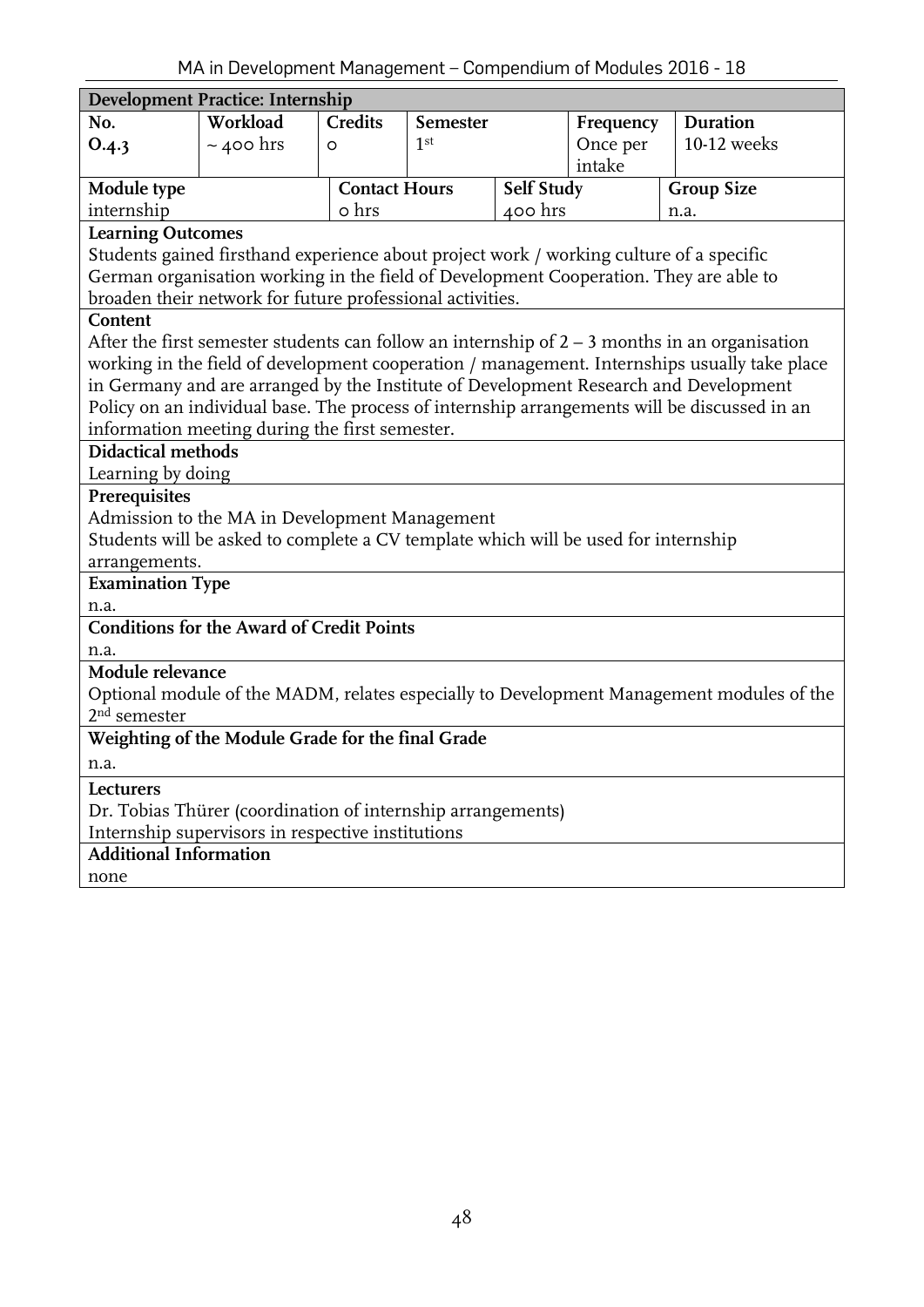<span id="page-48-0"></span>

| <b>Seminars on Selected Subjects</b>                                                                                   |          |        |                      |                 |                   |           |                                                                                            |  |  |
|------------------------------------------------------------------------------------------------------------------------|----------|--------|----------------------|-----------------|-------------------|-----------|--------------------------------------------------------------------------------------------|--|--|
| No.                                                                                                                    | Workload |        | <b>Credits</b>       | <b>Semester</b> |                   | Frequency | <b>Duration</b>                                                                            |  |  |
| O.5                                                                                                                    | 30 hrs   |        | $\circ$              | 3rd             |                   | Once per  | varies                                                                                     |  |  |
|                                                                                                                        |          |        |                      |                 |                   | intake    |                                                                                            |  |  |
| Module type                                                                                                            |          |        | <b>Contact Hours</b> |                 | <b>Self Study</b> |           | <b>Group Size</b>                                                                          |  |  |
| Seminars / workshops                                                                                                   |          | 20 hrs |                      |                 | 10 hrs            |           | ~10                                                                                        |  |  |
| <b>Learning Outcomes</b><br>Students are able to identify topics for in-depth discussions. They are able to organise a |          |        |                      |                 |                   |           |                                                                                            |  |  |
|                                                                                                                        |          |        |                      |                 |                   |           |                                                                                            |  |  |
|                                                                                                                        |          |        |                      |                 |                   |           | seminar and chair plenary discussion. They gain in-depth knowledge about specific topics   |  |  |
| from courses of the previous semester or follow workshops with relevance for career                                    |          |        |                      |                 |                   |           |                                                                                            |  |  |
| development                                                                                                            |          |        |                      |                 |                   |           |                                                                                            |  |  |
| Content                                                                                                                |          |        |                      |                 |                   |           |                                                                                            |  |  |
|                                                                                                                        |          |        |                      |                 |                   |           | Based on students' suggestions 1-5 day seminars on selected topics are organised. Specific |  |  |
| contents are depending on topics.                                                                                      |          |        |                      |                 |                   |           |                                                                                            |  |  |
| <b>Didactical methods</b><br>Workshops, Trainings, Short Courses                                                       |          |        |                      |                 |                   |           |                                                                                            |  |  |
| Prerequisites                                                                                                          |          |        |                      |                 |                   |           |                                                                                            |  |  |
|                                                                                                                        |          |        |                      |                 |                   |           | Admission to the MA in Development Management, students' suggestions regarding seminar     |  |  |
|                                                                                                                        |          |        |                      |                 |                   |           | topics / structure, type of workshop; major student input to organisation of seminars and  |  |  |
| workshops, chairing of sessions if applicable                                                                          |          |        |                      |                 |                   |           |                                                                                            |  |  |
| <b>Examination Type</b>                                                                                                |          |        |                      |                 |                   |           |                                                                                            |  |  |
| n.a.                                                                                                                   |          |        |                      |                 |                   |           |                                                                                            |  |  |
| <b>Conditions for the Award of Credit Points</b>                                                                       |          |        |                      |                 |                   |           |                                                                                            |  |  |
| n.a.                                                                                                                   |          |        |                      |                 |                   |           |                                                                                            |  |  |
| Module relevance                                                                                                       |          |        |                      |                 |                   |           |                                                                                            |  |  |
| Optional module of the MADM                                                                                            |          |        |                      |                 |                   |           |                                                                                            |  |  |
| Weighting of the Module Grade for the final Grade                                                                      |          |        |                      |                 |                   |           |                                                                                            |  |  |
| n.a.                                                                                                                   |          |        |                      |                 |                   |           |                                                                                            |  |  |
| Lecturer                                                                                                               |          |        |                      |                 |                   |           |                                                                                            |  |  |
| Dr. Tobias Thürer (coordination)                                                                                       |          |        |                      |                 |                   |           |                                                                                            |  |  |
| Other (external) experts                                                                                               |          |        |                      |                 |                   |           |                                                                                            |  |  |
| <b>Additional Information</b>                                                                                          |          |        |                      |                 |                   |           |                                                                                            |  |  |
| Depending on Seminar Topics                                                                                            |          |        |                      |                 |                   |           |                                                                                            |  |  |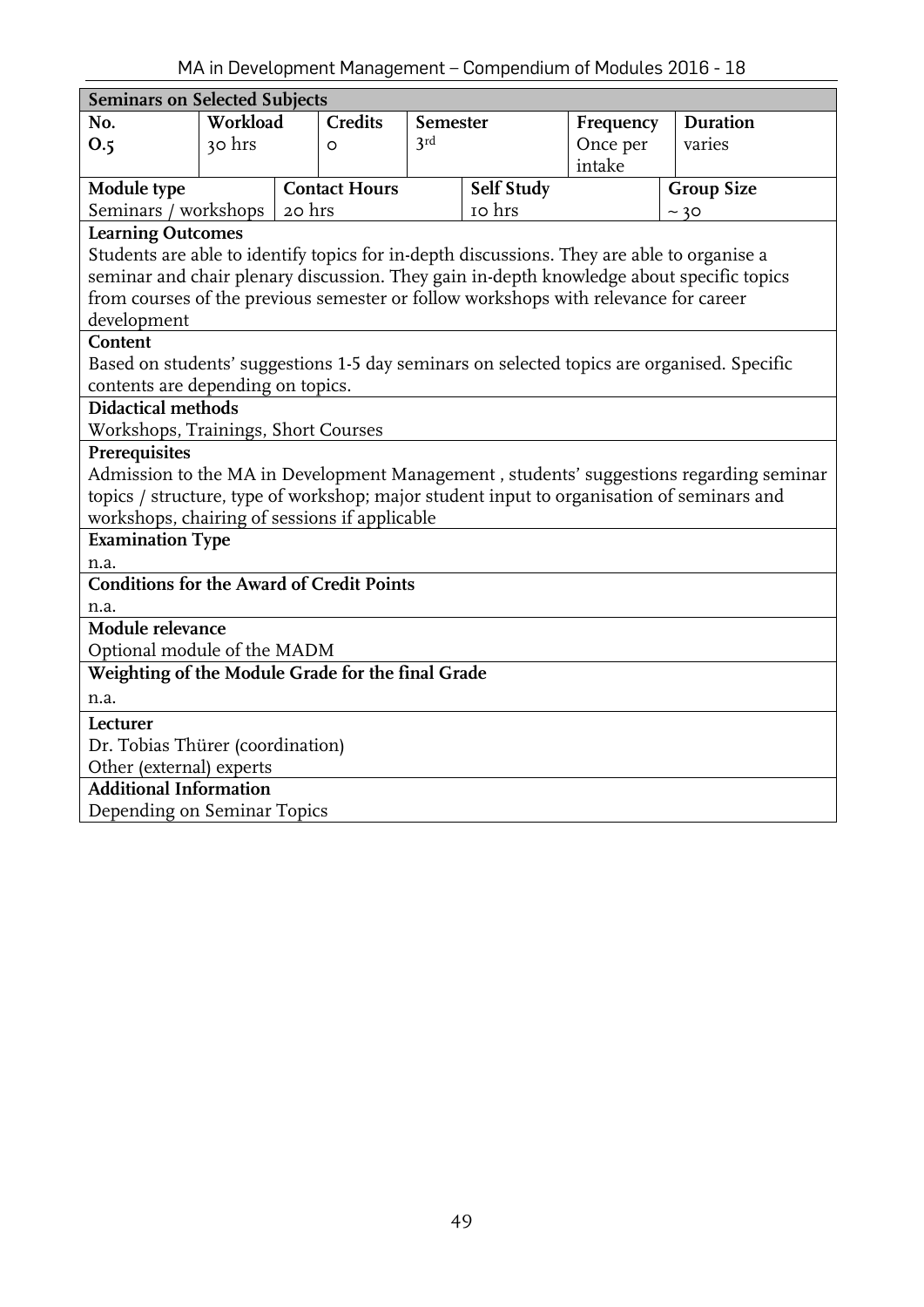# <span id="page-49-0"></span>**5 EXAMINATION REQUIREMENTS**

#### <span id="page-49-1"></span>**5.1 Examination Regulations, Types of Examinations and European Credit Transfer System**

The grading system, credit point allocation, types of examinations etc. are based on the examination regulations of the MA in Development Management.

The examination regulations are available from our website at: [www.development-research.org](http://www.development-research.org/)  or via the Blackboard course "MADM – General Information".

According to § 13 of the Examination Regulations the examinations comprise the module examinations during their first and second semester, and the Master thesis and the final oral examination in the third semester.

In the module examinations during their first and second semester candidates have to show that they have a broad foundation of knowledge in development management, understand correlations within the field and are able to integrate specialized problems into their proper context.

Module or Sub-module examinations during the first and second semester are carried out as written examinations (1-2 hrs), oral examinations (15-30 minutes), written assignments (papers), or presentations. The type of an examination is determined by the board of examiners in consultation with the lecturer and the course coordinator. Details for each course are given in the course descriptions Module or Sub-module examinations take place in the same semester as the module or sub- module. The seminar paper has to be submitted at the end of the second semester.

For successful completion of the third semester students have to complete the MA thesis and the final oral examination. According to  $\int$  14 of the examination regulations the thesis shall demonstrate that the candidate is capable to undertake independent research on a problem within the field of development management using scientific methods and provide the results within a specified period. The time needed for completion of the Master thesis is equivalent to 24 credit points; therefore candidates have 18 weeks to complete the Master thesis. The starting date is usually at the beginning of the third semester. The thesis is normally between 50 and 80 pages in length.

The final oral examination (§ 15 Examination Regulations) will take place at the end of the third semester and consists of a 10 minutes presentation of the thesis by the candidate which is then followed by a discussion which is open to all teaching staff and student of the Masters Programme in Development Management. The final oral examination takes a minimum of 30 and a maximum of 50 minutes per candidate. Its associated workload is equivalent to 6 credit points. The final oral examination is concerned with the consistency of the theses put forward in the presentation and the arguments presented by the candidate in the discussion. In addition the didactical structure of the presentation and the classification of the results within the context of development policy are also relevant parts of the examination.

The MA in Development Management is using the European Credit Transfer System (ECTS). For successful completion of the programme 90 credits are needed. Of these 90 credits, 69 are allocated in case of successful completion of compulsory modules, while 21 credits from elective modules must be acquired.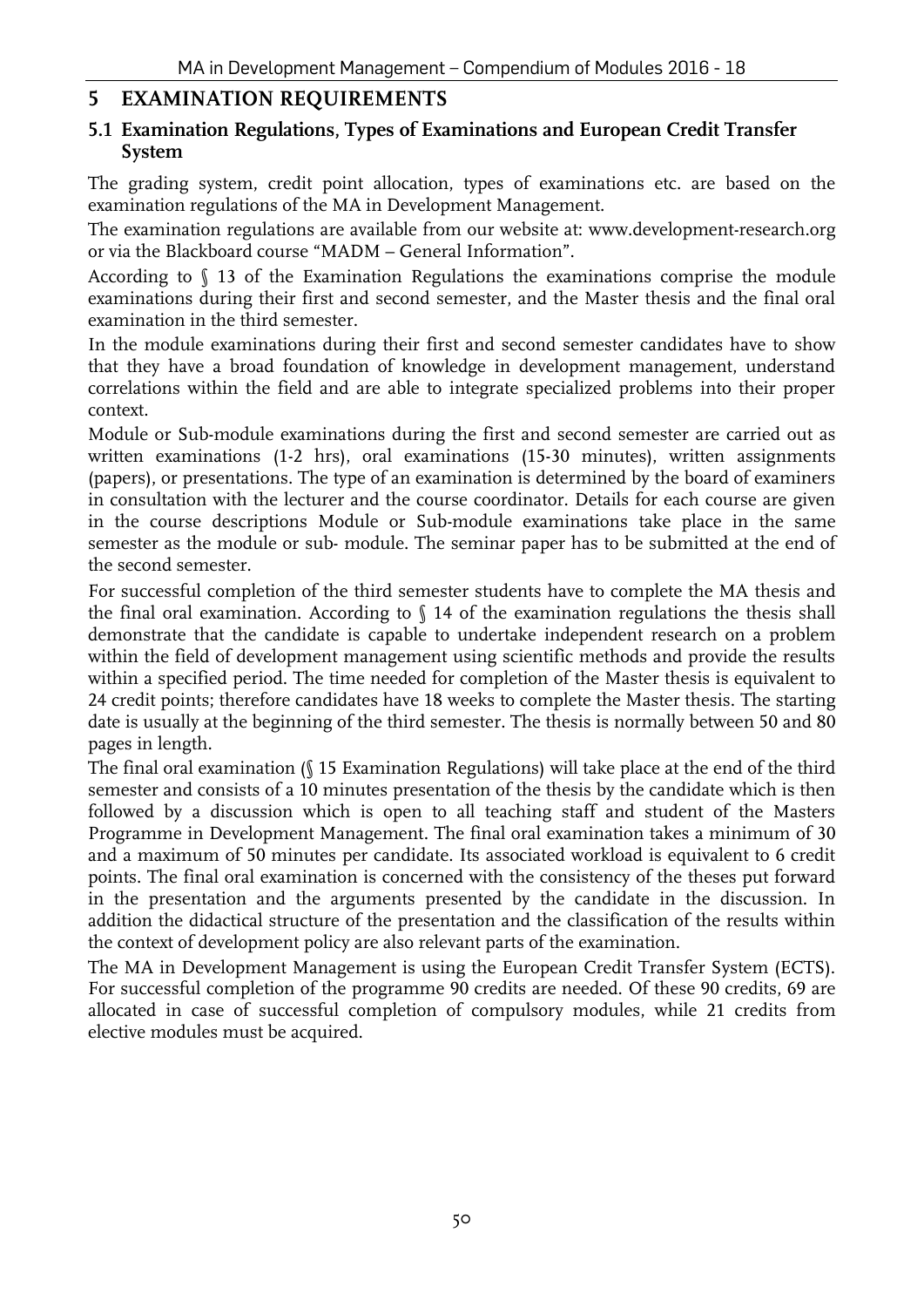### <span id="page-50-0"></span>**5.2 Grading System**

The grades for each examination will be determined by the respective examiner(s). The following grading scheme will be used (see (§ 16 examination regulations):

| 2<br>$\overline{4}$ | $=$ $\,$<br>$=$<br>$=$<br>$=$ | very good $=$<br>good<br>satisfactory<br>sufficient | $=$<br>$=$<br>$=$ | a distinguished effort;<br>an effort that is substantially above average;<br>an average effort;<br>an effort that shows deficiencies but still meets the |
|---------------------|-------------------------------|-----------------------------------------------------|-------------------|----------------------------------------------------------------------------------------------------------------------------------------------------------|
|                     |                               |                                                     |                   | requirements                                                                                                                                             |
|                     |                               | insufficient                                        |                   | an effort that does not meet the requirements due to<br>serious deficiencies                                                                             |

Raising or lowering grades in steps of 0.3 is used to differentiate more fully between results. Grades of 0.7, 4.3, 4.7 and 5.3 are not used. This results in the following grading scale: 1.0; 1.3; 1.7; 2.0; 2.3; 2.7; 3.0; 3.3; 3.7; 4.0; 5.0. An examination is passed if it is graded at least as "sufficient" (4.0). The master examination is passed if all the required examinations have been graded at least as "sufficient" (4.0).

The final grade for the master examination is determined from the average of the required module grades, the grade of the Master thesis and the grade of the final oral examination, weighted in accordance with their associated credit points.

The final grading is as follows:

| 1.5<br>$=$     |     | very good,    |
|----------------|-----|---------------|
| 1.5 to $2.5$   | $=$ | good,         |
| $2.5$ to $3.5$ | $=$ | satisfactory, |
| 3.5 to $4.0$   | $=$ | sufficient.   |
|                |     |               |

When determining the final grade for the master examination only the first decimal is relevant, all other decimals are ignored and no rounding is to be done.

| table: | The grading system used can be translated into percentage grades according to the following |                                      |            |  |  |  |
|--------|---------------------------------------------------------------------------------------------|--------------------------------------|------------|--|--|--|
|        |                                                                                             | German Grade   German Grade in Words | Percentage |  |  |  |

| German Grade   German Grade in Words |                                                  | Percentage       |
|--------------------------------------|--------------------------------------------------|------------------|
| 1,0                                  | Very good                                        | $95 - 100$       |
| 1,3                                  | Very good minus /still very good                 | $90 - 94$        |
| 1,7                                  | Good plus / fully good                           | $85 - 89$        |
| 2,0                                  | Good                                             | $80 - 84$        |
| 2,3                                  | Good minus / still good                          | $75 - 79$        |
| 2,7                                  | Satisfactory plus / fully satisfactory   70 - 74 |                  |
| 3,0                                  | Satisfactory                                     | $65 - 69$        |
| 3,3                                  | Satisfactory<br>minus<br>satisfactory            | still $ 60 - 64$ |
| 3,7                                  | Sufficient plus / fully sufficient               | $55 - 59$        |
| 4,0                                  | Sufficient                                       | $50 - 54$        |
| 5,0                                  | Insufficient                                     | $0 - 49$         |